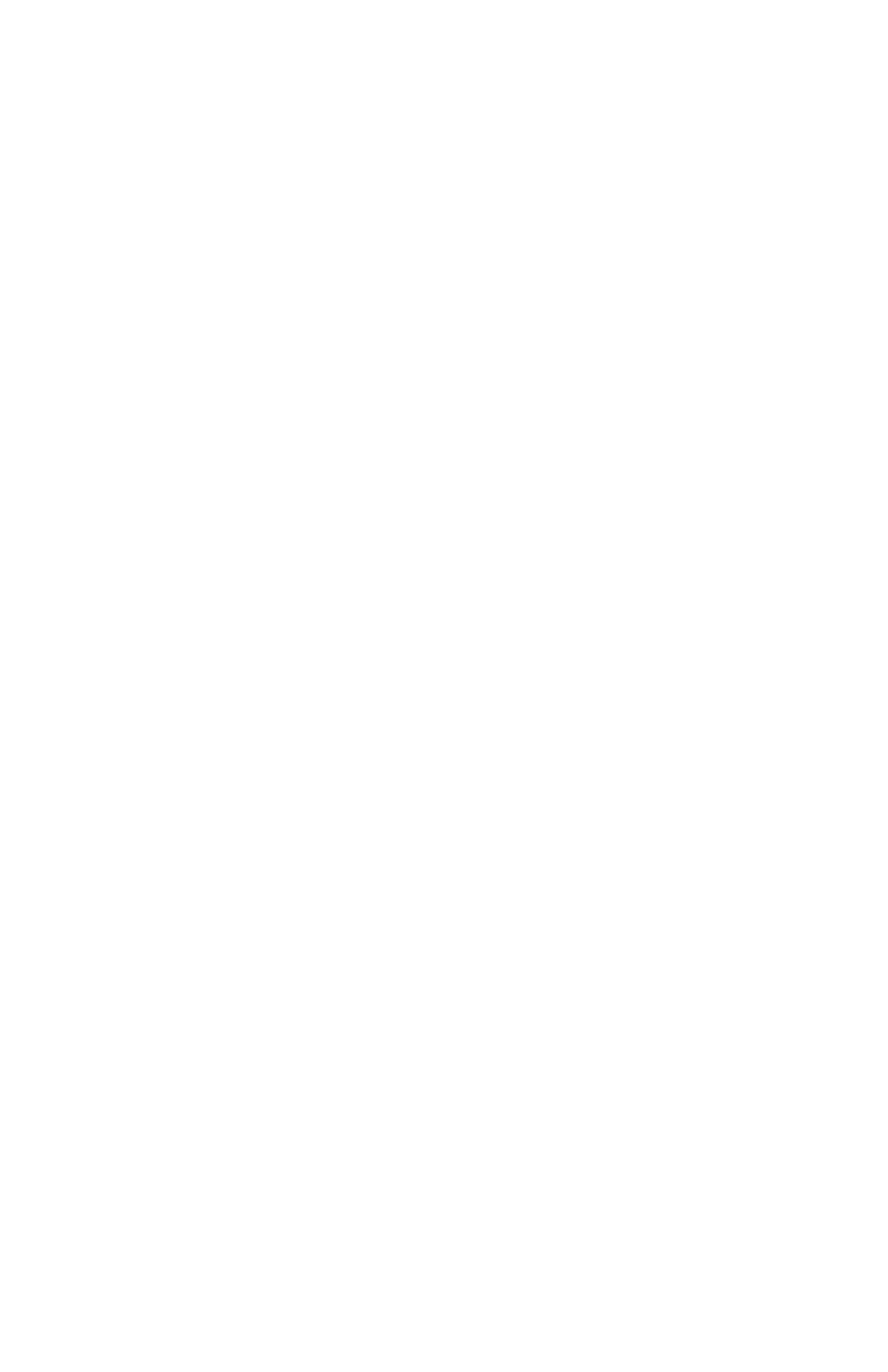## The American Ophthalmological Society

Office of the Executive Vice President Atlanta, GA May 2022

#### **THE ONE HUNDRED AND FIFTY-EIGHTH ANNUAL MEETING**

of the Society will be held at The Broadmoor in Colorado Springs, Colorado

Thursday through Saturday May 19–21, 2022

#### **COMMITTEE ON PROGRAMS**

Peter A. Netland, Chair Sean P. Donahue Jennifer I. Lim Carol L. Karp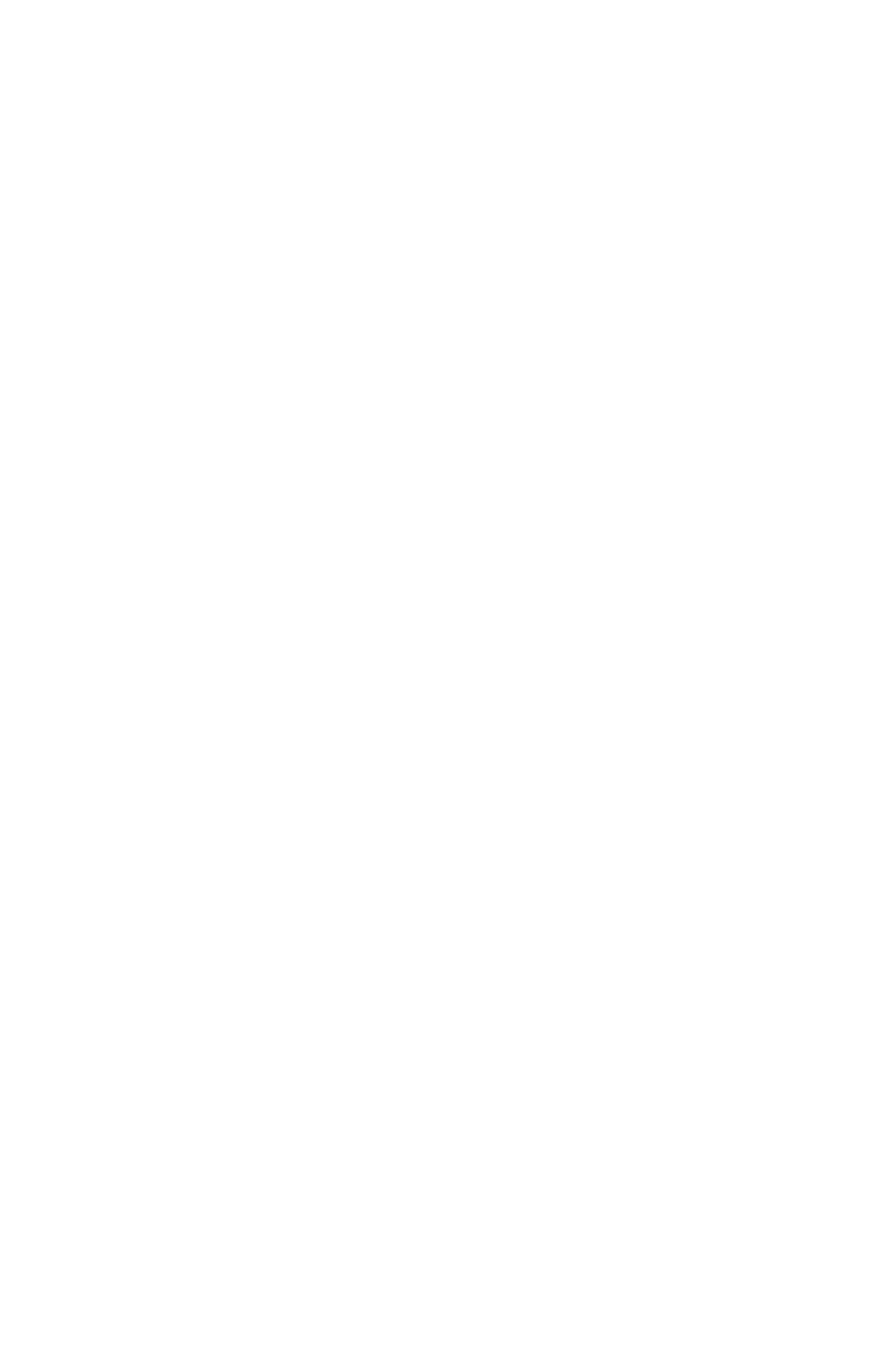# The American *Ophthalmological* Society

#### THE ONE HUNDRED AND FIFTY-EIGHTH ANNUAL MEETING

### **TABLE OF CONTENTS**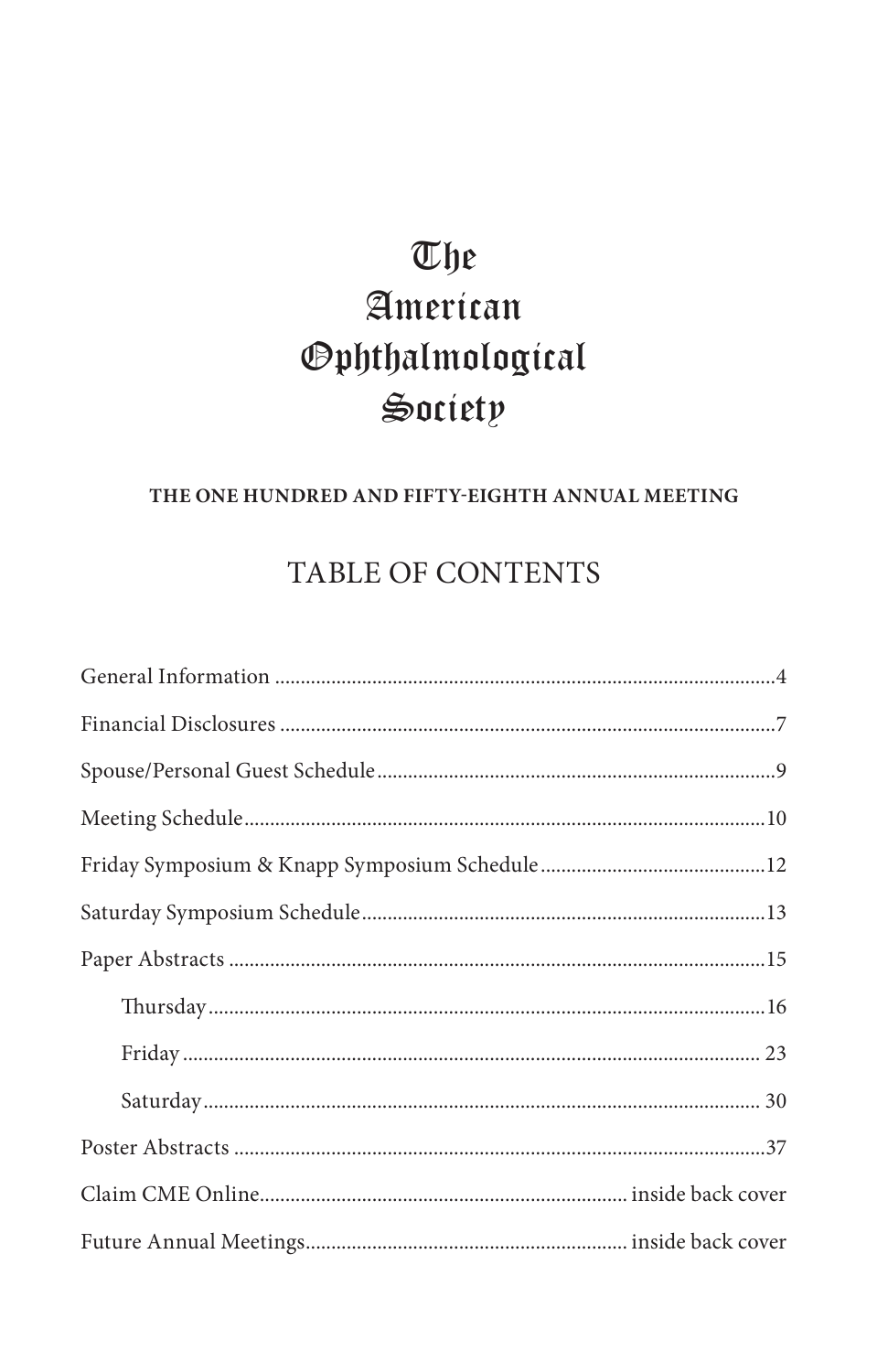*General Information*

#### **TARGET AUDIENCE**

This activity has been designed to meet the educational needs of ophthalmologists across all subspecialties involved in clinical or surgical eye care, academic, and leadership who are actively involved in or previously cared for patients.

#### **MEETING OBJECTIVES**

The objectives of the 2022 Annual Meeting are to:

- 1. Apply genetic testing strategies to evaluation of patients with retinal, glaucoma, and other ophthalmic diseases.
- 2. Explain and assess the application of artificial intelligence to the improvement of the clinical practice of ophthalmology, regulatory agencies, and, more broadly, in society.
- 3. Describe examples of genetic-based strategies for treatment of specific ophthalmic diseases.
- 4. Recognize and describe new information about diagnosis and treatment of various categories of ophthalmic diseases, including pediatrics, cornea, glaucoma, and retina.
- 5. Assess the impact of new research in the evaluation and management of ophthalmic disease.
- 6. Identify current priorities of National Eye Institute (NEI).

#### **ACCREDITATION STATMENT**

In support of improving patient care, this activity has been planned and implemented by Medical Education Resources (MER) and American Ophthalmological Society. MER is jointly accredited by the Accreditation Council for Continuing Medical Education (ACCME), the Accreditation Council for Pharmacy Education (ACPE), and the American Nurses Credentialing Center (ANCC), to provide continuing education for the healthcare team.

#### **PHYSICIAN CREDIT DESIGNATION STATEMENT**

Medical Education Resources designates this live activity for a maximum of 14.0 *AMA PRA Category 1 Credits™*. Physicians should claim only the credit commensurate with the extent of their participation in the activity.

#### **FINANCIAL DISCLOSURE / CONFLICTS OF INTEREST**

It is the policy of Medical Education Resources to ensure balance, independence, objectivity, and scientific rigor in all of its educational activities. In accordance with this policy, MER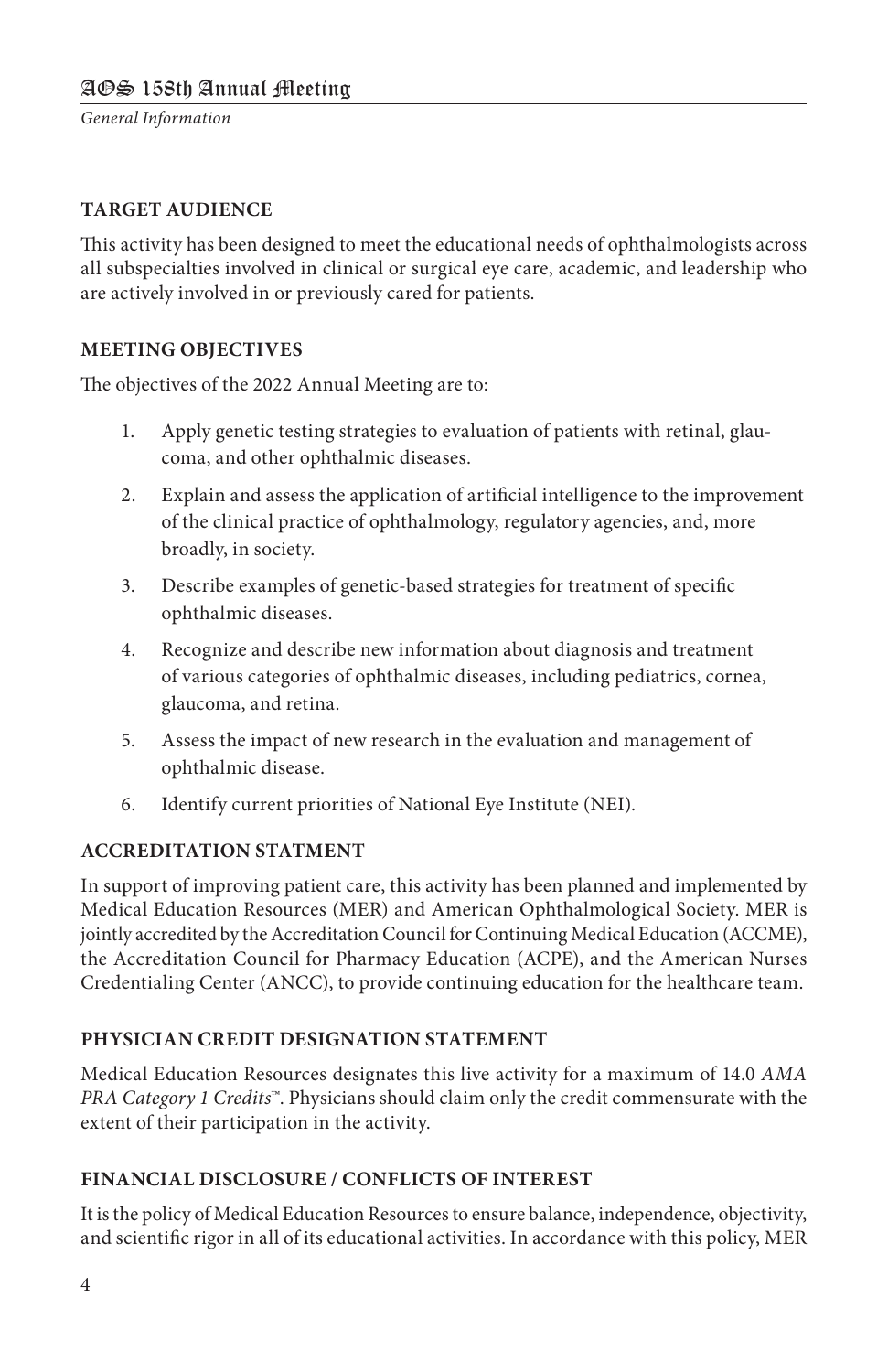*General Information*

identifies conflicts of interest with its instructors, content managers, and other individuals who are in a position to control the content of an activity. Conflicts are resolved by MER to ensure that all scientific research referred to, reported, or used in a continuing education activity conforms to the generally accepted standards of experimental design, data collection, and analysis.

Relevant financial disclosures of all presenting authors, staff, and members of the Committee on Programs are listed on pages 7–8 in the program book. If the presenter has a financial disclosure related to the specific presentation, the disclosure will be stated verbally and presented on the first slide of their presentation. Audience participants are required to state their financial disclosure before they join a discussion of a paper or poster.

#### **FDA STATUS DISCLAIMER**

Some material on recent developments may include information on drug or device applications that are not considered community standard, that reflect indications not included in approved FDA labeling, or that are approved for use only in restricted research settings. This information is provided as education only so physicians may be aware of alternative methods of the practice of medicine, and should not be considered endorsement, promotion, or in any way encouragement to use such applications. The FDA has stated that it is the responsibility of the physician to determine the FDA status of each drug or device he or she wishes to use in clinical practice, and to use these products with appropriate patient consent and in compliance with applicable laws.

The Society provides the opportunity for material to be presented for educational purposes only. The material represents the approach, ideas, statement, or opinion of the presenter and/ or author(s), not necessarily the only or best methods or procedure in every case, nor the position of the Society. The material is not intended to replace the physician's own judgment or give specific advice for case management. The Society specifically disclaims any and all liability for injury or other damages of any kind for any and all claims that may arise out of the use of any technique demonstrated or described in any material by any presenter and/or author(s), whether such claims are asserted by a physician or any other person.

#### **PARTICIPATION AND CONSENT TO BE RECORDED**

The entire 2022 Annual Meeting will be recorded for subsequent posting on the Society's website, including discussion. Submitting questions to discuss a presentation is considered implicit consent to the participant's discussion being included in this recording. Attendees who do not wish to be recorded should refrain from submitting questions.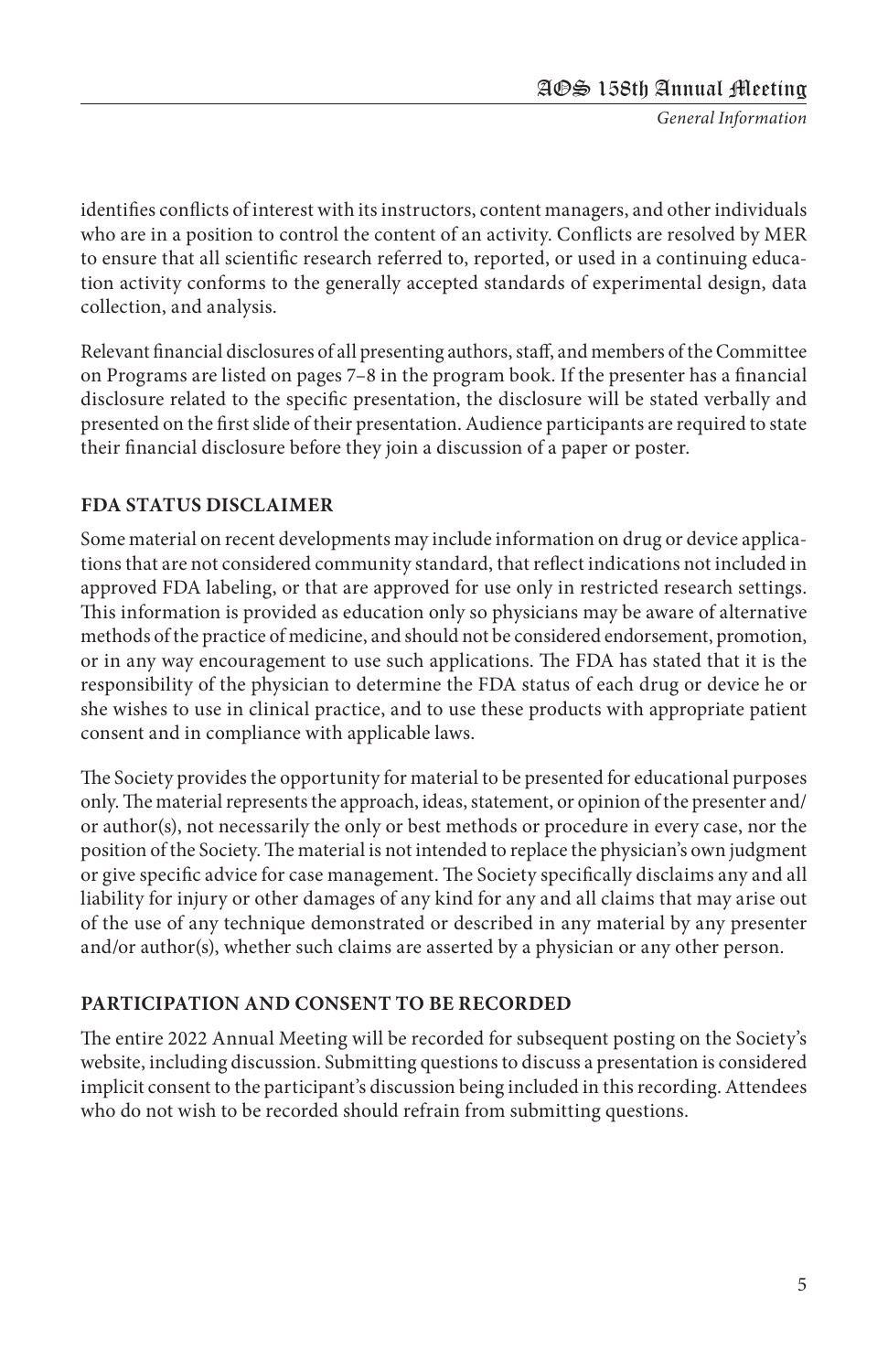#### AOS 158th Annual Meeting

*General Information*

#### **BYLAWS**

The following Bylaws are published each year in the program as a reminder to the members of the Society:

ARTICLE IX, Section 3 – Any member who shall be absent from meetings for three consecutive years without acceptable excuse shall be dropped from the roll, except for Honorary Members, Emeritus Members, Members of twenty years standing or those then serving in the armed forces. An excuse for absence is acceptable only when a member is ill, or when there is illness of a member of his or her immediate family and may not be considered approved until received in written form and acted upon by the Council. The Council shall have the authority to approve other excuses only upon a finding of exceptional circumstances. This Bylaw shall be printed in every call for the Annual Meeting.

#### **CANDIDATES WHOSE THESES WERE APPROVED AFTER THE 2021 ANNUAL MEETING:**

Audina Berrocal Miami, FL Steven Gedde Miami, FL Jeffrey Goldberg Palo Alto, CA Ula Jurkunas Boston, MA Robert Rosa Chicago, IL Arun Singh Cleveland, OH Lucia Sobrin Boston, MA Ingrid Scott Hershey, PA Gregory Skuta Oklahoma City, OK Russell Van Gelder Seattle, WA Deborah VanderVeen Boston, MA Robert Weisenthal East Syracuse, NY

William Foster Montreal, QC, Canada

#### **IN MEMORIAM**

The Executive Vice President has received notice of the deaths of the following members during the past year:

| Taylor Asbury, MD       | Cincinnati, OH    | Joined in 1966 |
|-------------------------|-------------------|----------------|
| Jules L. Baum, MD       | Bethesda, MD      | Joined in 1982 |
| Alan M. Laties, MD      | N. Fort Myers, FL | Joined in 1974 |
| Marilyn T. Miller, MD   | Chicago, IL       | Joined in 1991 |
| Alan B. Scott, MD       | Mill Valley, CA   | Joined in 1981 |
| Stanley M. Truhlsen, MD | Omaha, NE         | Joined in 1965 |
| Thomas O. Wood, MD      | Memphis, TN       | Joined in 1984 |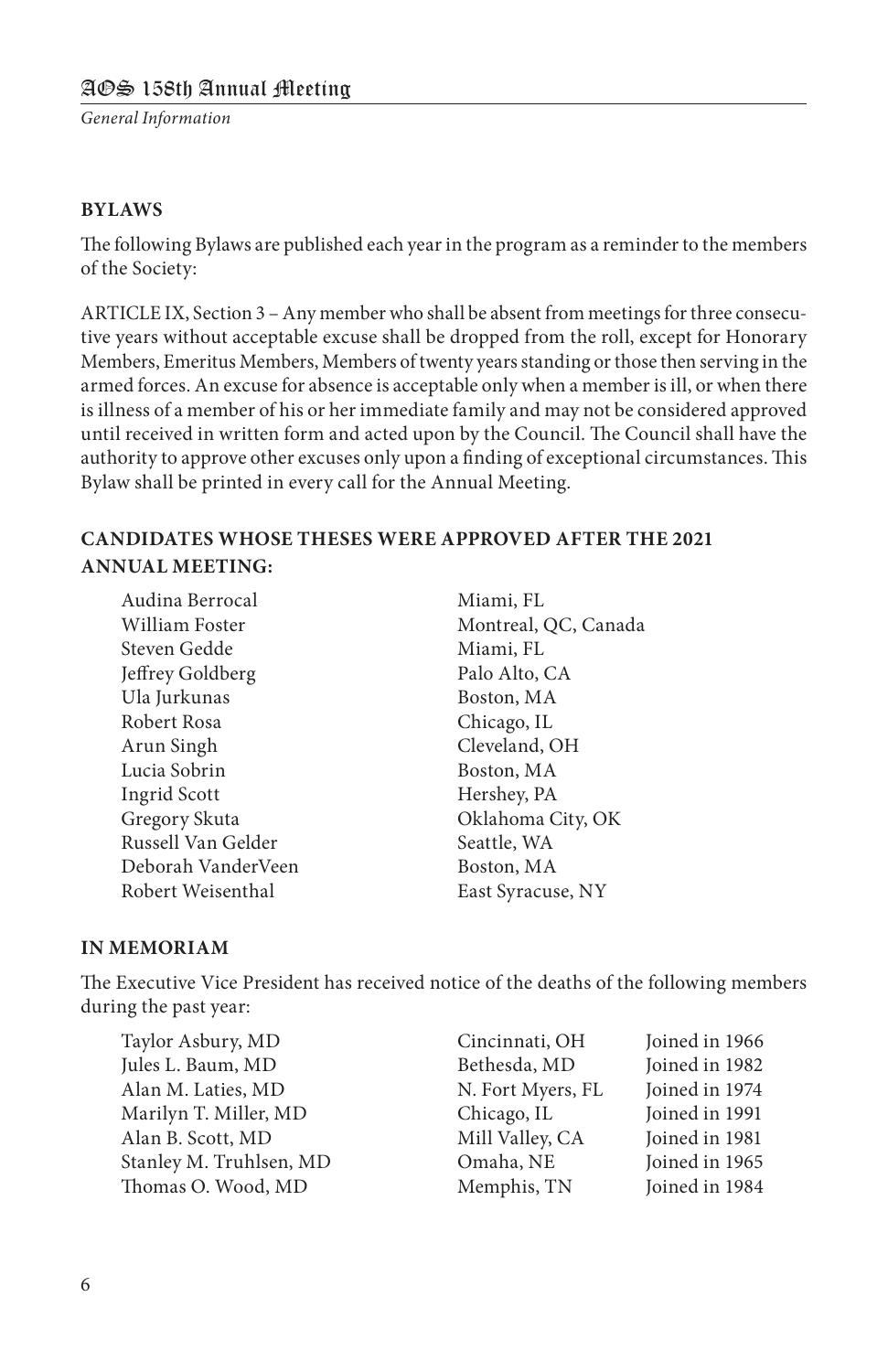*Financial Disclosures*

#### **FINANCIAL DISCLOSURES**

The following are the relevant healthcare-related financial disclosures of those involved in the preparation or presentation of this AOS event. The AOS Committee on Programs gathered this information to plan the program and has attempted to manage relevant conflicts of interest to present a balanced program. The presenter will indicate on the first slide and verbally at the beginning of the talk, if any of the financial disclosures listed has a relationship to the specific presentation. Participants that might speak from the floor are required to state their financial disclosures before they speak.

| CATEGORY               | <b>CODE</b>  | <b>DESCRIPTION</b>                                                                                                                                                                         |
|------------------------|--------------|--------------------------------------------------------------------------------------------------------------------------------------------------------------------------------------------|
| Consultant/<br>Advisor | $\mathsf{C}$ | Consultant fee, paid advisory boards or fees for attending a meeting (for the past 1)<br>year)                                                                                             |
| Employee               | E            | Employed by a commercial entity                                                                                                                                                            |
| Lecture Fees           | L            | Lecture fees (honoraria), travel fees or reimbursements when speaking at the<br>invitation of a commercial entity (for the past 1 year)                                                    |
| Equity Owner           | $\Omega$     | Equity ownership/stock options of publicly or privately traded firms (excluding<br>mutual funds) with manufacturers of commercial ophthalmic products or<br>commercial ophthalmic services |
| Patents/Royalty        | P            | Patents and/or royalties that might be viewed as creating a potential conflict of<br>interest                                                                                              |
| <b>Grant Support</b>   | S            | Grant support for the past 1 year (all sources) and all sources used for this project                                                                                                      |

DONAHUE\*, Sean P – Vanderbilt University

DUPPS, William C – Alcon

- FREITAG, Suzanne C – Horizon, Viridian, VasaraGen O – VasaraGen
- 
- GELFAND, Bradley
- O DiceRX
- P University of Virginia
- S BrightFocus Foundation, NEI/NIH, Owens Family Foundation
- HALLER, Julia
- C Aura Biosciences, Regeneron, Seeing Medicine
- O Eyenovia, Lowy Medical Research Institute, Opthea

HARBOUR, J. William C – Castle Biosciences, Immunocore P – Castle Biosciences

HARTNETT, M. Elizabeth S – NEI/NIH

HUANG, David P – Optovue S – Optovue

#### JONAS, Jost

- P European patent EP 3 271 392, JP 2021-119187, and US 2021 0340237 A1: "Agents for use in the therapeutic or prophylactic treatment of myopia or hyperopia"
- KANG-MIELER, Jennifer P – Biodegradable microsphere-hydrogel ocular drug delivery system (Patent No 10,980,882), Biodegradable extended release microsphere-hydrogel ocular drug delivery system and method (Patent No 11,266,608), Biodegradable extended release microspherehydrogel ocular drug delivery system and method (CIP-pending)

KEANE, Pearse

- C Apellis, DeepMind, Novartis, Roche
- L Allergan, Bayer, Topcon
- O Big Picture Medical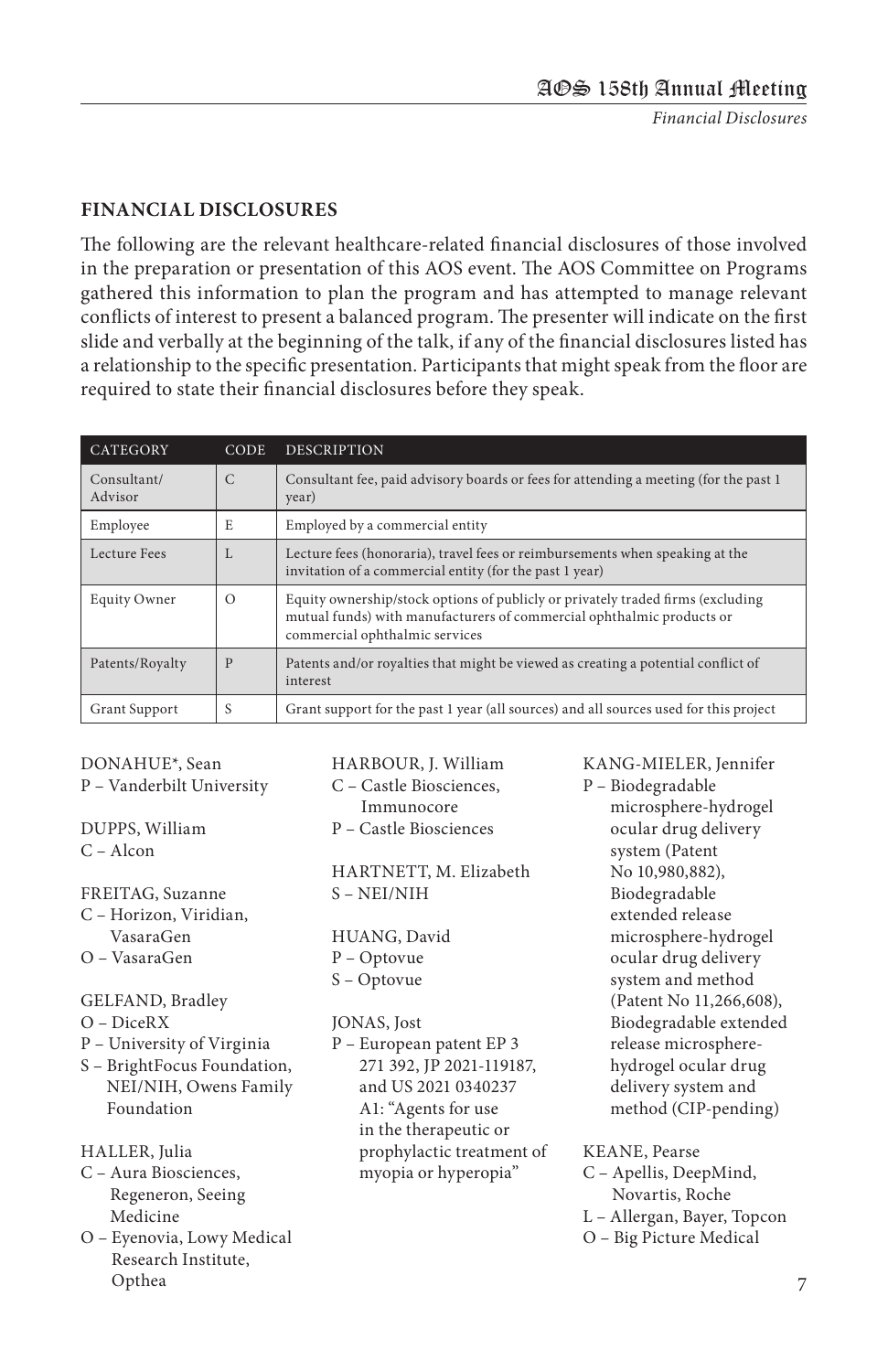#### AOS 158th Annual Meeting

*Financial Disclosures*

KRUEGER, Ronald C – Alcon, Glaukos G – Bausch Health

LEVIN, Alex C – Exicure, Neurogene, REGENXBIO, Taysha

LIM\*, Jennifer C – Aura Biosciences, Cognition, Eyenuk, Genentech, Novartis, Ophthea, Quark, Santen, Unity Biotech, Viridian

S – Aldeyra, Chengdu, Graybug, Genentech, NGM, Regeneron, Stealth

LIND, John S – Allergan, Nicox

OLSEN, Timothy S – Novartis

PENG, Lily E – Google

ROCHA, Karolinne C – Alcon, Allergan, Bausch + Lomb, Carl Zeiss Meditec, Johnson and Johnson Vision

ROSEN, Richard C – Optovue

SCHMIDT-ERFURTH, Ursula S – Appellis Pharmaceuticals

SCHUMAN, Joel C – Carl Zeiss Meditec, Opticient S – NIH

SEBAG, J. C – Alcon

SEDDON, Johanna O – Appellis Pharmaceuticals, Gemini Therapeutics

SPAETH, George P – Spaeth Richman Contrast Sensitivity Test

WARING, George C – Johnson and Johnson Vision

#### WLADIS, Edward C – Horizon Therapeutics, Kriya Therapeutics

#### NO RELEVANT FINANCIAL RELATIONSHIPS TO DISCLOSE

AL-KHERSAN, Hasenin ALBERT, Daniel AREVALO, J. Fernando AZAR, Dimitri BROWN, Gary CHAN, Robison CHAWLA, Harshvardhan CHEW, Emily CHIANG, Michael COLEMAN-BELIN, Janet ESMAELI, Bita EVANS, Alissa FINGERT, John FULLERTON, Holly GHASIA, Fatema GOLDBERG, Jeffrey GREGORY-EVANS, Cheryl

GROSSNIKLAUS, Hans JAMPOL, Lee KARP\*, Carol KEMPEN, John KITAYAMA, Ken KOKAME, Gregg LAUTER, Kristin LEFFLER, Christopher MENDEZ, Amber MILLER, Joseph MILMAN, Tatyana NETLAND\*, Peter NEWMAN, Steven ROBIN, Alan SAHEL, José-Alain SETABUTR, Pete SMALL, Kent

SPAIDE, Richard STEIN, Joshua STONE, Edwin STOUT, J. Timothy SUH, Donny SYED, Zeba TAO, Jeremiah TSENG, Victoria VAN GELDER, Russell WALLACE, David WANG, Catherine WEISS, Jayne WIGGS, Janey WILSON, David WILSON, M. Edward YU, Angeli Christy

\**Members of the Committee on Programs*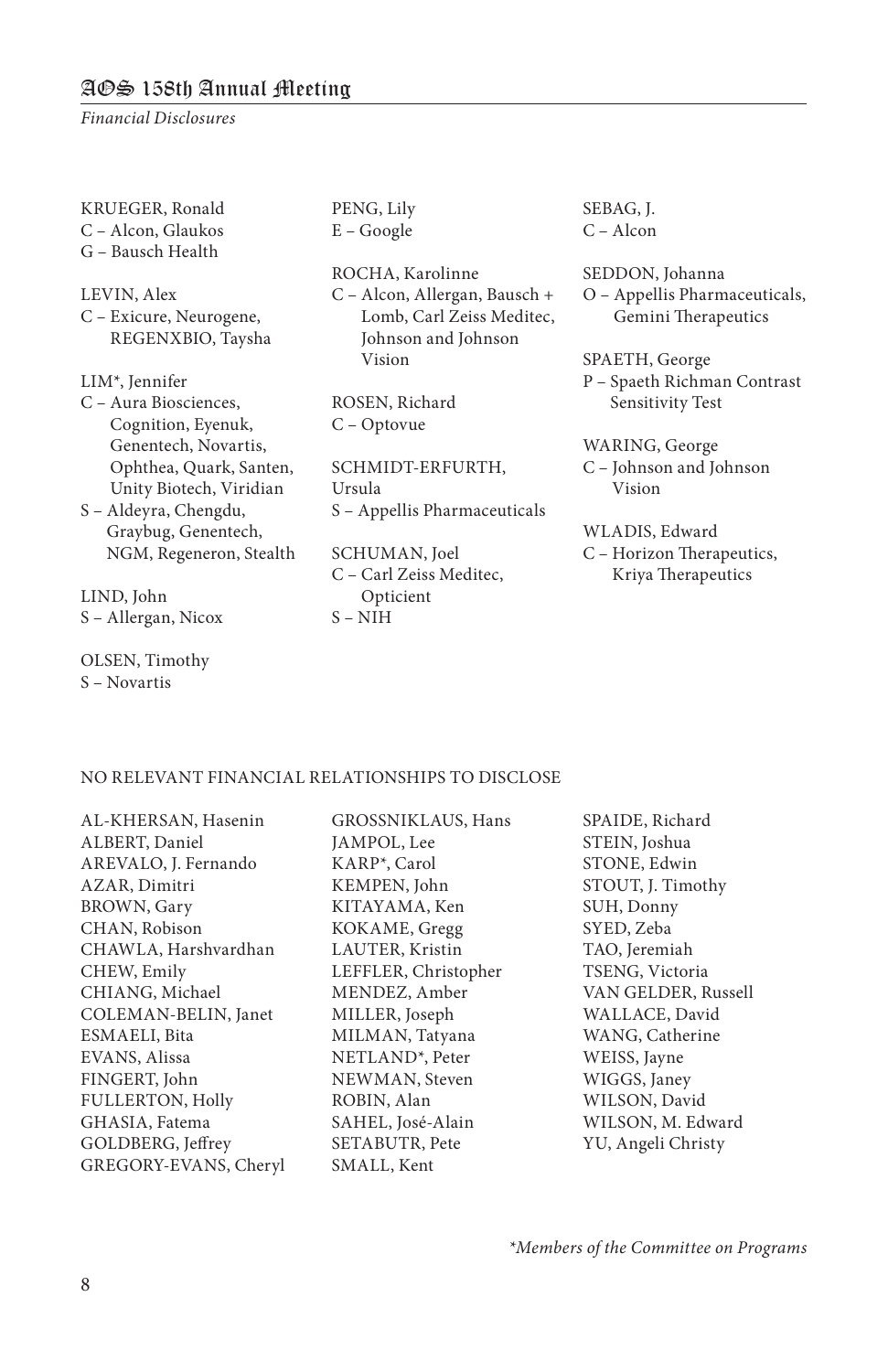# Spouse/Personal Guest Schedule

|                                  | THURSDAY, MAY 19                                                            |                                |  |
|----------------------------------|-----------------------------------------------------------------------------|--------------------------------|--|
| $12:00 - 5:00$ PM                | Registration                                                                | Rocky Mountain Foyer           |  |
| $1:30-3:00$ PM                   | New Member Spotlight Presentations                                          | Rocky Mountain<br>Ballroom     |  |
| $6:30-8:30$ PM                   | Reception Welcoming New Members<br>*formal                                  | Mountain View<br>Terrace       |  |
|                                  | FRIDAY, MAY 20                                                              |                                |  |
| 6:30 AM-1:30 PM                  | Registration                                                                | Rocky Mountain Foyer           |  |
| $7:00-11:00$ AM                  | Spouse / Guest Hospitality Lounge<br>*Breakfast available from 8:00-9:30 AM | West Ballroom A & B            |  |
| $11:00$ AM $-12:00$<br><b>PM</b> | The Broadmoor Art & History Tour<br>*advanced sign-up required              | West Lobby                     |  |
| $12:30-1:30$ PM                  | Lunch Session<br>*advanced sign-up required                                 | Rocky Mountain<br>Ballroom     |  |
| $12:30 - 5:00$ PM                | Golf Tournament<br>*advanced registration required                          | <b>Broadmoor West Course</b>   |  |
| $2:00-4:00$ PM                   | Pickleball Tournament<br>*advanced registration required                    | Broadmoor Pickleball<br>Courts |  |
| $5:45-8:00$ PM                   | 8th Annual Artistic Soiree & Reception<br>*business casual                  | West Ballroom                  |  |
| <b>SATURDAY, MAY 21</b>          |                                                                             |                                |  |
| $6:00$ AM-1:00 PM                | Registration                                                                | Rocky Mountain Foyer           |  |
| $7:00-11:00$ AM                  | Spouse / Guest Hospitality Lounge<br>*Breakfast available from 8:00-9:30 AM | West Ballroom A & B            |  |
| $9:30-10:30$ AM                  | Spouse Lecture<br>*Visioning Art - Connecting with Disturbed Minds          | West Ballroom A & B            |  |
| 12:30-2:00 PM                    | Emeritus Luncheon<br>*by invitation                                         | Donald Ross Room               |  |
| $1:30-4:00$ PM                   | Tennis Tournament<br>*advanced registration required                        | <b>Broadmoor Tennis Courts</b> |  |
| $1:00-6:00$ PM                   | Fly Fishing<br>*advanced registration required                              | West Lobby                     |  |
| $4:00-5:00$ PM                   | Women's Leadership Afternoon Tea<br>*male guests welcome!                   | Lake Terrace Dining<br>Room    |  |
| $6:00-6:45$ PM                   | Closing Reception                                                           | Mountain View Terrace          |  |
| 7:00–9:00 PM                     | Gala Banquet<br>*formal                                                     | Rocky Mountain<br>Ballroom     |  |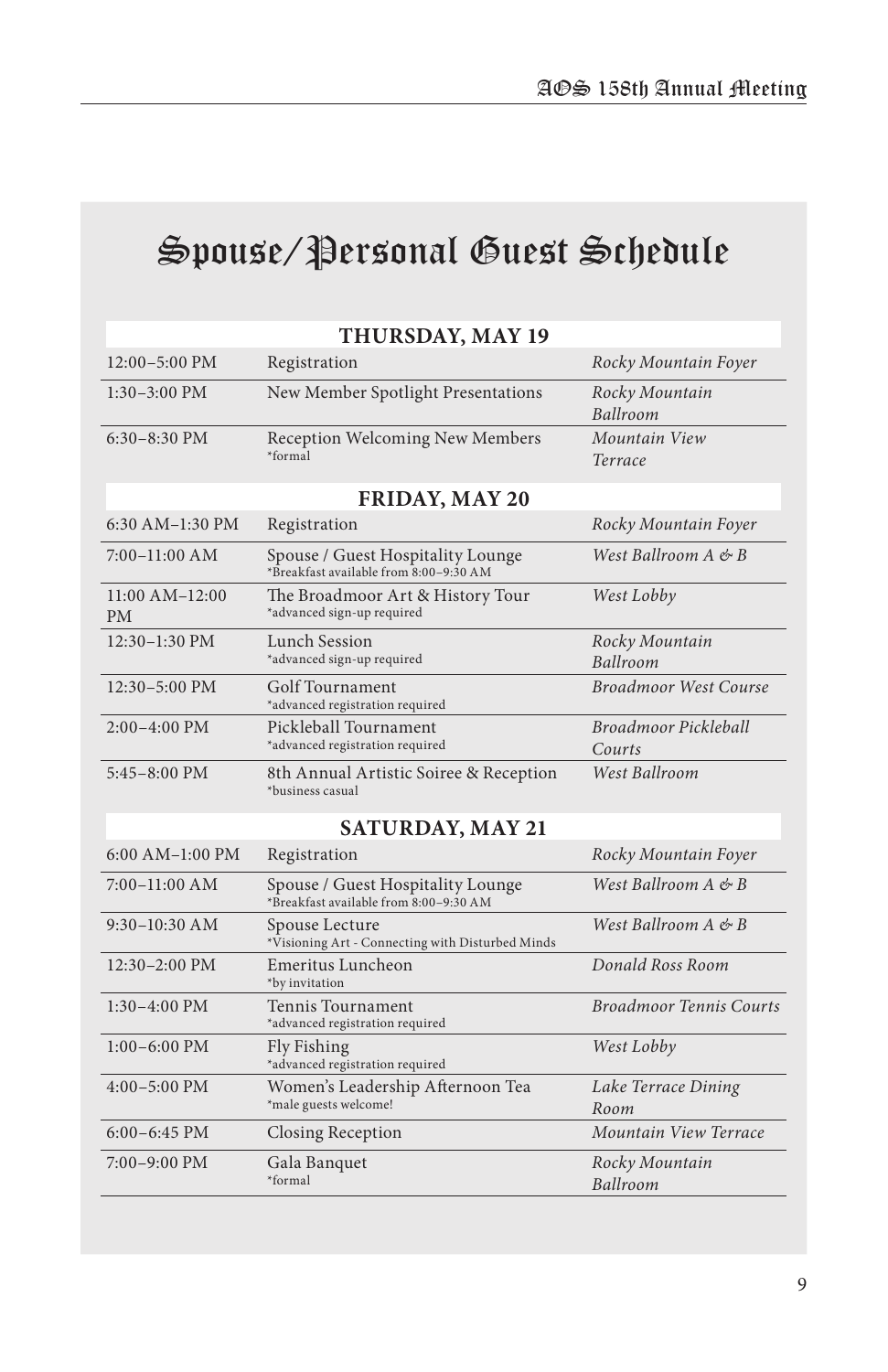# American Ophthalmological Society Meeting Schedule

| THURSDAY, MAY 19  |                                                                           |                                       |  |
|-------------------|---------------------------------------------------------------------------|---------------------------------------|--|
| 12:00-5:00 PM     | Registration                                                              | Rocky Mountain<br>Foyer               |  |
| $12:00-1:00$ PM   | New Member Luncheon (by invitation)                                       | Mountain View<br>Terrace              |  |
| $1:30-3:00$ PM    | New Member Spotlight Presentations                                        | Rocky Mountain<br>Ballroom            |  |
| $3:00 - 5:00$ PM  | Scientific Program - Paper Session I                                      | Rocky Mountain<br>Ballroom            |  |
| 6:30-8:30 PM      | Reception Welcoming New Members<br>(formal/black tie optional)            | Mountain View<br>Terrace              |  |
|                   | FRIDAY, MAY 20                                                            |                                       |  |
| 6:30 AM-1:30 PM   | Registration                                                              | Rocky Mountain<br>Foyer               |  |
| $6:30-8:00$ AM    | <b>Breakfast</b>                                                          | Rocky Mountain<br>Foyer               |  |
| $7:30-8:00$ AM    | Miller Lecture - NEI: Past, Present, and<br>Future                        | Rocky Mountain<br>Ballroom            |  |
| 8:00-10:00 AM     | Knapp Symposium - The New Normal of<br>Genetics in Ophthalmology          | Rocky Mountain<br>Ballroom            |  |
| 10:00-10:30 AM    | Guided Poster Session I/Coffee Break                                      | Rocky Mountain<br>Foyer               |  |
| 10:30 AM-12:30 PM | Scientific Program - Paper Session II                                     | Rocky Mountain<br>Ballroom            |  |
| $12:30-1:30$ PM   | Lunch Session - The 1918 Flu Pandemic,<br>2020 COVID Pandemic and the AOS | Rocky Mountain<br>Ballroom            |  |
| 12:30-5:00 PM     | Golf Tournament                                                           | <b>Broadmoor West</b><br>Course       |  |
| 2:00-4:00 PM      | Pickleball Tournament                                                     | <b>Broadmoor</b><br>Pickleball Courts |  |
| $5:45-8:00$ PM    | 8th Annual Artistic Soirée & Reception<br>(business casual)               | West Ballroom                         |  |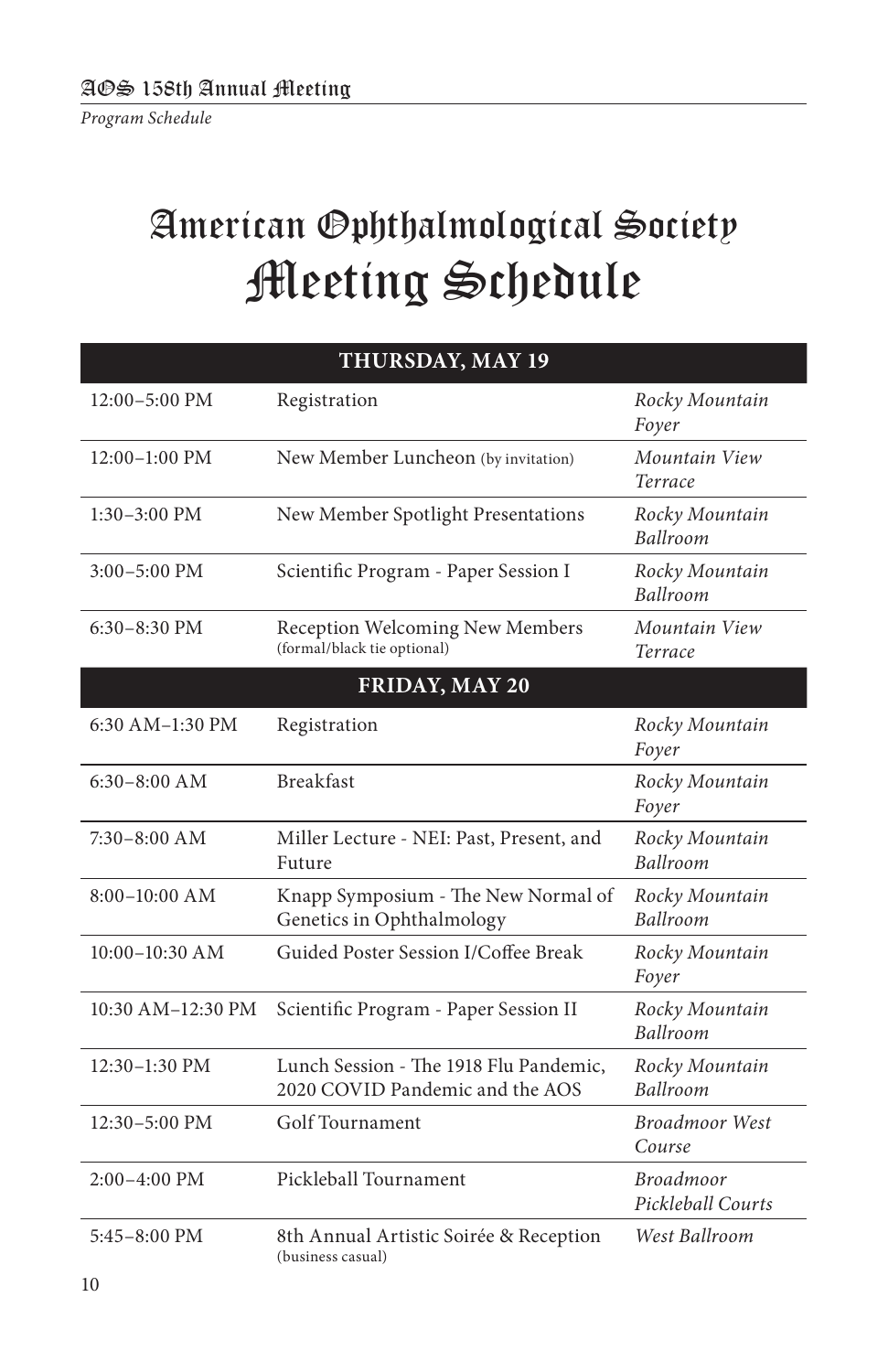*Program Schedule*

# American Ophthalmological Society Meeting Schedule

| <b>SATURDAY, MAY 21</b> |                                                                                                                      |                                   |  |
|-------------------------|----------------------------------------------------------------------------------------------------------------------|-----------------------------------|--|
| $6:00$ AM $-1:00$ PM    | Registration                                                                                                         | Rocky Mountain<br>Foyer           |  |
| $6:00 - 7:30$ AM        | <b>Breakfast</b>                                                                                                     | Rocky Mountain<br>Foyer           |  |
| $6:30-7:15$ AM          | Executive Session (members only)                                                                                     | Rocky Mountain<br>Ballroom        |  |
| $7:30-8:00$ AM          | Verhoeff Lecture - From Academia to<br>Social Media: My Journey into Artificial<br>Intelligence and Machine Learning | Rocky Mountain<br>Ballroom        |  |
| $8:00-10:00$ AM         | Saturday Symposium                                                                                                   | Rocky Mountain<br>Ballroom        |  |
| $10:00-10:30$ AM        | Guided Poster Session II/Coffee Break                                                                                | Rocky Mountain<br>Foyer           |  |
| 10:30 AM-12:30 PM       | Scientific Program - Paper Session III                                                                               | Rocky Mountain<br><b>Ballroom</b> |  |
| 12:30-2:00 PM           | Emeritus Luncheon (by invitation)                                                                                    | Donald Ross Room                  |  |
| $1:30-4:00$ PM          | Tennis Tournament                                                                                                    | <b>Broadmoor Tennis</b><br>Courts |  |
| $1:00-6:00$ PM          | Fly Fishing                                                                                                          | West Lobby                        |  |
| $4:00-5:00$ PM          | Women's Leadership Afternoon Tea<br>(male colleagues welcome!)                                                       | Lake Terrace<br>Dining Room       |  |
| $6:00 - 6:45$ PM        | Closing Reception                                                                                                    | Mountain view<br>Terrace          |  |
| $7:00-9:00$ PM          | Gala Banquet<br>(formal/black tie optional)                                                                          | Rocky Mountain<br>Ballroom        |  |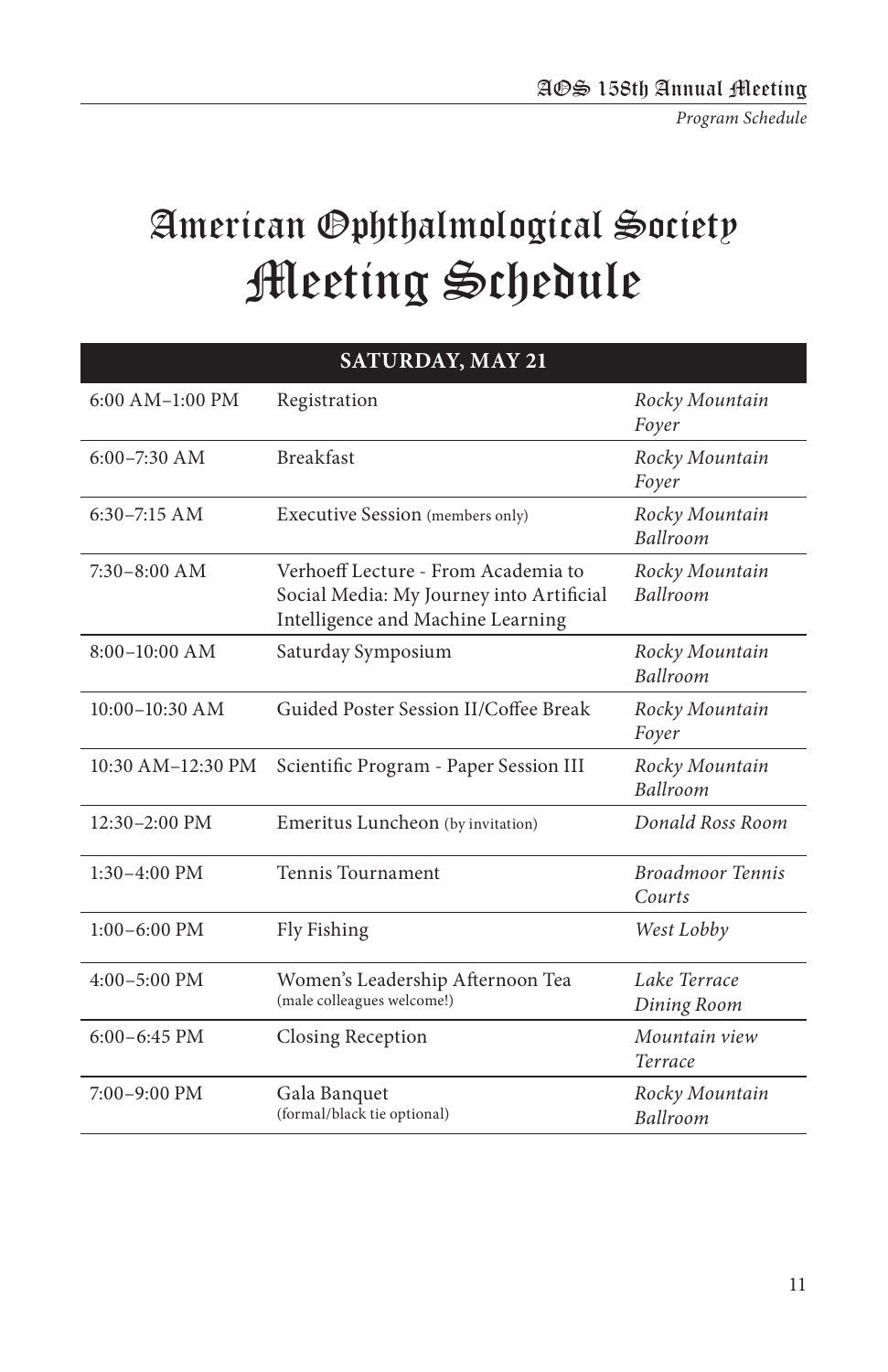*Program Schedule*

#### **FRIDAY, MAY 20, 2022**

## Marilyn T. Miller Lecture

#### NEI: PAST, PRESENT, AND FUTURE

Michael F. Chiang, MD, MA Director, National Eye Institute Bethesda, MD

## Herman Knapp Symposium

THE NEW NORMAL OF GENETICS IN OPHTHALMOLOGY

#### *GENE THERAPY*

Edwin M. Stone, MD, PhD

Seamans-Hauser Chair in Molecular Ophthalmology · Professor of Ophthalmology and Visual Sciences Carver College of Medicine, University of Iowa · Iowa City, Iowa

#### *GENE-BASED APPROACHES TO AMD*

Bradley D. Gelfand, PhD

Associate Professor of Ophthalmology and Biomedical Engineering University of Virginia School of Medicine · Charlottesville, Virginia

#### *GENE-DIRECTED THERAPY*

John H. Fingert, MD, PhD, FARVO Hadley-Carver Chair in Glaucoma and Director of Glaucoma Service Professor, Department of Ophthalmology and Visual Sciences Carver College of Medicine, University of Iowa · Iowa City, Iowa

#### *GENETICS IN GLAUCOMA*

Janey L. Wiggs, MD, PhD

Paul Austin Chandler Professor of Ophthalmology · Vice Chair for Clinical Research in Ophthalmology Harvard Medical School, Massachusetts Eye and Ear Infirmary · Boston, Massachusetts

#### *EPIGENETIC THERAPY*

Cheryl Y. Gregory-Evans, PhD Professor, Department of Ophthalmology and Visual Sciences University of British Columbia · Vancouver, British Columbia

#### *GENE-BASED PROGNOSIS AND BEYOND IN OCULAR ONCOLOGY*

J. William Harbour, MD

Professor and Chair of Ophthalmology · The David Bruton, Jr. Chair in Ophthalmology University of Texas Southwestern Medical Center · Dallas, Texas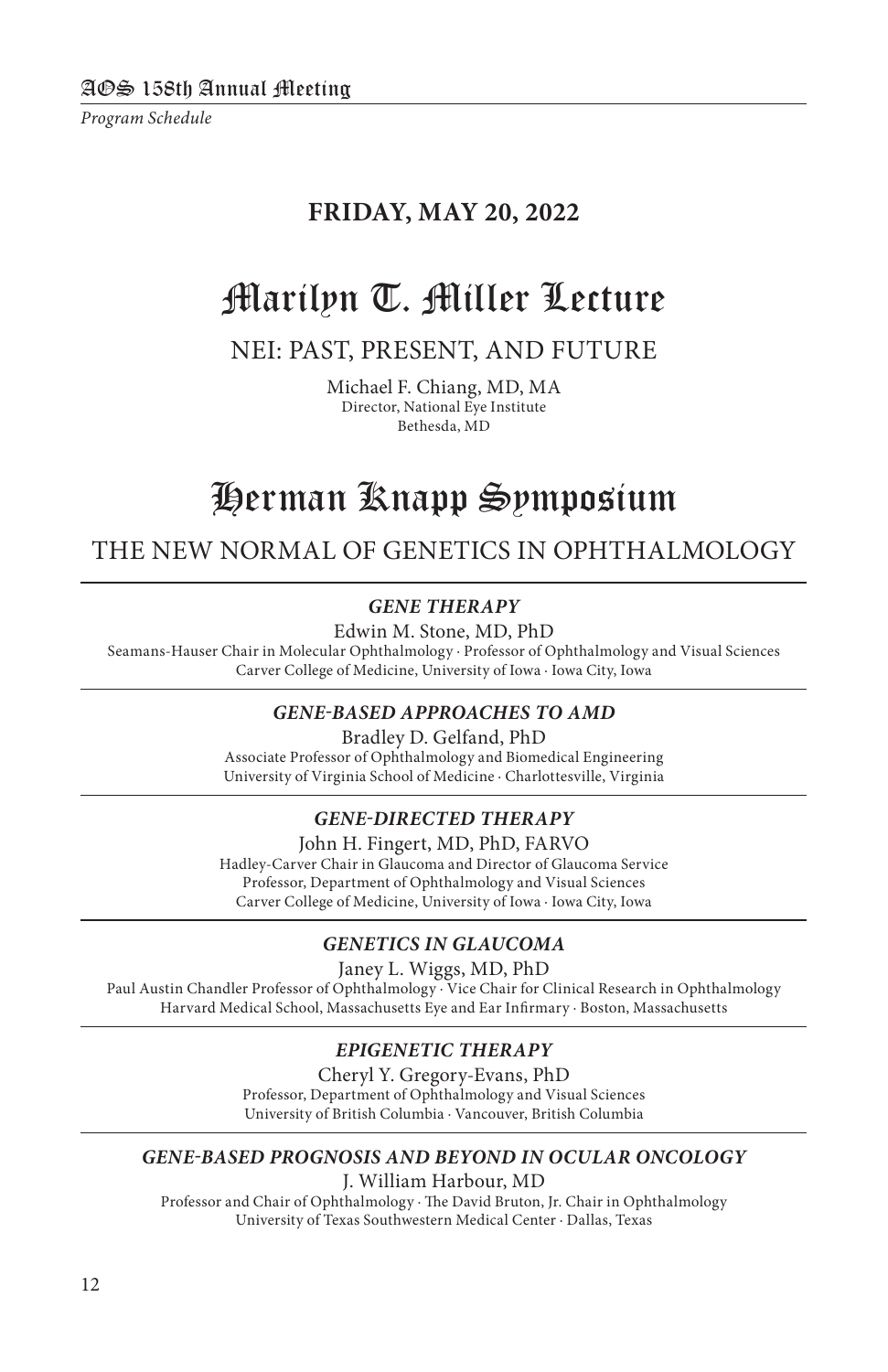*Program Schedule*

#### **SATURDAY, MAY 21**

## Frederick H. Verhoeff Lecture

FROM ACADEMIA TO SOCIAL MEDIA: MY JOURNEY INTO ARTIFICIAL INTELLIGENCE AND MACHINE LEARNING

> Kristin E. Lauter, PhD West Coast Head of Research Science, Facebook AI Research Seattle, WA

## Saturday Symposium

#### CODE TO CLINIC: AN INSIDERS' UPDATE ON THE PROMISE & CHALLENGE OF ARTIFICIAL INTELLIGENCE & MACHINE LEARNING

#### *BUILDING & TRANSLATING AI FOR HEALTHCARE*

Lily Peng, MD, PhD Director, Product Management, Google Health San Francisco, CA

#### *REIMAGINED REGULATORY PARADIGM FOR HIGH-QUALITY DIGITAL HEALTH INNOVATION*

Malvina B. Eydelman, MD Director, Office of Health Technology, FDA Silver Spring, MD

#### *AUTONOMOUS GLAUCOMA DETECTION – NEWS FROM THE COLLABORATIVE COMMUNITY FOR OPHTHALMIC IMAGING*

Joel S. Schuman, MD, FACS

Elaine Langone Professor, NYU Grossman School of Medicine New York, NY

#### *THE MOORFIELDS-GOOGLE DEEPMIND COLLABORATION - GOING FROM CODE TO CLINIC*

Pearse A. Keane MD, FRCOphth Consultant Ophthalmologist, Moorfields Eye Hospital NHS Foundation Trust Professor of Artificial Medical Intelligence, University College London London, England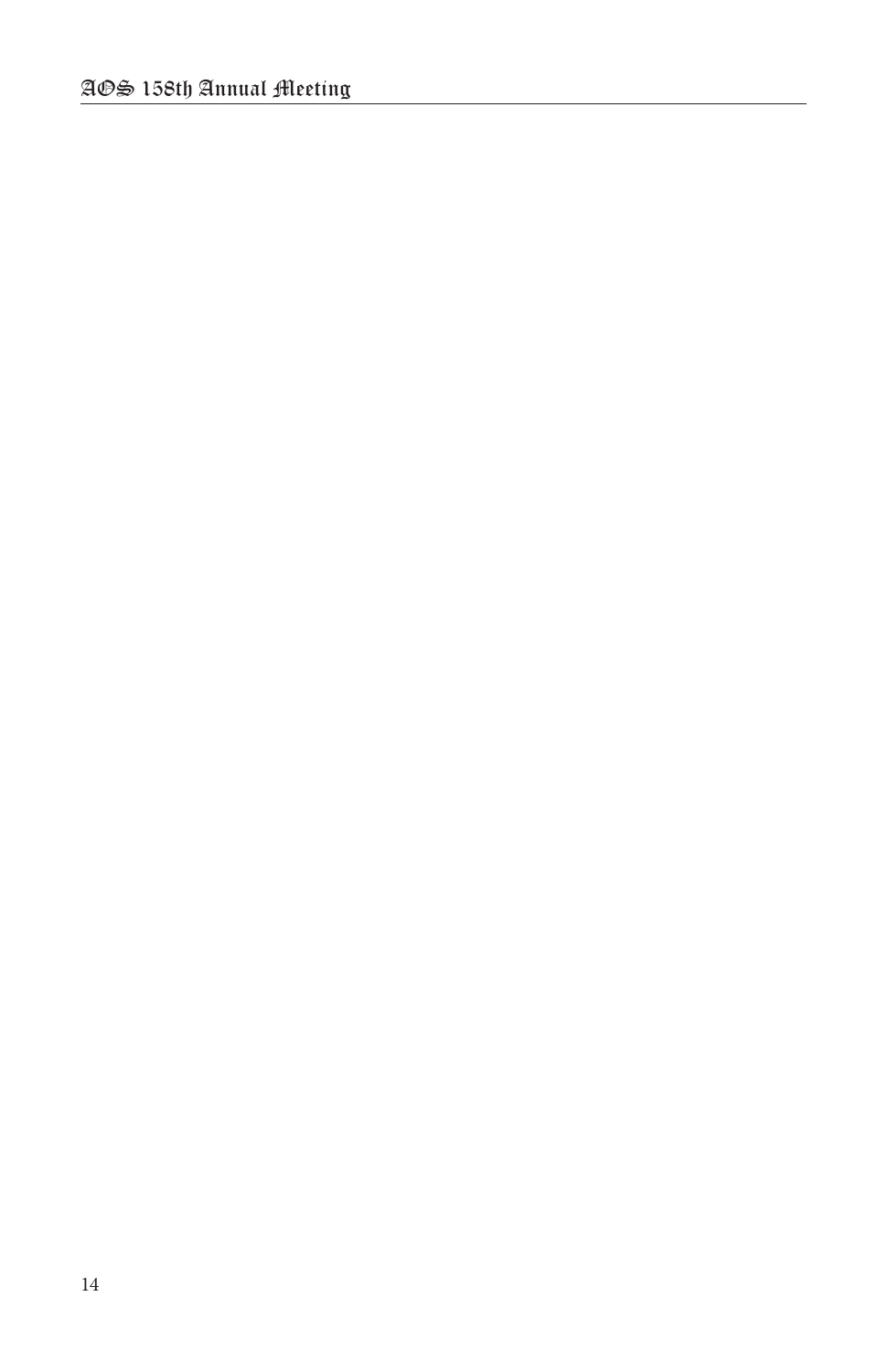# AOS 2022 Paper Abstracts

The following abstracts of papers selected to be presented at the meeting are printed in presentation order. The order of presentations has been arranged as follows by the Committee on Programs.

Papers presented at this meeting may be published in other medical journals after this meeting PROVIDED THE AUTHORS ADHERE TO THE STRICT GUIDELINES IN THE AUTHOR INSTRUCTIONS LISTED AT aosonline.org AND CONSULT WITH THE EDITOR OF THE TRANSACTIONS.

Papers are limited to 6 minutes and the first discussant to 3 minutes. General discussion will be limited to 7 minutes.

Please note the following program key:

**Bold** *= AOS Member \* = Presenter* <sup>t</sup> *= Financial Disclosure*

(Presenters will indicate their financial disclosure verbally and in the first slide.)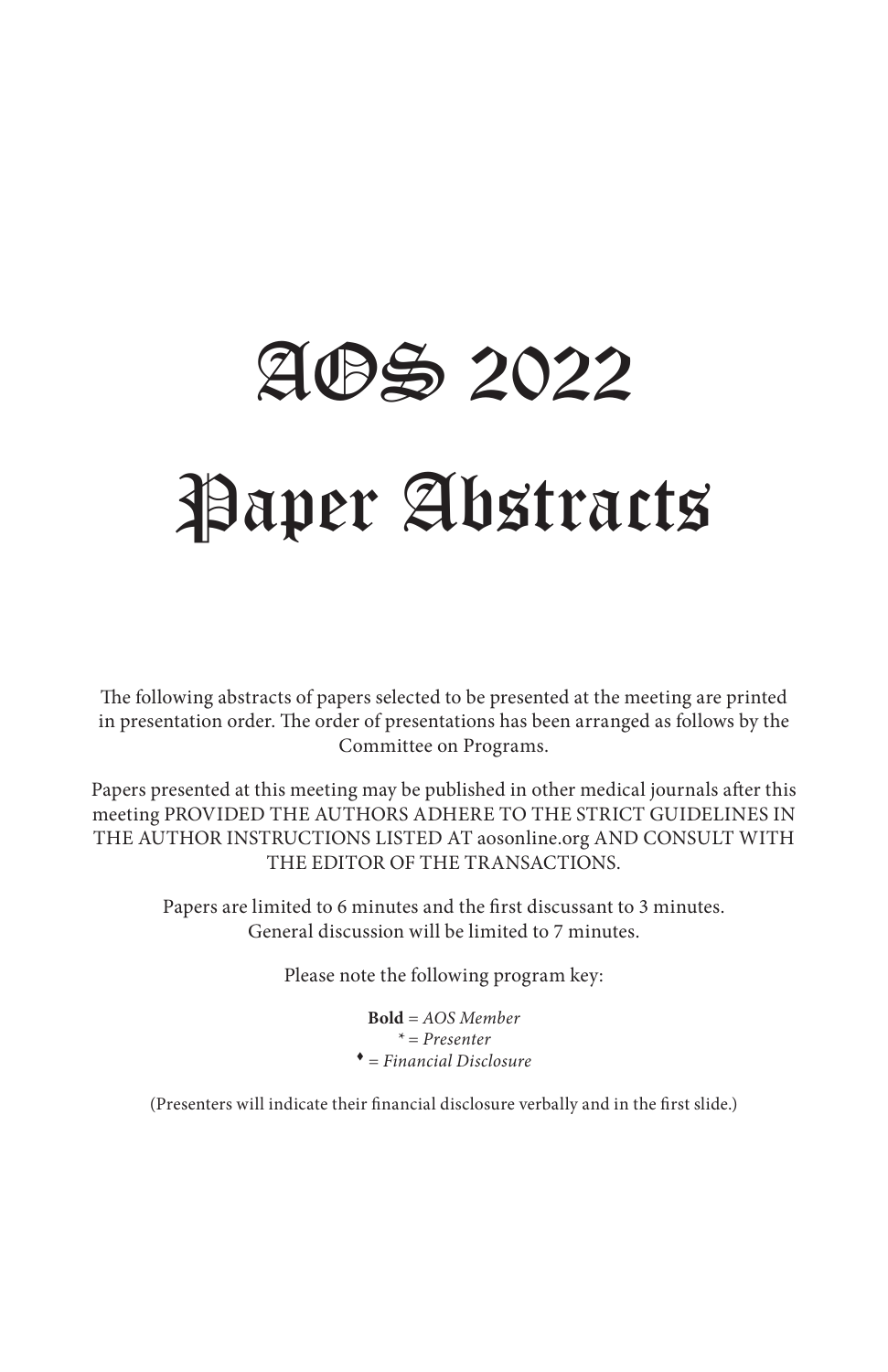#### PA-01 3:00–3:16 PM

#### **IMPROVED OCULAR SURVIVAL AND VISUAL FUNCTION USING NEO-ADJUVANT IMMUNOTHERAPY AND TARGETED BIOLOGIC THERAPY IN PATIENTS WITH LOCALLY ADVANCED PERIOCULAR CANCER**

#### **Bita Esmaeli\***, Jiawae Zhao, Jeremy Goldfarb

*Purpose:* Ocular adnexal malignancies account for a significant proportion of cancers in ophthalmic oncology. Surgery remains the mainstay treatment; however, newer medical treatments such as immunotherapy and targeted biologic drugs have been a welcome addition and have significantly decreased the need for orbital exenteration and have overall decreased ocular morbidity in patients with periocular cancers.

*Methods:* Retrospective review of patients at one center was carried out. Eligibility criteria included a designation of "T4" per AJCC 8th edition criteria for periocular carcinomas, which essentially means eyelid or periocular lesions with orbital invasion or conjunctival melanoma cases in whom orbital exenteration was the only remaining surgical alternative to achieve local control. All patients were treated with either targeted therapy or immunotherapy prior to definitive surgery. For patients with BCC, vismodegib was uses. For patients with SCC or conjunctival melanoma an anti-PD1 immunotherapy was used.

*Results:* 28 patients with locally advanced (T4) basal cell carcinoma (BCC), 8 patients with locally advanced conjunctival melanoma (at least T3 per AJCC for conjunctival melanoma), and 10 patients with locally advanced periocular squamous carcinoma (SCC) with orbital invasion (T4) were included. In all but one patient with basal cell carcinoma there was measureable response to the neoadjuvant systemic drug therapy. In all cases an orbital exenteration was avoided and eye sparing surgery was achieved. Representative cases and response rates (partial vs. complete) and types of eye sparing surgery needed for each case will be shared through photos. Follow up time ranged from 6 months to 8 years; median: 38 months). During the follow up period there have been no cases of local recurrence.

*Conclusion:* Targeted biologic therapy and immunotherapy are relatively new and effective treatment options to consider in the neo-adjuvant setting for patients with locally advanced periocular BCC, SCC, and conjunctival melanoma with the overall goal to avoid orbital exenteration and achieve cancer control while maintaining visual function.

#### *Discussant:* **Suzanne K. Freitag**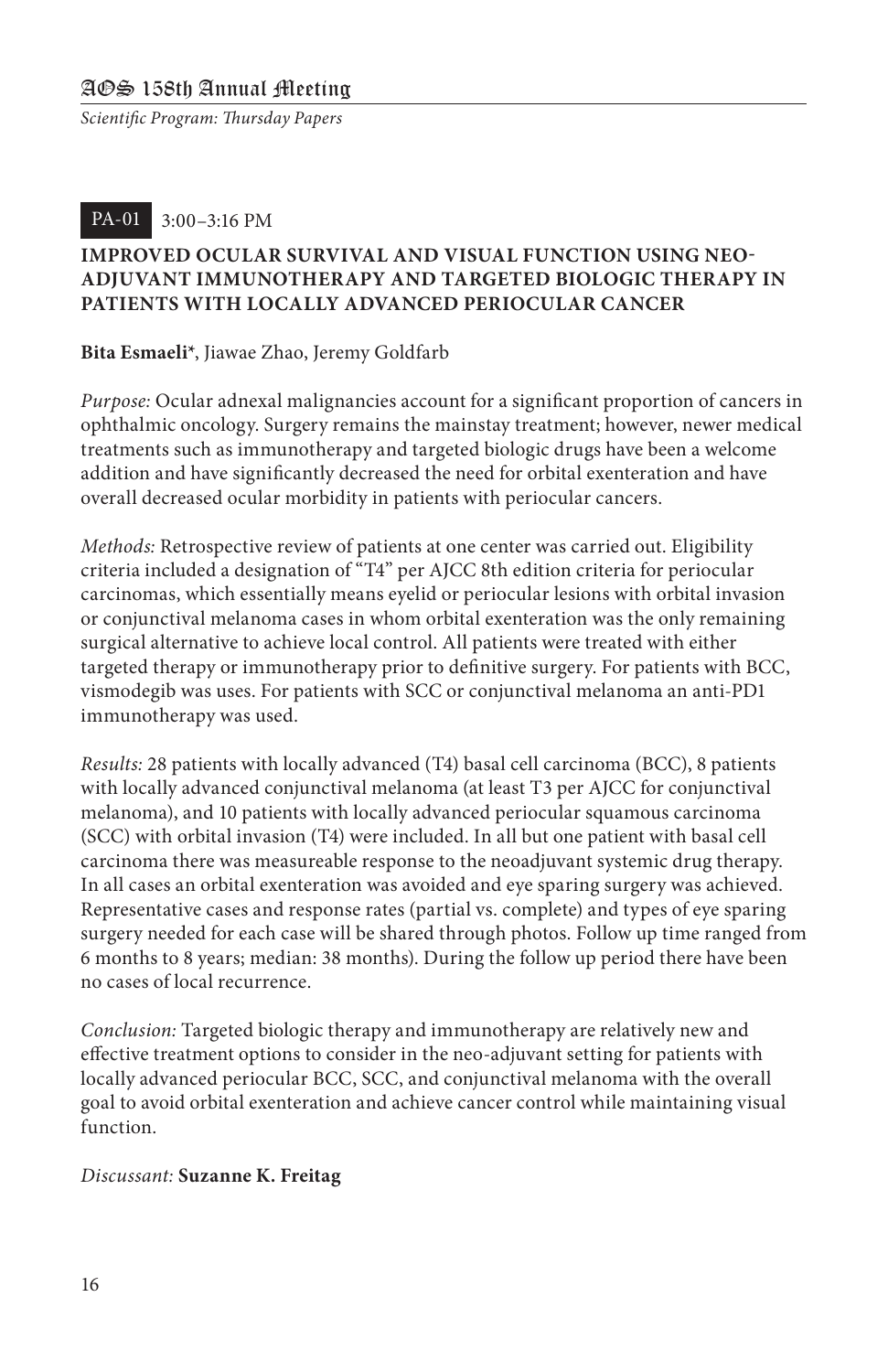#### 3:17–3:33 PM PA-02

#### **COST-EFFECTIVENESS OF ARTIFICIAL INTELLIGENCE SYSTEMS VERSUS SPECIALIST REFERRAL FOR DIABETIC RETINOPATHY SCREENING: THE IMPACT OF ANTI-VEGF THERAPY SELECTION**

Harshvardhan Chawla\*, Joshua H. Uhr, Jonathan S. Williams, Maria A. Reinoso, **Jayne S. Weiss**

*Purpose:* Artificial intelligence-based fully automated retinal image screening (FARIS) has emerged as an alternative for high-volume diabetic retinopathy (DR) screening. However, little is known about the tradeoff between decreased up-front screening costs and the potential drawbacks of increased costs (from unnecessary referrals) and visual morbidity (from missed diagnoses). The objective of this economic modeling study was to compare the cost-effectiveness of FARIS versus traditional screening for DR in the United States. The secondary objective was to examine how anti-vascular endothelial growth factor (VEGF) drug choice for diabetic macular edema (DME) influences the cost-effectiveness of FARIS.

*Methods:* A Markov transition-state model was used to simulate the event pathways for FARIS versus traditional screening and subsequent management in newly diagnosed diabetics. Costs (2021 United States dollars), quality-adjusted life year (QALY) gains, and incremental cost-effectiveness ratio (ICER) were quantified at five, ten, and twenty years. Bevacizumab 1.25 mg was the base case anti-VEGF agent for DME, with sub-analyses substituting Ranibizumab 0.3 mg and Aflibercept 2 mg. Inputs were derived from national epidemiologic data and the Diabetic Retinopathy Clinical Research Network Protocol T. Model assumptions were tested with deterministic and probabilistic sensitivity analysis against a \$50,000/QALY willingness-to-pay threshold, representing the healthcare payer perspective.

*Results:* FARIS demonstrated cost savings of 6.6% to 18.8%, which varied by the specific anti-VEGF agent used for DME treatment. Net QALY gains were identical to those of traditional screening in all drug-stratified analyses. Cost-effectiveness was dependent on FARIS detection specificity, with threshold values ranging from 54.8% to 57.5%.

*Conclusion:* Systems-level FARIS implementation was associated with potential savings of \$1.6 (five years) to \$13.2 billion (twenty years). Artificial intelligence-powered retinal image analysis represents an economically advantageous DR screening modality, offering equivalent utility with significant potential cost-savings based on current anti-VEGF drug utilization trends.

#### *Discussant:* **Richard B. Rosen**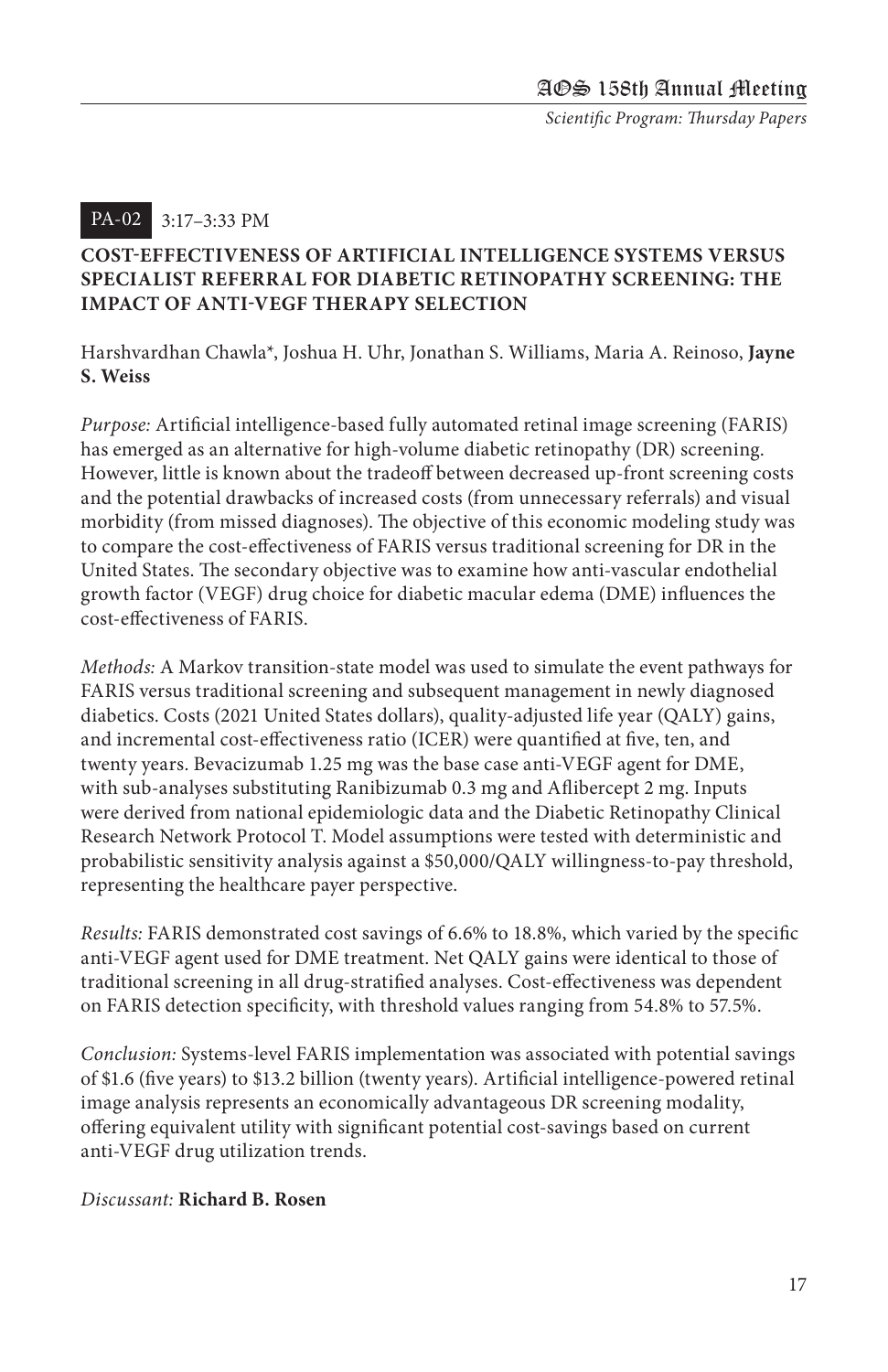#### 3:34–3:50 PM PA-03

#### **CORRELATIONS BETWEEN ANNUAL CHANGES IN CLINICAL VERSUS FUNCTIONAL AND QUALITY OF LIFE MEASURES IN PATIENTS WITH MODERATE-STAGE GLAUCOMA**

**George L. Spaeth\***t, Eric Shiuey, Benjamin E. Leiby, Sheryl S. Wizov, Carina Sanvincente, Michael Waisbourd

*Purpose:* To investigate correlations between clinical visual measurements, visionrelated performance (VRP), and vision-related quality of life (VRQoL) in patients with moderate-stage glaucoma.

*Methods:* Prospective, longitudinal, observational cohort study. Patients (N=161) with moderate-stage glaucoma (Disc Damage Likelihood Scale stages 5-8) were recruited at Wills Eye Hospital and followed-up for 4 annual visits. Subjects received a complete ocular exam, automated visual field (VF) test, and spectral domain optical coherence tomographic (SD-OCT) scan. Contrast sensitivity was measured using the Pelli-Robson (PRCS) and Spaeth-Richman Contrast Sensitivity (SPARCS) tests. VRP was assessed with the Compressed Assessment of Ability Related to Vision (CAARV). VRQoL was assessed using the National Eye Institute Visual Function Questionnaire 25 (VFQ-25) and a modified Glaucoma Symptom Scale (GSS). Mixed effects models estimated the rate of change of each variable over time per subject and correlation coefficients were calculated with p-values adjusted to control the false discovery rate.

*Results:* Annual changes in better (by baseline mean deviation [MD]) eye SPARCS scores, PRCS, and bilateral visual acuity (VA) correlated moderately with total CAARV score changes (r=0.3-0.59). SPARCS lower quadrant scores correlated strongly with the motion detection subscale (both  $r=0.62$ ). Change in better eye PRCS correlated moderately with total CAARV ( $r=0.53$ ) and the motion detection subscale ( $r=0.54$ ). Better eye MD correlated weakly with total VFQ-25 score and most subscales (r=0.19- 0.37). Better eye MD and SPARCS scores correlated weakly with GSS FUNC-4 subscale changes ( $r=0.21-0.31$ , all  $p<0.65$ ), but retinal nerve fiber layer thickness (RNFLT) and worse eye clinical measure changes did not correlate strongly with VRP or VRQoL.

*Conclusion:* In patients with moderate-stage glaucoma, a full-field contrast sensitivity test (SPARCS) correlated better with a test of patients' ability to perform various activities (CAARV) than Humphrey automated perimetric VF examination or SD-OCT RNFLT measurement. VRQoL correlated weakly with SPARCS and VF changes but not with RNFLT.

#### *Discussant:* **Alan L. Robin**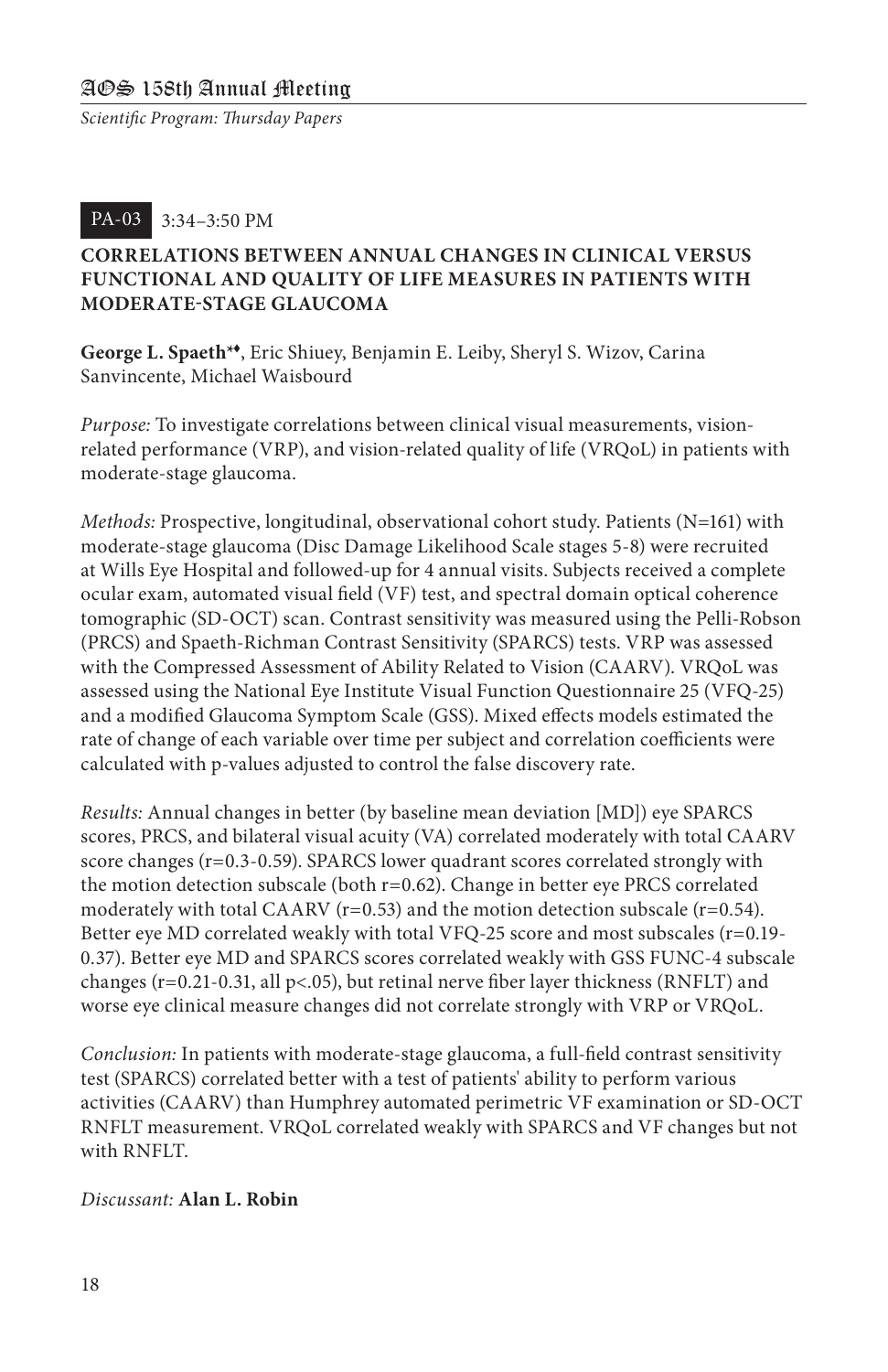#### 3:51–4:07 PM PA-04

#### **STAND-ALONE XEN GEL MICROSTENT TRANSSCLERAL IMPLANTATION COMPARED WITH STAND-ALONE KAHOOK DUAL BLADE GONIOTOMY**

**Peter Netland\***, Ryan Duong, Andrew Pittner, Tina Roa, Arjun Dirghangi

*Purpose:* To evaluate outcomes of stand-alone Xen Gel microstent implantation compared to stand-alone Kahook Dual Blade (KDB) goniotomy for moderate to severe glaucoma.

*Methods:* A retrospective, single-center, case-series analysis comparing outcomes of Xen Gel microstent implantation and KDB goniotomy stand-alone cases in 75 eyes. Primary outcomes included intraocular pressure (IOP) reduction, glaucoma medication reduction, surgical success, and complications. Subjects were followed for at least 24 months after surgery.

*Results:* At post-operative month 24, both Xen Gel microstent placement (N = 57) and KDB goniotomy  $(N = 18)$  led to a significant reduction in intraocular pressure (IOP) from baseline by 32.7% and 40.4% respectively (p=0.018, p=0.049). While the mean IOP was significantly lower during the first month after Xen Gel microstent implantation, no difference in mean IOP was observed between the two treatment groups at 24 months after surgery ( $p=0.416$ ). Mean reduction of glaucoma medications from baseline at 24 months was 1.69 drops after Xen implantation (p=.008) compared with 1.67 drops after KDB goniotomy (p=0.038). Post-operative complications were non-vision-threatening and were not significantly different between the two groups (p=0.550). With IOP threshold <21 mmHg, surgical success was not significantly different between the two groups ( $p=0.06$ ). At lower IOP threshold (<18 mmHg), surgical success was higher after Xen Gel microstent implantation compared with KDB goniotomy (p=0.001).

*Conclusion:* Both stand-alone Xen Gel microstent implantation and stand-alone KDB goniotomy can effectively and safely reduce IOP for moderate to severe glaucoma. Transscleral filtration with the Xen Gel microstent was associated with higher surgical success at a lower IOP threshold.

#### *Discussant:* **Joshua D. Stein**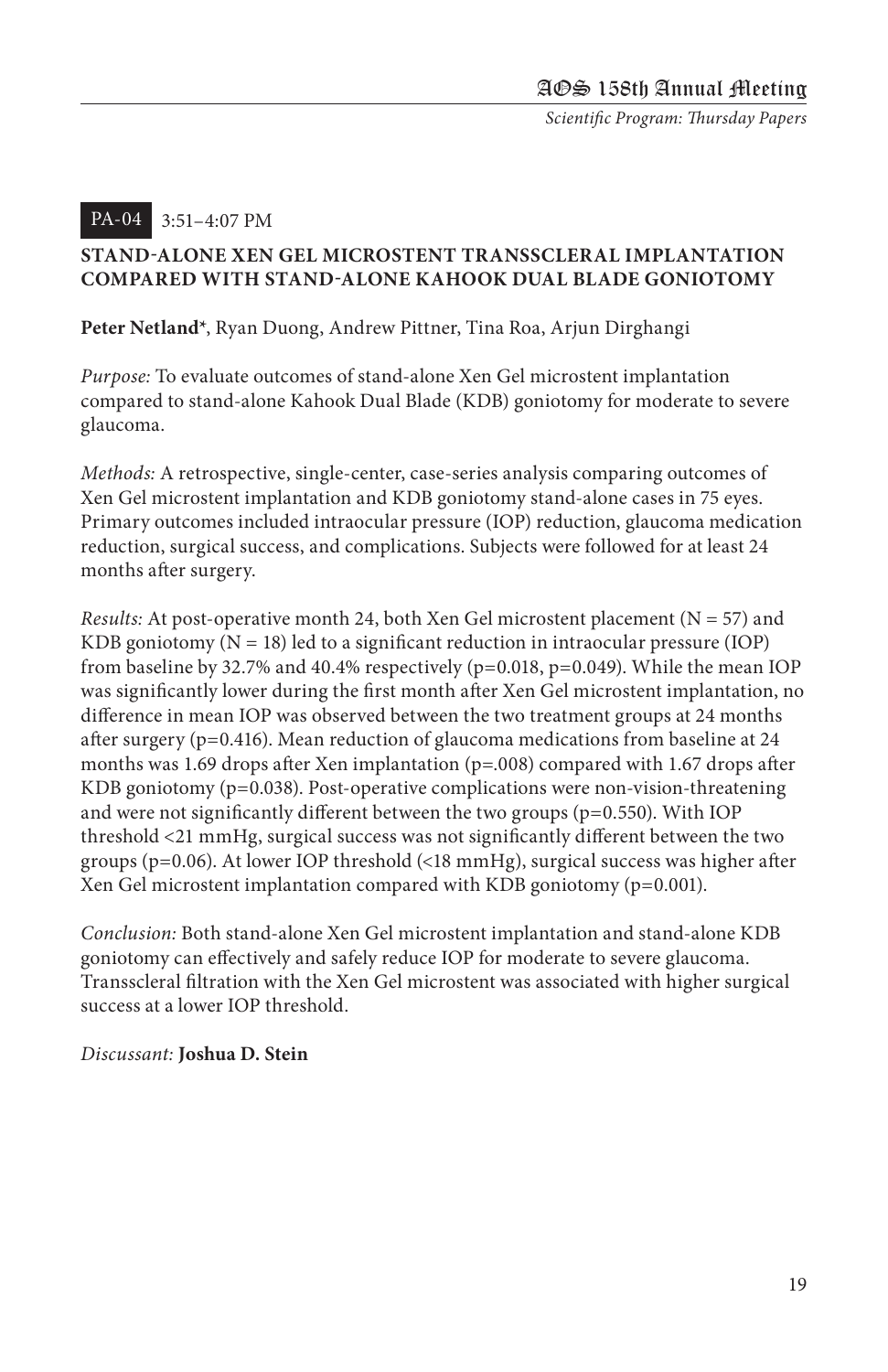#### 4:08–4:24 PM PA-05

#### **OUTCOMES OF CATARACT SURGERY IN CHILDREN 7 TO 18 YEARS OF AGE**

#### **M. Edward Wilson\***, Rupal Trivedi, Anastasia Alex, Alaa Alsuradi

*Purpose:* To evaluate the outcomes of cataract surgery in older children, aged 7-18 years, who are typically considered to be outside the amblyopic age range.

*Methods:* The medical charts of children who underwent unilateral or bilateral cataract surgery between the ages of 7-18 years of age with minimum follow-up of 2 years were analyzed. Outcomes of unilateral and bilateral cataract surgery are reported separately and compared. For the bilateral cohort, complications are reported for the first operated eye.

*Results:* For the unilateral cohort, 42 children with a median follow-up of 5.5 years were analyzed while for the bilateral cohort, 74 eyes of 37 children with a median follow-up of 7.5 years were analyzed. Postoperative adverse events were observed in 5% of the unilateral cohort and 8.1% in the bilateral cohort. Unplanned intraocular reoperations were required in 5% and 10.8% for the unilateral and the bilateral cohort respectively. No cases of glaucoma or glaucoma-suspect were observed. The median postoperative BCVA was 20/32 for the unilateral group. The median postoperative BCVA of the bilateral group was 20/25 for both the better and the worse seeing eye.

*Conclusion:* The current study highlights the satisfactory visual acuity outcomes and reduced complications of cataract surgery with IOL in older children as compared with the often-reported results in babies and younger children. These data can help surgeons give accurate age-specific prognostic information to parents of children undergoing cataract surgery.

#### *Discussant:* **David K. Wallace**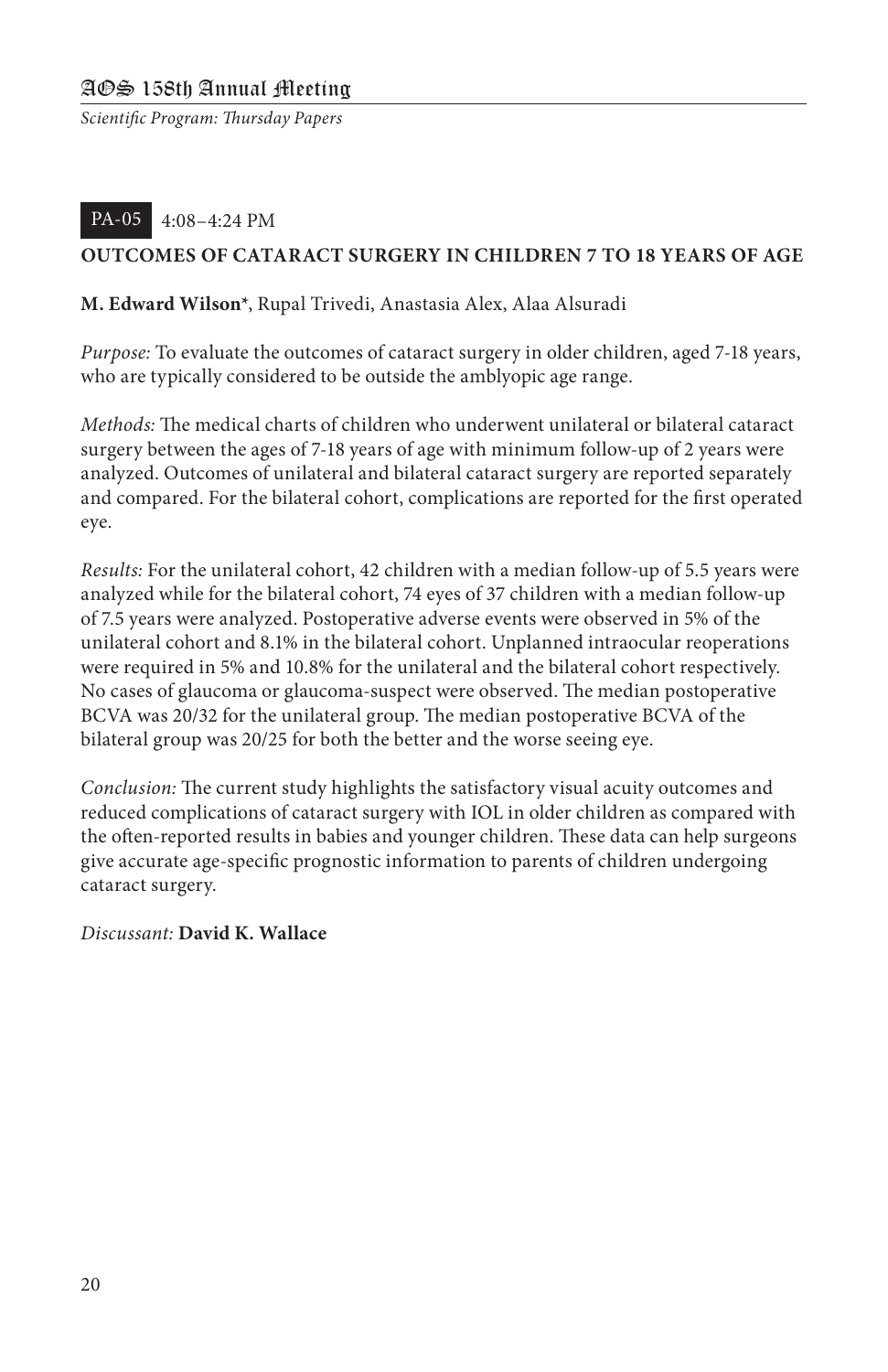#### 4:25–4:41 PM PA-06

#### **DEVELOPMENT AND VALIDATION OF THE "OPTIC DISC EDEMA INDEX" TO DISTINGUISH PAPILLEDEMA FROM PSEUDOPAPILLEDEMA.**

**Sean Donahue\***t, Alexis Flowers, Reid Longmuir, Cindy Chen

*Purpose:* We used measurements of variability within consecutive clock hours of OCT optic nerve head (ONH) NFL thickness to design a model that produces an outcome metric that separates true from pseudopapilledema in a cohort of adult patients and validated that metric on a separate cohort.We developed a pediatric measurement and a user-friendly website.

*Methods:* Model development used both eyes of 116 adults with elevated ONH and classified clinically as papilledema or pseudopapilledema. Mean NFL thickness of ONH and absolute consecutive difference in NFL thickness between clock hours were compared using mixed-effect models adjusting for age and clock-hour. The area under the receiver operating characteristics (ROC) curve (AUC) was calculated. Validation analyzed a separate cohort of 176 eyed, 46 with papilledema. A pediatric cohort of eyes were subjected to a similar analysis, (80 eyes, 42 with papilledema).

*Results:* The adult papilledema group had thicker ONH NFL than did pseudopapilledema eyes (163 + 68 um vs  $82 + 22$  um,  $p < 0.001$ ), and larger differences in thickness between clock hours  $(57 + 20 \text{ um vs } 26 + 11 \text{ um}, p < 0.001)$ . A linear combination of each patient's average values produced an outcome metric that separated the two groups with AUC of 96% (95% CI 92.4%-98.8%)," and gave optimized sensitivity of 90.3% and specificity of 90.9%. During validation the original model had similar results using the validation cohort with respect to NFL thickness and consecutive clock hour variability and achieved AUC 95% (CI 90.7%-98.4%) with optimized sensitivity of 87.7% and specificity of 89.1%. The model developed for the pediatric cohort gave AUC 88.6%.

*Conclusion:* Patients with papilledema have high variability of their OCT NFL. Our formula, which was created and validated in separate adult patient cohorts, distinguishes papilledema from pseudopapilledema with high sensitivity and specificity, and is available at www.opticdiscedema.com.

#### *Discussant:* **Steven A. Newman**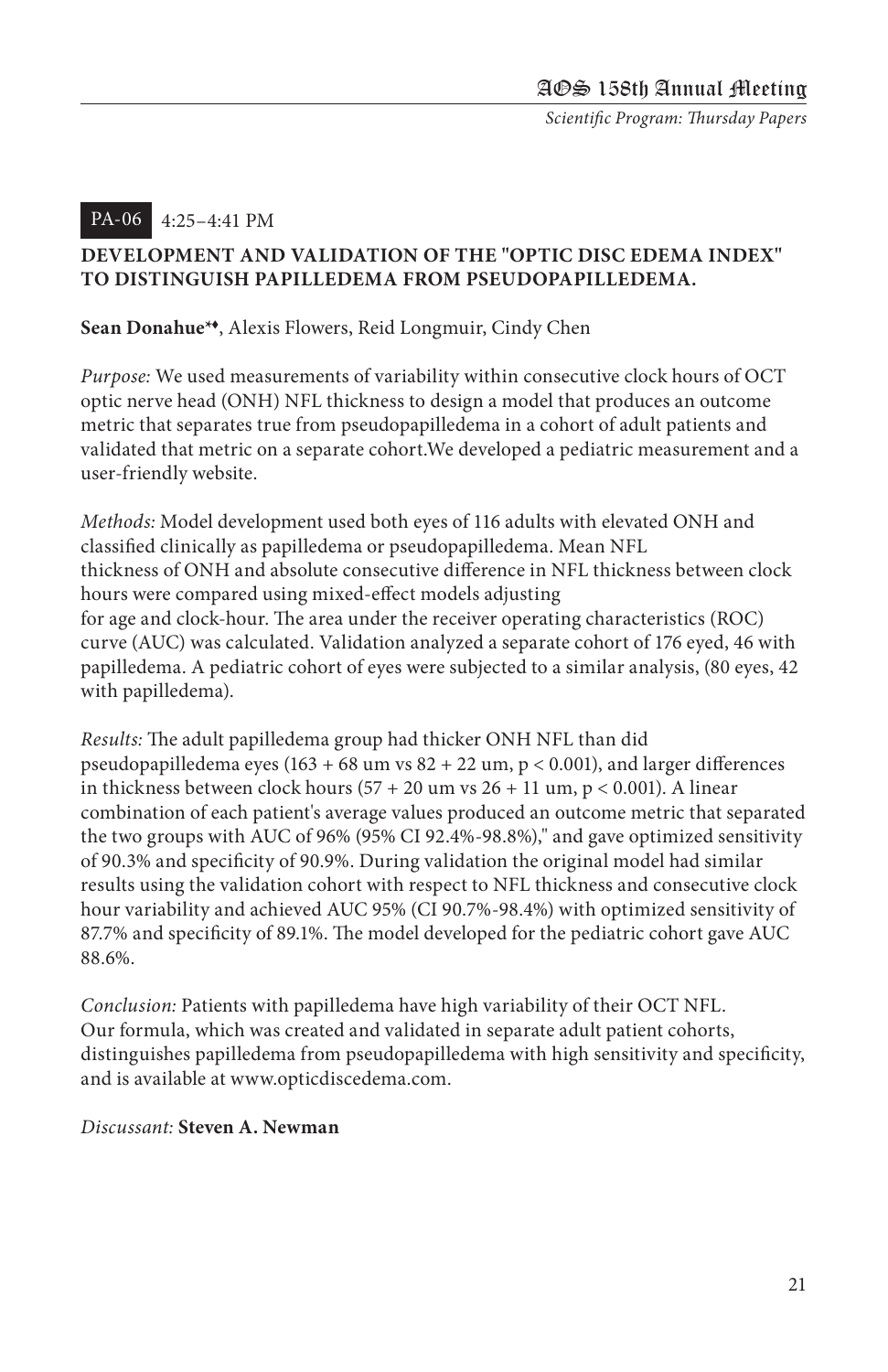#### 4:42–4:58 PM PA-07

#### **VISUAL FIELD CHANGES IN THYROID EYE DISEASE-COMPRESSIVE OPTIC NEUROPATHY**

#### **Suzanne Freitag\***

*Purpose:* To create a novel nomenclature to characterize the longitudinal sequence of visual field (VF) defects in patients with progression of thyroid eye disease-compressive optic neuropathy (TED-CON).

*Methods:* A retrospective review of records from one institution identified patients with progressive Humphrey VF defects secondary to TED-CON. The VF defects were analyzed by two independent reviewers and classified into one of 10 categories: inferior spot, inferior blob, inferior altitudinal, inferior altitudinal with superior creeping, inferior altitudinal with superior arcuate, scatter pattern, superior defect, central/ paracentral, enlarged blind spot, or total loss.

*Results:* Of 234 VF in 37 eyes of 23 subjects, inferior defects were most common including: inferior spot 22/234 (9.4%), inferior blob 112/234 (47.9%), and inferior altitudinal 11/234 (4.7%). Inferior altitudinal with superior creeping above the horizontal meridian occurred in 41/234 (17.5%). The longitudinal sequence of VF defects from the 37 eyes of 23 patients was analyzed. Thirty-one of 37 eyes (83.8%) demonstrated a predictable progression pattern from least to more severe: inferior spot, inferior blob, inferior altitudinal, inferior altitudinal with creeping into superior field, inferior altitudinal with superior arcuate and total loss, although not all reached the most severe categories. The reverse order of VF defect progression was noted in patients with improving TED-CON. A minority of progression patterns (16.2%) originated from central/paracentral, enlarged blind spot, and scatter.

*Conclusion:* Humphrey visual field defects resulting from TED-CON are most often inferior, very often have a predictable pattern of progression and can be categorized into a novel descriptive nomenclature system.

#### *Discussant:* **Edward J. Wladis**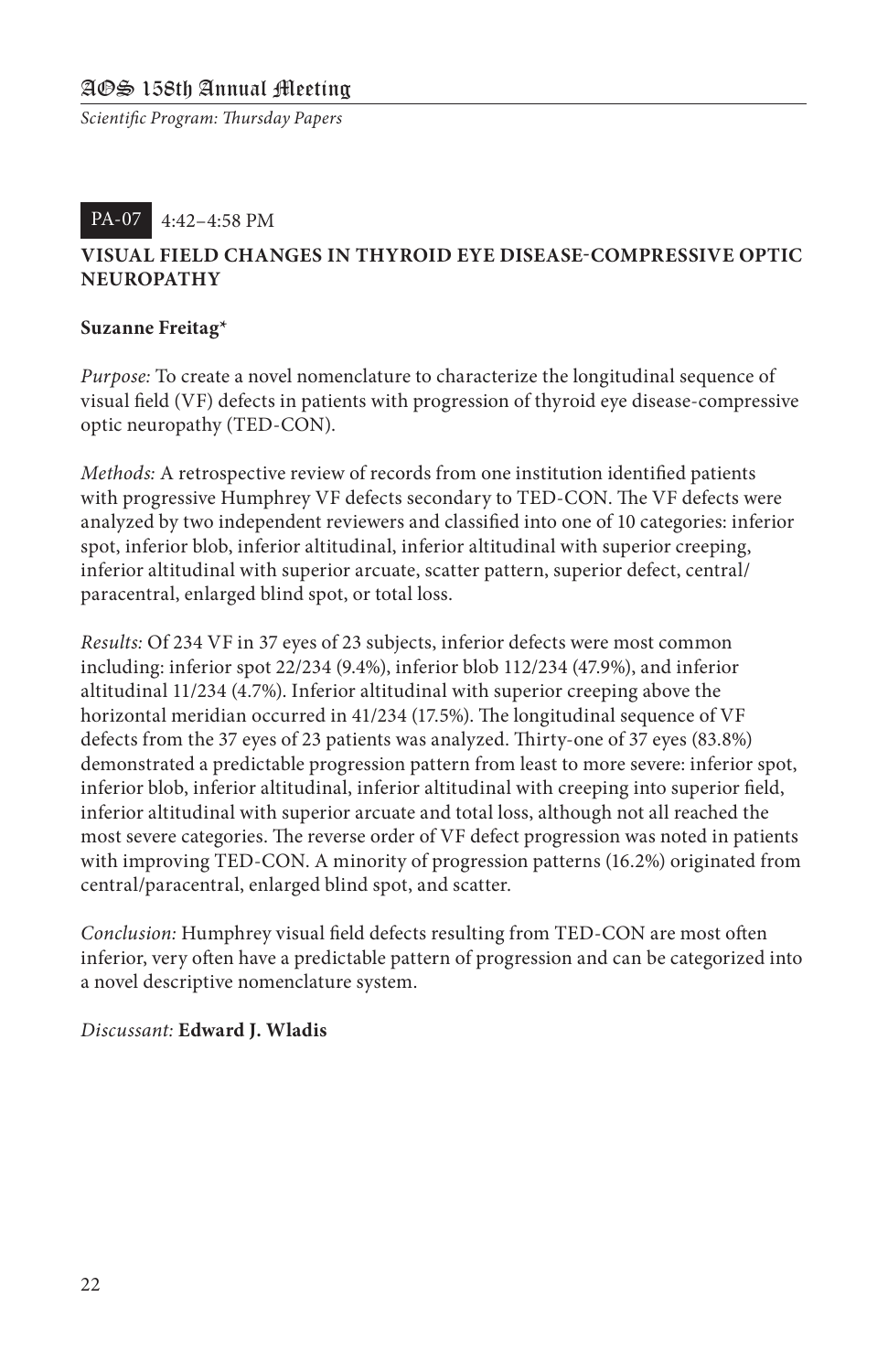#### 10:30–10:46 AM PA-08

#### **GENE THERAPY RESCUES CONE FUNCTION IN RHESUS MACAQUES WITH PDE6C-ASSOCIATED ACHROMATOPSIA**

**J. Timothy Stout\***, Rui Chen, Jeffrey Rogers, Tawfik Issa, Antonio Lopex, Sangwa Park, Eliza Bliss-Moreau, Sara Thomasy, Ala Moshiri

*Purpose:* To determine the age of disease onset and the degree to which viral mediated gene therapy can rescue cone function in a nonhuman primate model of an inherited cone disorder.

*Methods:* We performed deep DNA sequencing in 1600 macaques to identify mutations in genes associated with macular or optic nerve disease. Infant rhesus macaques homozygous for the PDE6C R565Q mutation were generated through a selective breeding program at the California National Primate Research Center (CNPRC). At age 9 months, two of the homozygous animals were treated in the right eye with a mix of a high (1.5 x 11 vg/eye) or low (1.5 x 10 vg/eye) dose of adeno-associated virus (AAV5) carrying the rhesus macaque PDE6C gene under the control of the PR1.7 cone-specific promoter and AAV5 viruses containing the eGFP gene. The left eye served as a control. Animals were tested by full-field and multifocal electroretinography (ERG) before and after injection. Behavioral testing was performed to assess visual acuity and color perception.

*Results:* All offspring homozygous for the PDE6C R565Q mutation had an absent cone signal and foveal autofluorescence abnormalities from early infancy. Subretinal injection and a short course of systemic corticosteroids was safe without significant inflammation or toxicity. Therapeutic virus was expressed specifically in cone photoreceptors. The high dose restored cone responses on ERG within one month of injection. The responses were sustained and durable for at least 6 months without evidence of decline. Chromatic ERG testing showed restoration of amplitudes in all three cone subtypes. Behavioral testing to assess visual acuity and color perception is in progress.

*Conclusion:* AAV-mediated gene therapy for PDE6C-associated achromatopsia in a nonhuman primate model. These results suggest similar approaches in human patients warrant investigation.

#### *Discussant:* **José-Alain J. Sahel**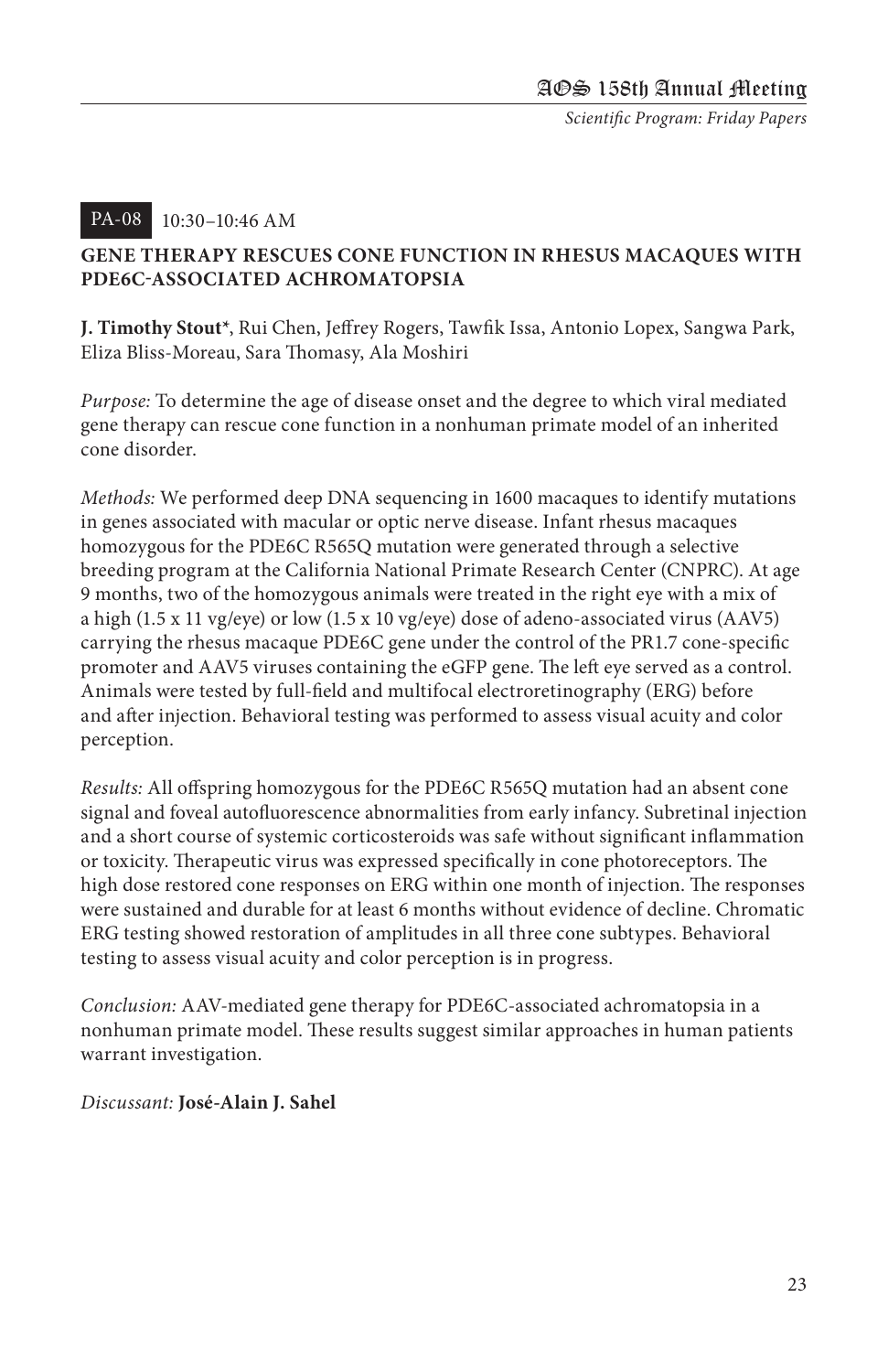#### 10:47–11:03 AM PA-09

#### **REGIONAL SCLERAL THICKNESS AS A RISK FACTOR FOR CENTRAL SEROUS CHORIORETINOPATHY**

#### **Richard Spaide\***, Yale Fisher, Wei Kiong Ngo, Irene Barbazetto

*Purpose:* To evaluate regional sclera thicknesses as possible risk factors for central serous chorioretinopathy (CSC).

*Methods:* Patients with CSC and controls were evaluated with contact B-scan ultrasonography using a 20 Mhz concentric phased array ultrasound unit and enhanced depth imaging optical coherence tomography to measure the scleral thickness at the equator and posterior pole. The resultant data were evaluated using univariate analysis and generalized estimating equations.

*Results:* There were 40 patients with CSC with a mean age of 58 years and 23 controls with a mean age of 60.7 years (P=.31). The mean subfoveal scleral thicknesses were  $1.3$ mm in the CSC group an 0.86 mm in the control group (P<.001). The mean equatorial scleral thickness was 0.61mm in the CSC group and 0.42 mm in the control group (P<.001). Using generalized estimating equations, the equatorial scleral thickness (P=.001), posterior scleral thickness (P <.001) and subfoveal choroidal thickness (p=.032) were independent predictors of CSC. Once these variables were entered into the equation, neither sex nor age were significant predictors. Generalized estimating equation analysis showed that equatorial, but not posterior, scleral thickness was a significant predictor of subfoveal choroidal thickness.

*Conclusion:* Scleral thicknesses of both the posterior and equatorial portions of the eye were found to be significant predictors of CSC, consistent with what was proposed in the theory venous overload choroidopathy. Direct measurement by high resolution ultrasonography provides independent information about specific regions of the sclera and also avoids making speculative assumptions derived from anterior segment measurements.

#### *Discussant:* **Jost B. Jonas**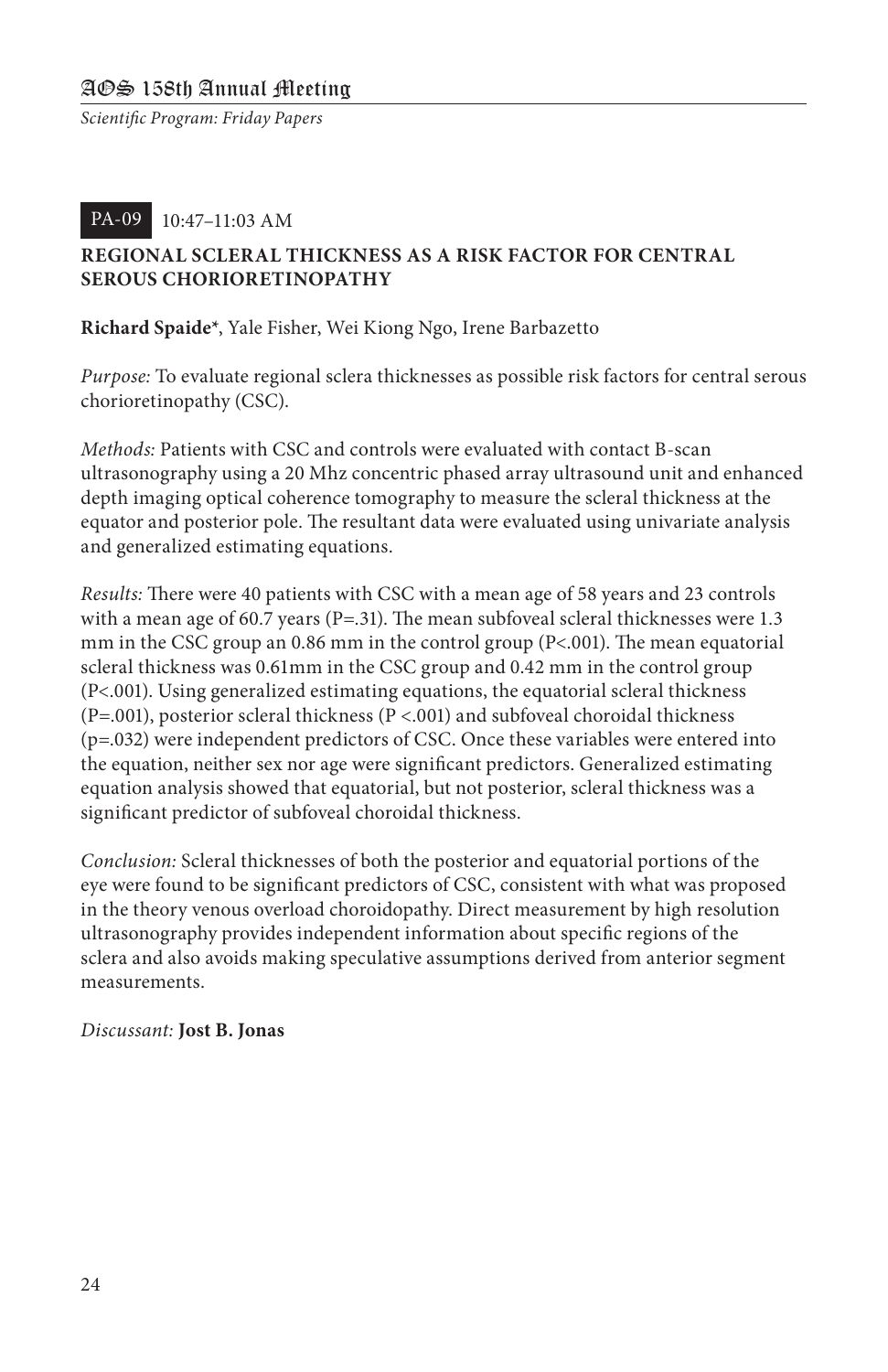#### 11:04–11:20 AM PA-10

#### **DYNAMIC MICROVASCULAR IMAGING USING OCT ANGIOGRAPHY (OCT-A)AND ADAPTIVE OPTICS SLO (AOSLO)- NEW TOOLS FOR OBJECTIVE ASSESSMENT OF SICKLE CELL DISEASE SEVERITY AND RESPONSE TO TREATMENT**

**Richard Rosen\***t, Davis B. Zhou, Maria Castanos Toral, Alexander Pinhas, Peter Gilette, Justin V. Migacz, Rishard Weitz, Jeffrey Glassberg, Alfredo Dubra, Toco Chui

*Purpose:* Capillary occlusion is the hallmark of sickle cell disease. Prior to complete closures, temporary blockages occur at variable frequency and could serve as an objective measure of disease activity. We developed an index of intermittent retinal capillary perfusion using OCT-A, which we interpreted with dynamic AOSLO sequences.

*Methods:* 13 sickle cell disease patients and 14 healthy controls were imaged at baseline and 1-hour follow-up imaging sessions. At each session, 10 sequential 3x3 mm OCT-A scans were acquired, registered, and averaged at 2 locations, the parafovea and 9° temporal. Using controls, a normative distribution was established from the inter-session differences in pixel intensity. Bland-Altman statistics were used to determine the limits of agreement (LOA) at 0.01st and 99.99th percentile. The intersession intermittent perfusion index (IPI) was defined as the total percent area with inter-session difference in pixel intensity outside the LOA of controls. Intra-session intermittent perfusion events were defined as capillaries perfused in one scan and nonperfused on a subsequent or previous scan. AOSLO videos examined and interpreted perfusion events.

*Results:* Intermittent perfusion maps documented capillary segments flickering between non-perfusion (red) and re-perfusion (cyan) at baseline and at 1-hour follow-up. Intersession intermittent perfusion indexing showed statistical differences between controls vs HbSS patients on hydroxyurea treatment (P=0.027; P=0.032) and controls vs HbSS patients without treatment (P=0.004; P=0.005) at the parafovea and temporal retina. Intra-session intermittent perfusion events were seen in 4 of 14 healthy controls and all 13 sickle cell disease patients. AOSLO sequences revealed rouleaux and various forms of erythrocyte congestion.

*Conclusion:* Intermittent Perfusion Index metrics revealed significant variation in capillary perfusion, in sickle cell disease patients, compared to healthy controls. Perfusion fluctuation could serve as an objective assessment of vaso-occlusive burden for individuals with sickle cell disease, useful as an indicator of disease severity, treatment success, and mortality risk.

#### *Discussant:* **Richard F. Spaide**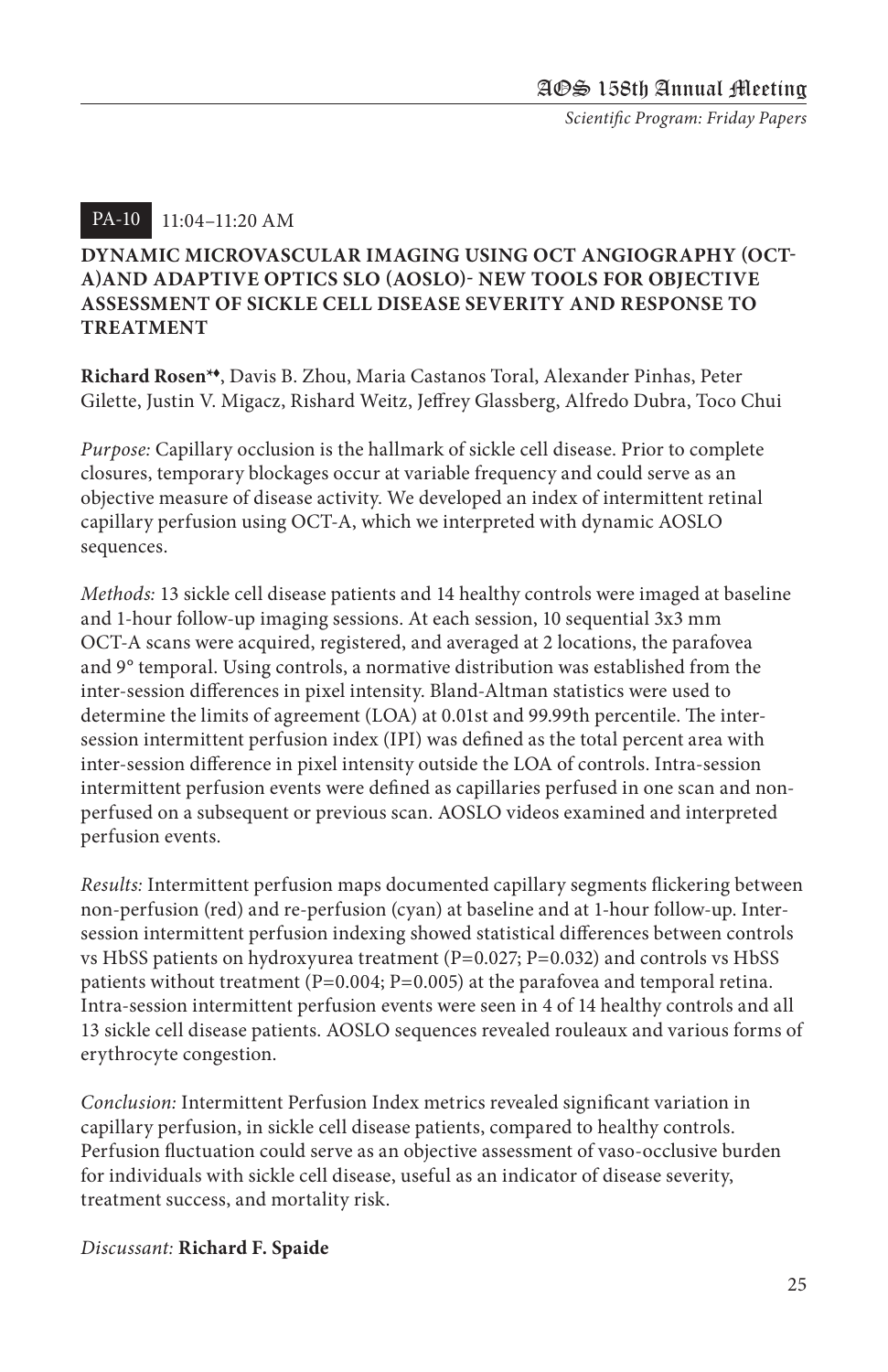#### 11:21–11:37 AM PA-11

#### **2-YEAR RESULTS FROM THE PHASE 3 YOSEMITE AND RHINE TRIALS: EFFICACY, DURABILITY, AND SAFETY OF FARICIMAB IN DIABETIC MACULAR EDEMA**

**Jennifer Lim\***t, John A. Wells, David A. Eichenbaum, Carl Danzig, Kemal Asik, Zdenka Haskova, Shaun Mohan, David Silverman, Yannan Tang, Hugh Lin

*Purpose:* Year 1 data from the phase 3 YOSEMITE/RHINE trials support the hypothesis that dual angiopoietin-2/vascular endothelial growth factor (VEGF)-A pathway inhibition with faricimab, the first bispecific antibody designed for intraocular use, may promote vascular stability and durable efficacy beyond current anti-VEGF therapies for diabetic macular edema (DME). Year 2 provides longer-term efficacy, durability, and safety data.

*Methods:* YOSEMITE (N = 940) and RHINE (N=951) were randomized, double-masked, active comparator–controlled, 100-week trials of faricimab in both treatment-naïve and previously anti-VEGF–treated center-involving DME. Patients were randomized 1:1:1 to faricimab 6.0 mg q 8 weeks (Q8W) after 6 Q4W doses, faricimab 6.0 mg per personalized treatment interval (PTI) after 4 Q4W doses, or aflibercept 2.0 mg Q8W after 5 Q4W doses. The PTI algorithm (protocol-driven treat-and-extend regimen) intervals were extended, maintained or reduced (from Q4W up to Q16W) based on central subfield thickness (CST) and best-corrected visual acuity (BCVA) change at active dosing visits. Primary efficacy was mean BCVA change from baseline at 1 year, averaged over weeks 48, 52, and 56. 2-year outcomes included mean BCVA change from baseline averaged over weeks 92, 96, and 100; proportion of PTI patients achieving Q4W, Q8W, Q12W, or Q16W dosing at week 96; mean CST change from baseline; proportion of patients with ≥ 2-step Diabetic Retinopathy Severity Scale improvement from baseline; and incidence and severity of adverse events.

*Results:* At 1 year, faricimab Q8W or per PTI resulted in vision gains that were noninferior to aflibercept Q8W and achieved with Q16W dosing in > 50% of patients in PTI arms. Faricimab Q8W or per PTI showed anatomic improvements compared with aflibercept Q8W and was well tolerated, with low rates of intraocular inflammation. Year 2 results from YOSEMITE/RHINE will be presented.

*Conclusion:* Year 2 data from YOSEMITE/RHINE reports whether year 1 vision gains, anatomic improvements, and extended dosing with faricimab are maintained.

#### *Discussant:* **Julia A. Haller**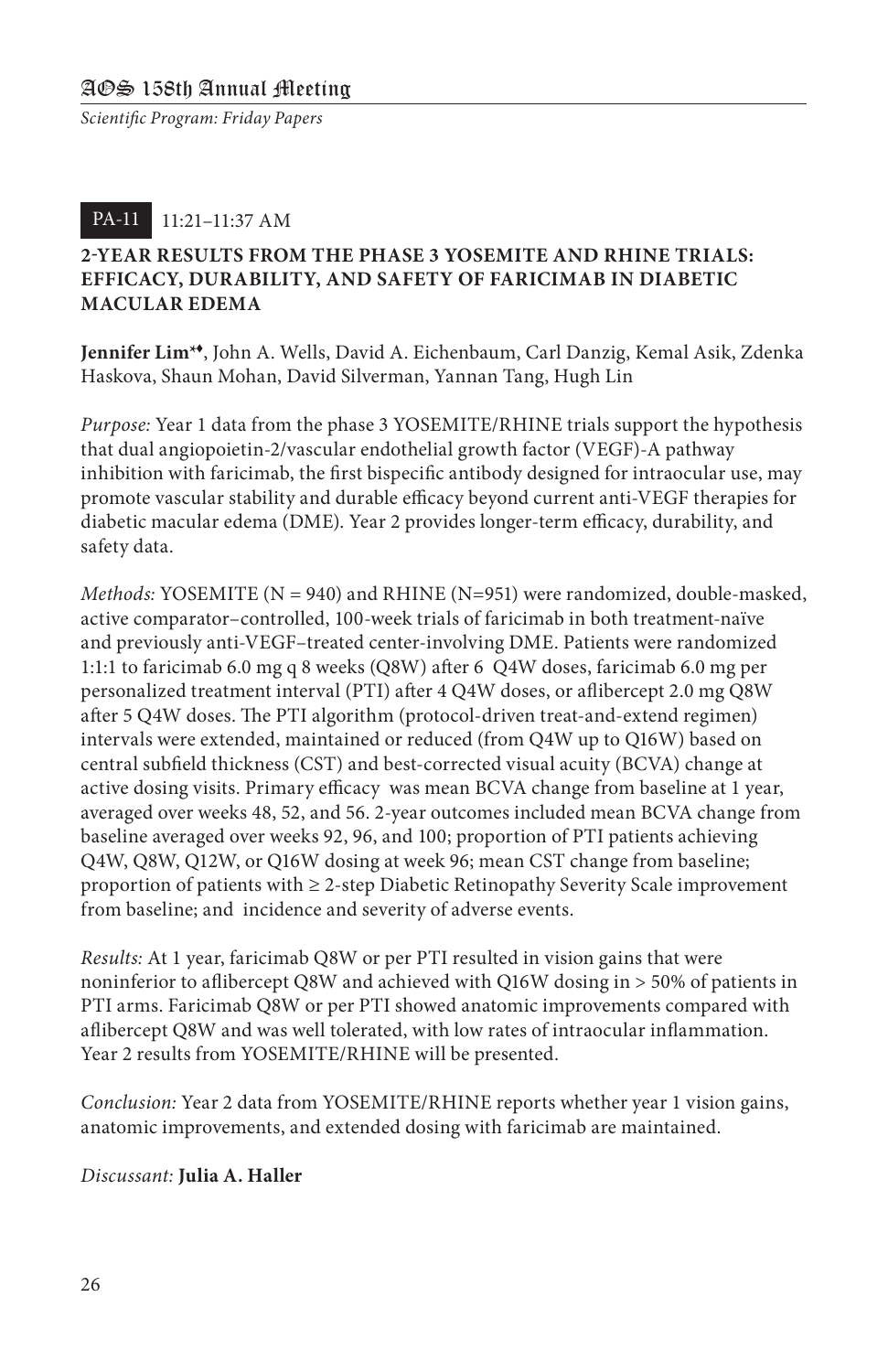#### 11:38–11:54 AM PA-12

#### **AFLIBERCEPT AND DEXAMETHASONE COMBINATION THERAPY USING SUSTAINED DRUG DELIVERY SYSTEM**

#### Jennifer Kang-Mieler\*, Kayla Rudeen, Wenqiang Liu, **William Mieler**<sup>t</sup>

*Purpose:* While the anti-vascular endothelial growth factor (anti-VEGF) treatment is effective, a subset of age-related macular degeneration (AMD) patients does not fully respond to anti-VEGF monotherapy. Recent studies suggest that combination therapy of corticosteroids and anti-VEGF may be beneficial. The purpose of this study was to demonstrate that simultaneous release of aflibercept (AFL) and dexamethasone (DEX) can be achieved from a single biodegradable ocular drug delivery system (DDS).

*Methods:* AFL-loaded microspheres and DEX-loaded nanoparticles were suspended within a single, injectable biodegradable thermo-responsive hydrogel DDS (combination-DDS). Release studies were performed to determine released drugs' release kinetics and bioactivity. Choroidal neovascularization (CNV) rodent model was used to test treatment efficacy: control (no treatment), blank-DDS (5ul, no drug), and AFL+DEX combination-DDS (5ul, 1.5ug AFL, 20ug DEX, respectively). Multi-Otsu Thresholding image analysis based on fluorescein angiogram was used to quantify the CNV lesion areas to determine treatment efficacy.

*Results:* Both AFL and DEX were encapsulated into biodegradable particles with a drug encapsulation efficiency of 78±2% and 92±4%, respectively. AFL release profiles from the combination-DDS were slightly faster than the AFL monotherapy-DDS release. However, the presence of DEX nanoparticles did not significantly affect the AFL release. Similarly, DEX release profiles from the combination-DDS were also similar to the single DEX monotherapy-DDS release, and the presence of AFL microspheres did not affect the DEX release. The combination-DDS released bioactive agents for ~225 days. The combination-DDS group significantly reduced CNV lesions areas (-30±4% at week 22), demonstrating the treatment efficacy.

*Conclusion:* The combination of AFL and DEX DDS achieved a controlled, sustained release for over seven months. The combination treatment significantly decreased the CNV lesion areas. This study suggests that an extended simultaneous release of both AFL and DEX from our combination-DDS can be achieved and maybe advantageous over the current monotherapy treatment.

#### *Discussant:* **Timothy W. Olsen**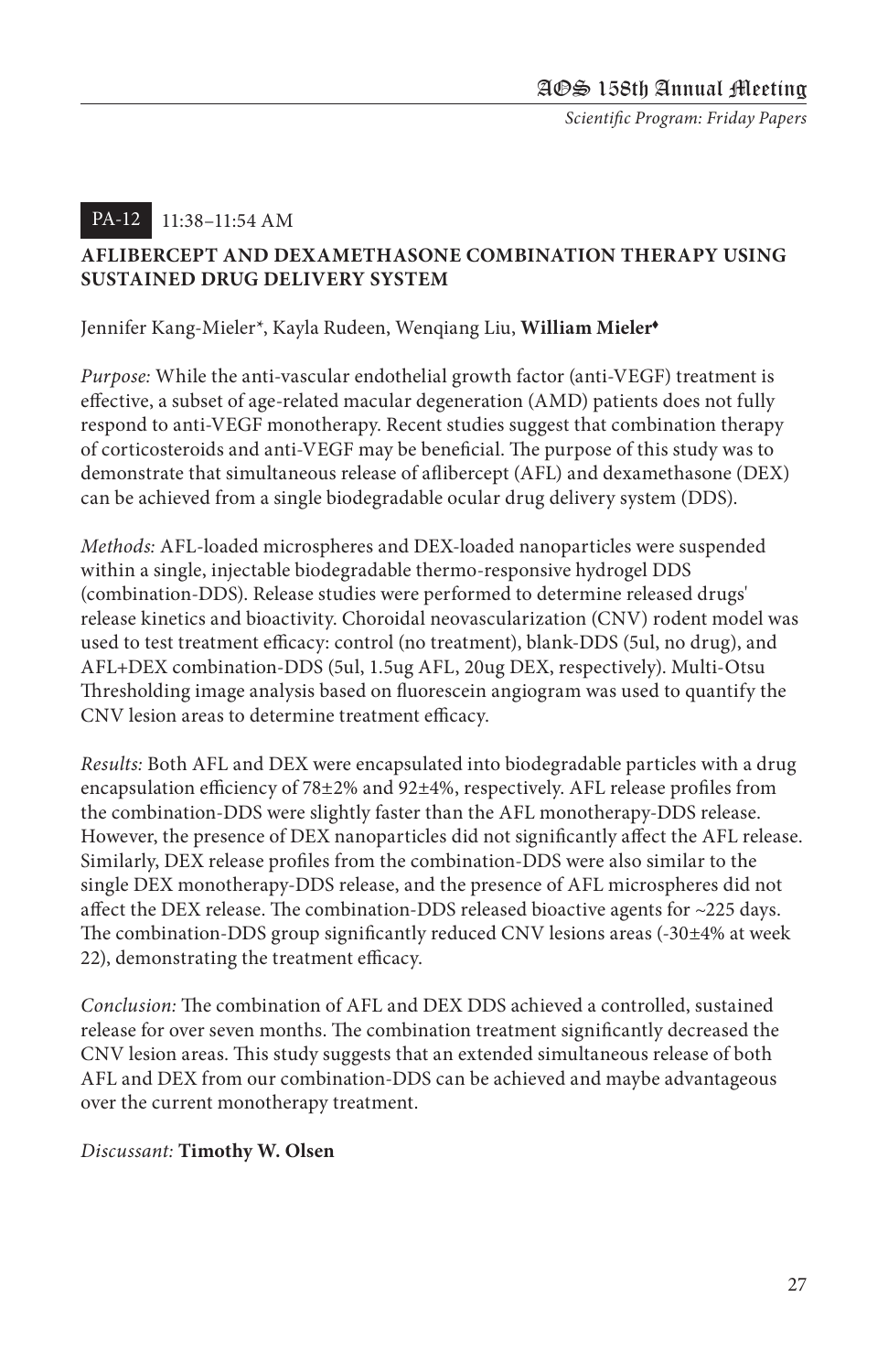#### 11:55 AM–12:11 PM PA-13

#### **ASSOCIATION BETWEEN DYSFUNCTIONAL COMPLEMENT FACTOR I (CFI) RARE VARIANT STATUS AND PROGRESSION TO ADVANCED AGE-RELATED MACULAR DEGENERATION**

#### **Johanna Seddon\***t, Bernard Rosner

*Purpose:* To evaluate dysfunctional CFI rare variant carrier status and progression to advanced age-related macular degeneration (AMD), geographic atrophy (GA) and neovascular disease (NV).

*Methods:* Prospective analyses were performed using the Seddon Longitudinal Cohort Study (SLCS) of AMD (N=2116 subjects, 3901 eyes, mean follow-up 8.3 years, 22% progression rate to advanced AMD, PMID 30389371) and the Age-Related Eye Disease Study (N=2837 subjects, 5200 eyes, mean follow-up 9.2 years, 18% progression rate). CFI rare variants with low serum factor I levels and decreased function in a serum based assay (PMID's 24036952 and 32908800), and other common and rare genetic variants related to AMD, demographic and behavioral factors, and baseline and follow-up macular status were evaluated.

*Results:* Among the 4953 subjects (9101 eyes), 1% were carriers of rare, dysfunctional CFI variants and 44% of the carriers progressed to overall AMD compared with 20% of non-carriers (P < .0001). For the advanced AMD subtypes, 30% of carriers versus 10% of non-carriers progressed to GA (P < .0001), and 18% of carriers and 11% of noncarriers progressed to NV ( $P = .049$ ) over a 12-year follow-up period. CFI carriers were more likely to have a family history of AMD (CFI variant: 36% with 1 family member affected and 14% with 2+ family members affected; no CFI variant: 19% with 1 family member affected and 8% with 2+ affected; P for trend =.035). CFI variant carrier status was associated with progression to GA (OR 1.91, 1.03-3.52) but not with NV (OR 0.96, 0.54-1.71), after adjustment for demographic and ocular factors and other AMD genetic variants. CFI rare variant carrier status was associated with the common CFI (PMID 18685559) and hepatic lipase C (LIPC, PMID 20385826) genetic variants.

*Conclusion:* These new findings suggest that carriers of dysfunctional CFI rare variants are at higher risk for progression to GA.

#### *Discussant:* **M. Elizabeth Hartnett**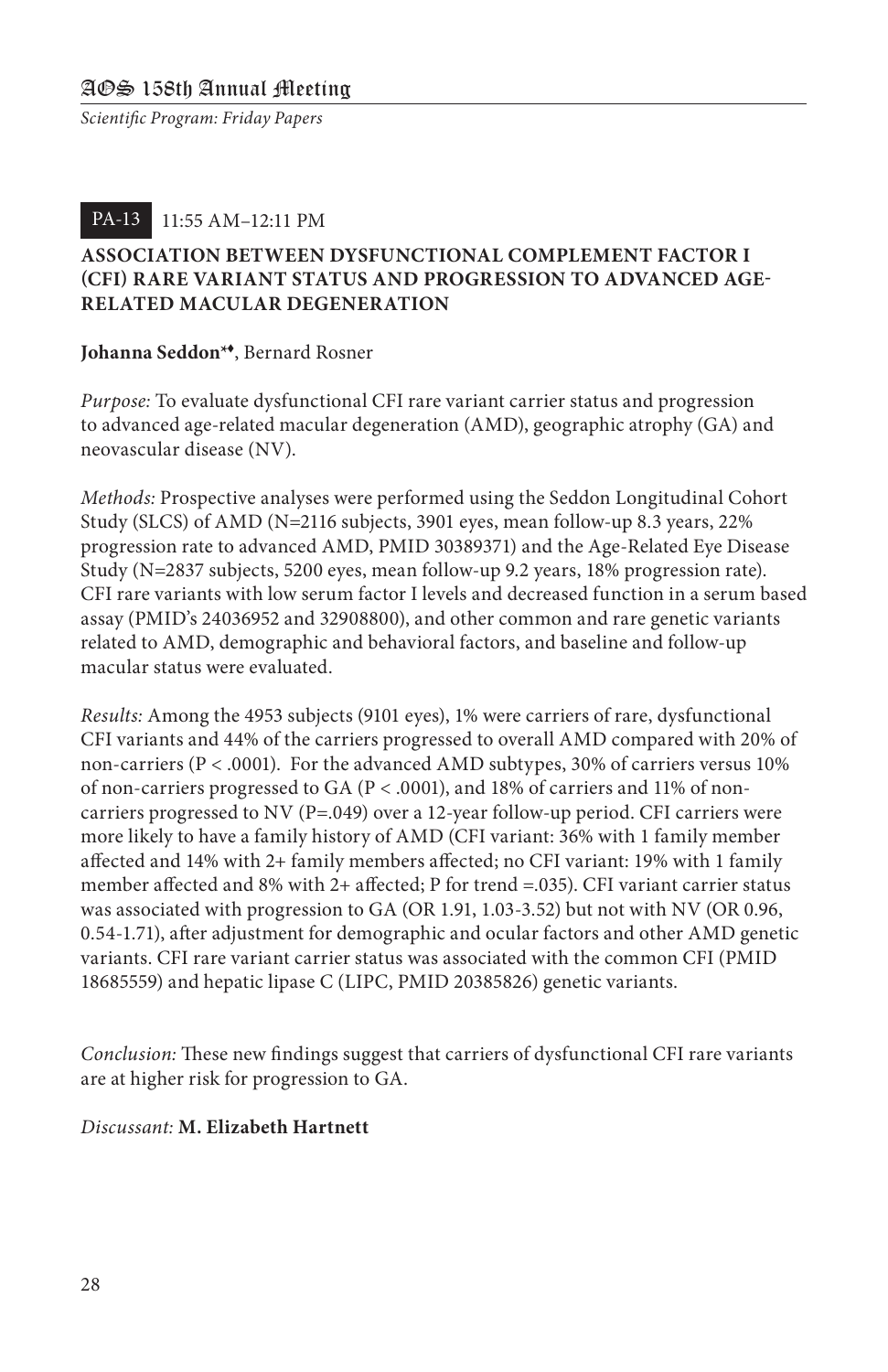#### 12:12–12:28 PM PA-14

#### **CHARACTERIZATION OF DISEASE PROGRESSION IN GEOGRAPHIC ATROPHY (GA) BASED ON MANUAL AND AUTOMATED QUANTIFICATION OF RPE AND PHOTORECEPTOR LOSS ON OCT**

**Ursula Schmidt-Erfurth\***t, Julia Mai, Sophie Riedl, Wolf-Dieter Vogl, Dmitrii Lachinov, Gregor Reiter, Hrvoje Bogunovic

*Purpose:* To investigate global and focal geographic atrophy (GA) progression using manual and deep learning-based quantification of retinal pigment epithelium (RPE) and photoreceptor (PR) loss on OCT imaging.

*Methods:* SD-OCT images from the phase 2 FILLY clinical trial were analyzed. Manual annotation of RPE and PR loss was performed on whole baseline and year one OCT volumes and compared to GA areas measured on FAF. Additionally, deep learningbased RPE and PR layer thickness was quantified. The focal GA progression rate (LPR) was determined from a level-set based growth model. Topographic and structural features were computed for each baseline GA margin point and correlated to local GA growth.

*Results:* A total of 11,074 manually annotated B-scans were included. There was a high correlation of GA measurements between FAF and OCT  $(r = 0.97)$ . At baseline, PR loss was consistently larger than RPE loss in all manually annotated cases ( $p < 0.001$ ). Fully automated segmentation included a total of 31,556 B-Scans from baseline to month 12. The speed of GA growth increased with higher baseline PR loss/RPE loss ratio quartiles. Lesions in the highest quartile showed statistically significantly increased lesion growth  $(p = 0.006)$  compared to lesions in the lowest quartile. Overall, LPR was higher for areas with low distance to the fovea and thinner PR layer thickness in the proximity of GA margin points.

*Conclusion:* SD-OCT imaging provides consistent results in the measurement of GA growth compared to FAF. In addition to RPE loss, PR alteration can be reliably visualized by OCT, offering more detailed information on the heterogeneity in local GA progression. The PR/RPE loss ratio is a strong predictive factor for future GA progression, highlighting the importance of OCT imaging as a screening and monitoring tool in GA disease.

#### *Discussant:* **Lee M. Jampol**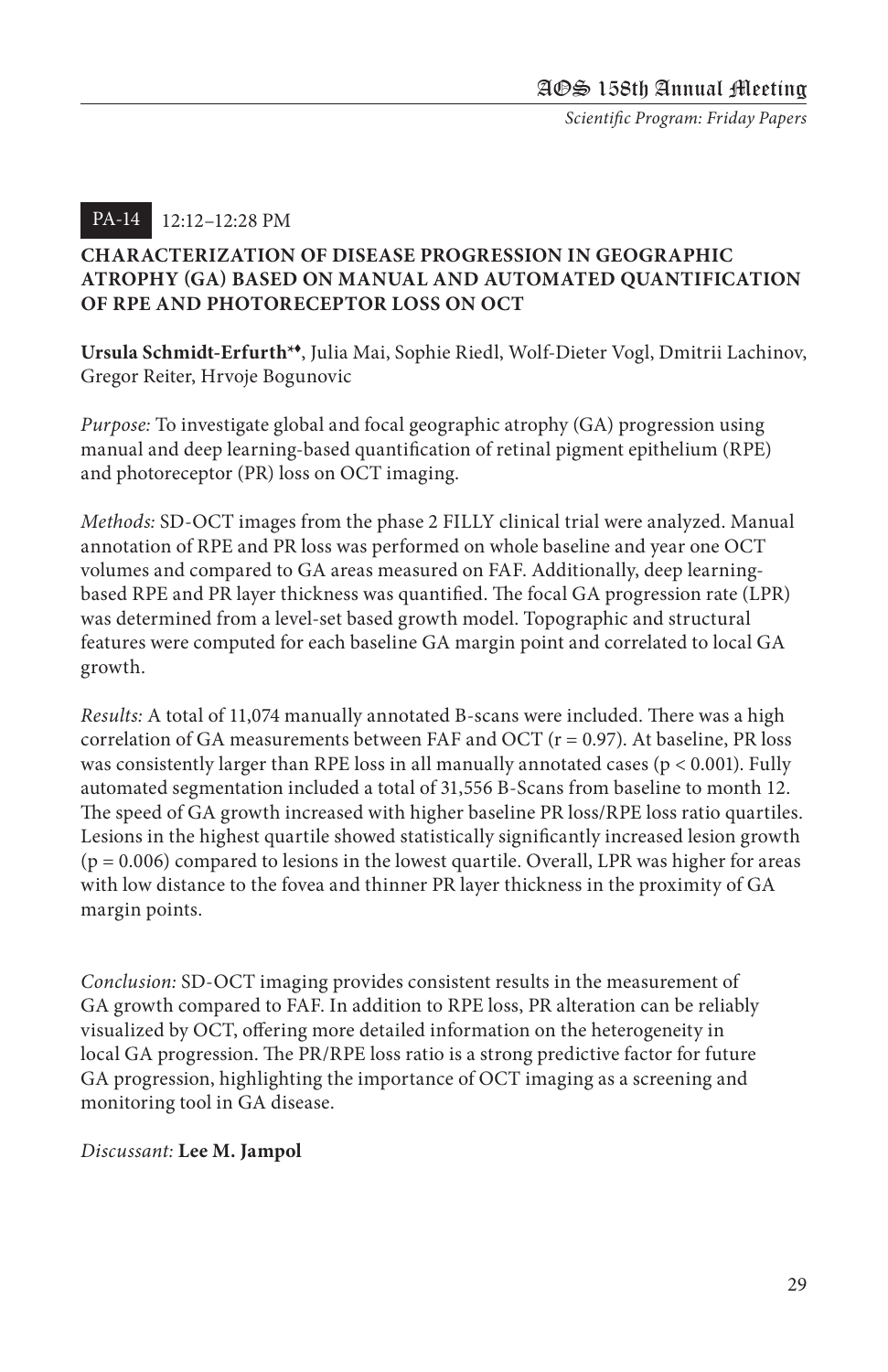#### 10:30–10:46 AM PA-15

#### **A CONVOLUTIONAL NEURAL NETWORK FOR OCT-BASED DETECTION OF KERATOCONUS AND FUCH'S ENDOTHELIAL DYSTROPHY**

#### **David Huang\***t, Elias Pavlatos, Yan Li, Winston Chamberlain

*Purpose:* To use artificial intelligence (AI) to classify three types of corneas - normal, keratoconus, and Fuch's endothelial dystrophy) - based on OCT corneal mapping.

*Methods:* Fuch's patients were identified using the simplified slitlamp edema scale (grades 1-3) and the modified Krachmer guttae scale (grades 0-6). All of the keratoconus eyes exhibited topographic signs (e.g. asymmetric skewed bowtie, inferior steep zone) on Pentacam (Oculus) or Orbscan (Bausch & Lomb) slit-scanning topography/tomography systems. Spectral-domain OCT (Avanti, Optovue, Inc.) was used to acquire 6 mm wide maps of the central cornea based on radial spoke scans of 16 hemimeridians. Custom algorithms were used to generate maps of pachymetry, epithelial thickness, posterior topography (mean curvature and enhanced float elevation), and Descemet's guttae map (hyper-reflective spots). All of the maps were downsampled to a16x16 square array, and each map type was treated as a different color channel in the convolutional neural network (CNN), a type of deep learning AI algorithm. A multi-label classification approach was implemented using two output neurons with sigmoid activation. Classification accuracy was computed for different model architectures using repeated 5-fold cross validation.

*Results:* 52 normal, 105 keratoconus, and 35 Fuch's dystrophy eyes were included. The CNN algorithm with the best performance consisted of three convolutional and max pooling layers followed by four densely connected layers. The disease classification accuracy, averaged over 5 runs of cross validation, was  $98.1 \pm 3.9\%$  for the normal eyes, 99.0  $\pm$  1.9% for the keratoconus eyes, and 93.7  $\pm$  10.8% for the Fuch's eyes. Not all ancillary studies show retinopathy at the time of diagnosis of HCR. mfERG shows a floor effect. Once response densities are low, detecting further progression of toxicity by this modality is not possible. A greater breadth of retinopathy progression is possible with 10-2 VF, SS/SD OCT, and FAF.

*Conclusion:* Our CNN algorithm was able to accurately detect and distinguish keratoconus and Fuch's endothelial dystrophy by using maps of various corneal layers captured by OCT. This approach has the potential to be extended to create a comprehensive classification system for corneal diseases.

#### *Discussant:* **Ronald R. Krueger**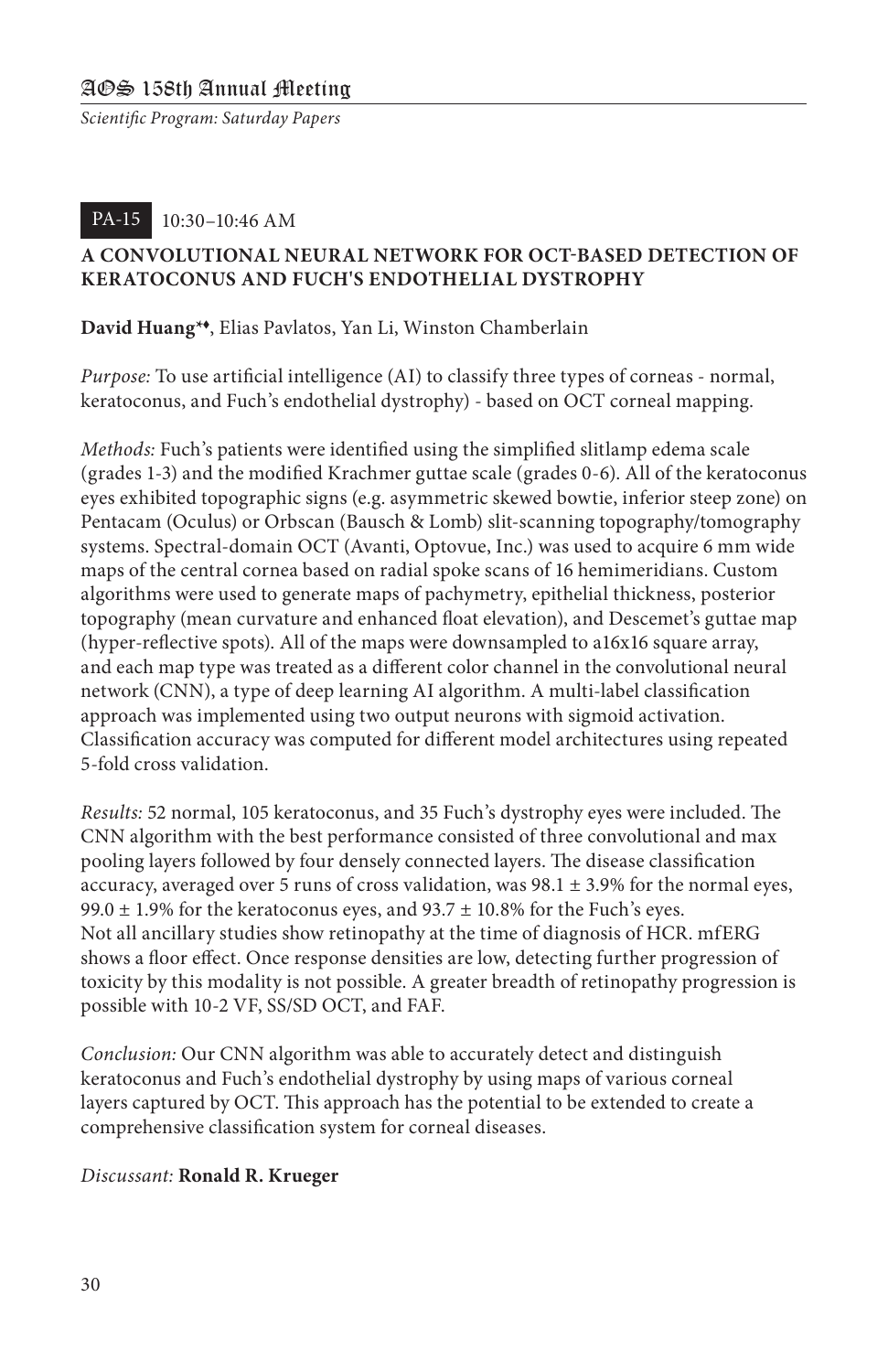#### 10:47–11:03 AM PA-16

#### **IN VIVO DETERMINATION OF THE HUMAN CORNEAL ELASTIC MODULUS BY VOCT**

Zeba Syed\*, Marcos Crespo, Hiram Jimenez, Dominick Benedetto, **Jose Pulido**, Tanmay Deshmukh, **Christopher Rapuano**, Fred Silver

*Purpose:* Vibrational optical coherence tomography (VOCT) supplements traditional optical coherence tomography with soundwaves to obtain the resonant frequency (RF) and the elastic modulus of anatomical structures. In this prospective study, we used VOCT to determine the in vivo elastic modulus of the human cornea.

*Methods:* Central corneal thickness measurements obtained from VOCT were correlated with those of Pentacam® (Oculus; Wentzler, Germany) pachymetry. VOCT measurements were performed at two different locations [central cornea (CC) and inferior cornea (IC)] in 32 normal eyes from 16 subjects. The RF and thickness values obtained from VOCT were employed in a calibration equation to calculate the corresponding modulus value. Repeated measurements were obtained in a subset of 10 eyes to assess the effect of anesthetic drops on the agreement of measurements.

*Results: VOCT thickness values demonstrated a positive (r2=0.97) and linear correlation*  $(y = 0.939x - 13.92)$  to those of Pentacam. Five peaks  $(\#1-5)$  were identified on the weighted displacement vs. frequency plots, although their presence was variable across eyes. The mean RF values for peaks #1-5 on the CC were 73.5±4.9, 120.4±2.0, 148.7±8.0, 207±7, and 239±3 Hz, respectively. The mean RF values for peaks#1-5 on the IC were 72.1±6.3, 120.3±1.8, 147.2±6.7, 205±7, and 238±4 Hz. Based on the corresponding RF, the calculated elastic modulus for peaks #1-5 on the CC were 1.023±0.104, 2.05±0.16,  $2.94\pm0.40,5.31\pm0.37$ , and  $6.87\pm0.33$  MPa, respectively. The IC elastic modulus for peak #1-5 were 0.975±0.150,1.991±0.236, 2.76±0.28, 5.08±0.73, and 6.52±0.79 MPa. The effect of topical anesthesia in elastic modulus values for each peak was not significant (p>0.05), except for peak  $#2$  in the CC ( $p<0.05$ ).

*Conclusion:* This pilot study demonstrates the utility of VOCT as an in vivo, noninvasive technology to measure the elastic modulus in human corneas. The structural origin of the various moduli obtained can be hypothesized based upon reported in vitro studies, but further analyses are necessary for confirmation.

#### *Discussant:* **Dimitri T. Azar**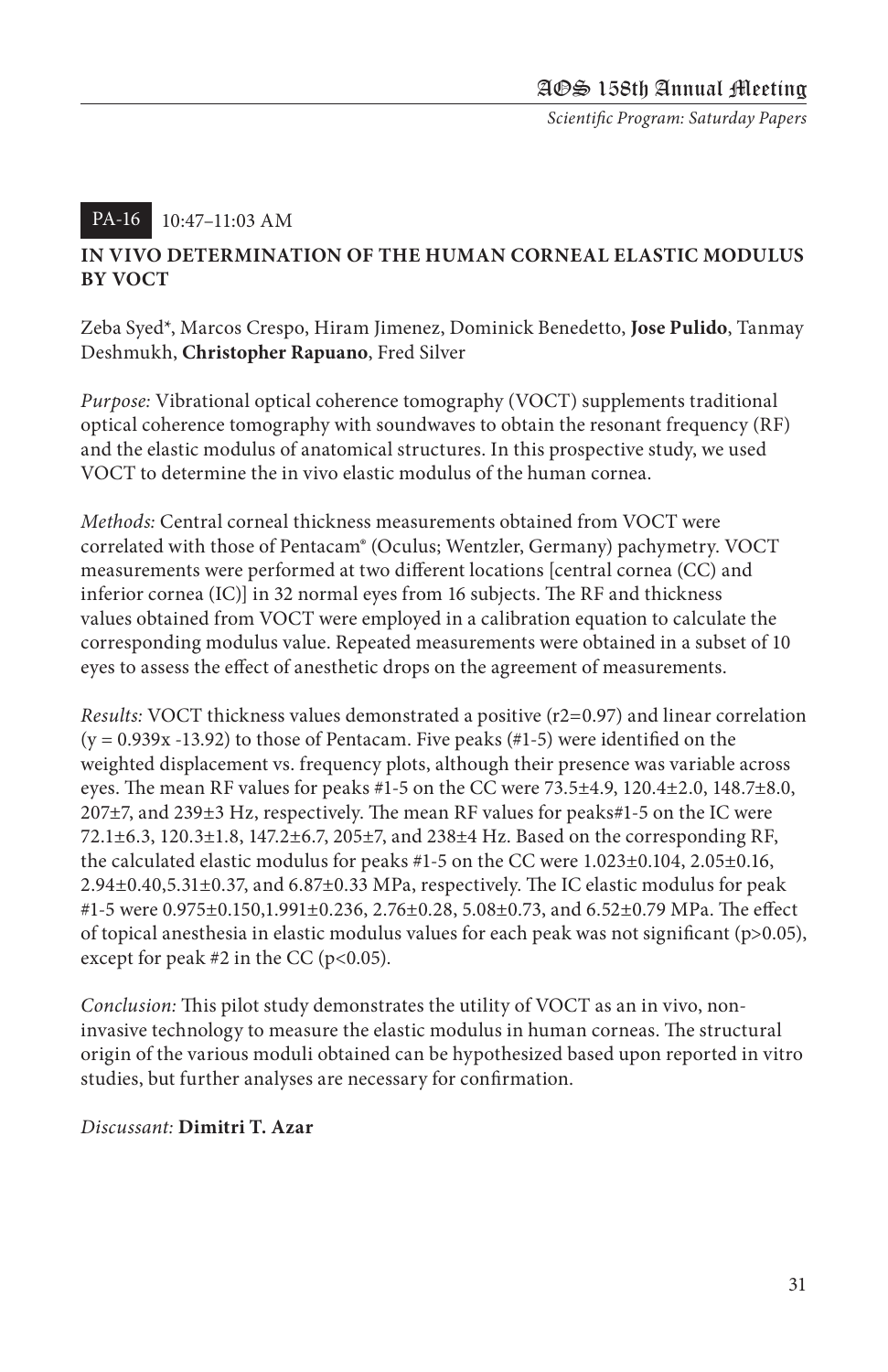#### 11:04–11:20 AM PA-17

#### **REMISSION OF NON-INFECTIOUS ANTERIOR SCLERITIS: INCIDENCE AND PREDICTIVE FACTORS**

**John Kempen\***, Maxwell Pistilli, Nirali Bhatt, **C. Stephen Foster**, **Douglas Jabs**, Grace Levy-Clarke, James Rosenbaum, **H. Nida Sen**, Eric Suhler, Jennifer Thorne

*Purpose:* To assess how often non-infectious anterior scleritis remits and identify predictive factors.

*Methods:* Our retrospective cohort study at four ocular inflammation subspecialty centers collected data for each affected eye/patient at every visit from center inception (1978, 1978, 1984, 2005) until 2010. Remission was defined as inactivity of disease off all suppressive medications at all visits spanning at least three consecutive months or at all visits up to the last visit (to avoid censoring patients stopping follow-up after remission). Factors potentially predictive of remission were assessed using Cox regression models

*Results:* During 1,906 years' aggregate follow-up of 832 affected eyes, remission occurred in 214 (170 of 584 patients). Median time-to-remission of scleritis=7.8 years (95% confidence interval (CI): 5.7, 9.5). More remissions occurred earlier than later during follow-up. Factors predictive of less scleritis remission included scleritis bilaterality (adjusted hazard ratio (aHR)=0.46, 95% CI: 0.32-0.65); and diagnosis with any systemic inflammatory disease (aHR=0.36, 95% CI: 0.23-0.58), or specifically with Rheumatoid Arthritis (aHR=0.22), or Granulomatosis with Polyangiitis (aHR=0.08). Statin treatment (aHR=1.53, 95% CI: 1.03-2.26) within ≤90 days was associated with more remission incidence.

*Conclusion:* Our results suggest scleritis remission occurs more slowly in anterior scleritis than in newly diagnosed anterior uveitis or chronic anterior uveitis, suggesting that attempts at tapering suppressive medications is warranted after long intervals of suppression. Remission is less frequently achieved when systemic inflammatory diseases are present. Confirmatory studies of whether adjunctive statin treatment truly can enhance scleritis remission (as suggested here) are needed.

#### *Discussant:* **Russell N. Van Gelder**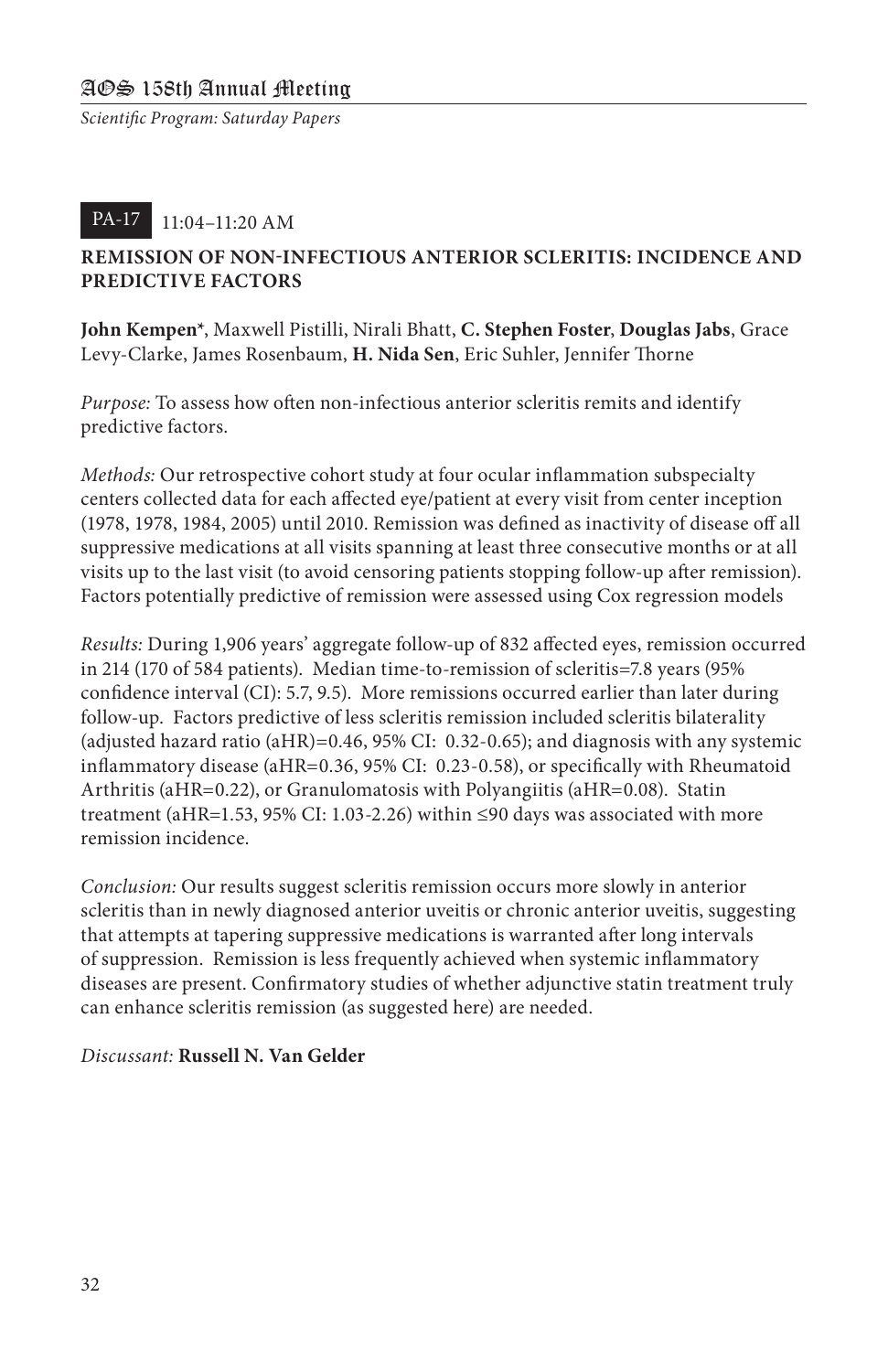#### 11:21–11:37 AM PA-18

#### **LONG TERM STUDY OF TOPICAL INTERFERON Α-2B EYE DROPS AS PRIMARY TREATMENT OF OCULAR SURFACE SQUAMOUS NEOPLASIA**

**Carol Karp\***, Wathanee Sripawadkul, Daniela Reyes-Capo, Adam Wylegala, Ghada AlBayyat, **Anat Galor**

*Purpose:* To assess the efficacy of topical interferon α-2β(IFN) eye drops as a primary treatment for ocular surface squamous neoplasia (OSSN) and evaluate factors that impact response to treatment and recurrence of OSSN.

*Methods:* A retrospective study of 127 OSSN patients treated with topical IFN(1MIU/ml) from January 2009 to June 2021. The diagnosis was based on clinical examination and anterior segment optical coherence tomography. Histologic confirmation was present in 44% of patients. Data on demographic, tumor characteristics, treatment outcome, and side effects were collected. The primary outcomes were tumor resolution frequency and recurrence rate. Secondary outcomes were predictive factors for resolution and recurrence and side effects of treatment.

*Results:* Participants were mostly older (mean age, 69 years, SD 12.4, range 29-97), white (92%) males (76%). Complete tumor resolution was achieved in 78% of individuals with a mean time to resolution of 5 months (SD 4.4, range 1.6-36 months). On multivariable analysis, non-Hispanic ethnicity (HR: 0.48, p=0.003, 95% CI: 0.29 to 0.78) and self-reported sun exposure (HR: 0.55, p=0.02, 95%CI: 0.34-0.91) reduced the risk of tumor resolution, while a prior history of OSSN (HR: 4.26, p<0.001, 95%CI: 1.82-9.97) increased the risk of resolution. With a mean follow-up time of 36.3 months (SD 33.8, 0-124 months), the recurrence rate was 1.2%, 3.8% and 6.2% at 1, 2, and 5 years respectively. Mild hyperemia (18.2%) and pain (12.1%) were the two most common side effects.

*Conclusion:* Topical IFN eye drops are a safe and effective primary treatment modality for OSSN with a reasonable side effect profile.

#### *Discussant:* **Hans E. Grossniklaus**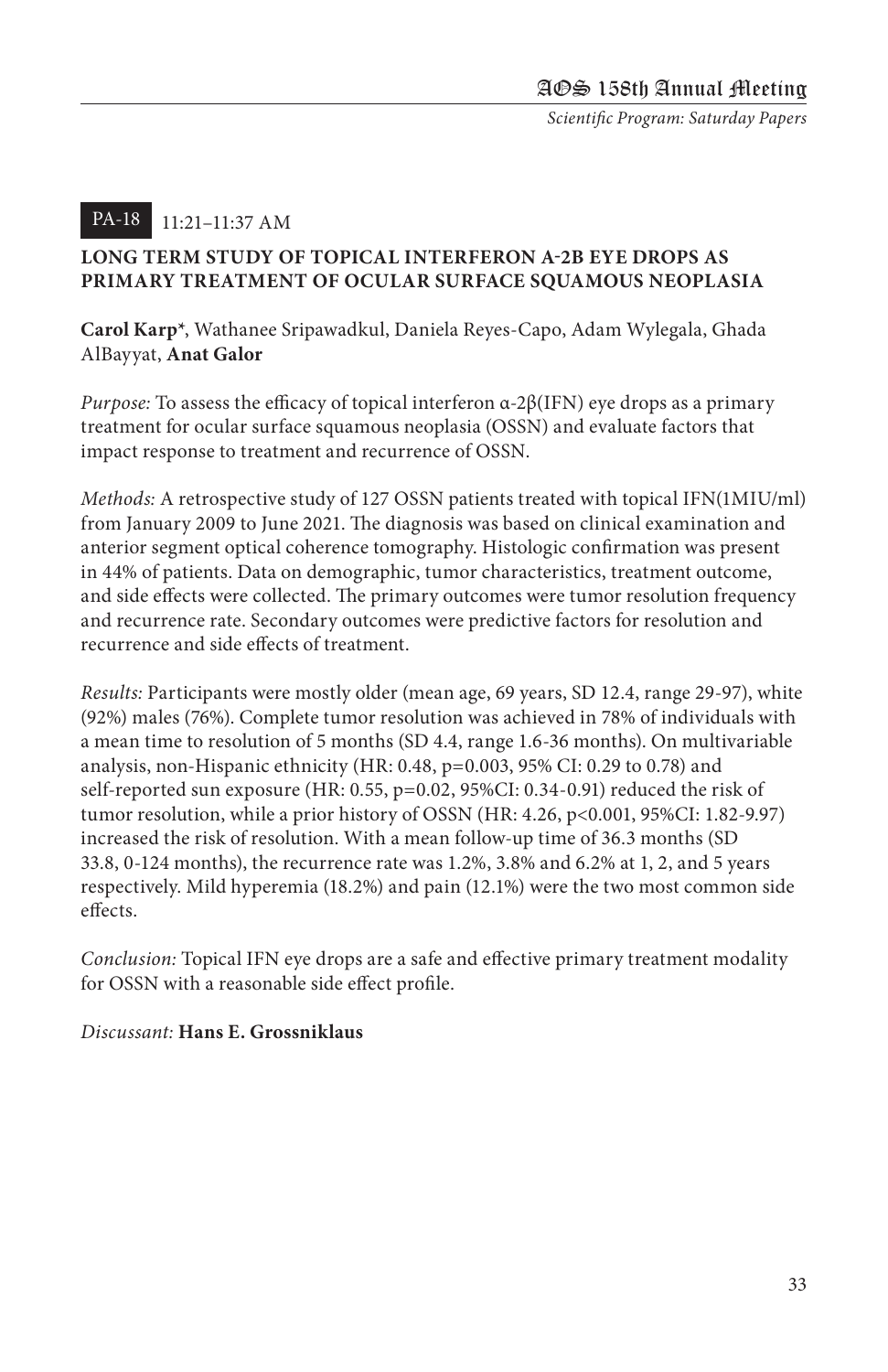#### 11:38–11:54 AM PA-19

#### **STATIC AND DYNAMIC FACTORS ASSOCIATED WITH EXTENDED DEPTH OF FOCUS IN MONOFOCAL INTRAOCULAR LENSES**

#### **Karolinne M. Rocha\***t, Larissa Gouvea, **George O. Waring**, IV, Jorge Haddad

*Purpose:* To analyze factors affecting depth of focus (DOF) and near vision functionality in eyes implanted with aspheric monofocal intraocular lenses (IOLs).

*Methods:* This prospective study included 111 eyes of 74 patients that underwent phacoemulsification with mono- focal IOL implantation. Ninety-one normal eyes were randomized to receive aberration-free (n [ 30) or negative- spherical aberration (SA) IOLs (n [ 61). Twenty post– hyperopic femto-LASIK eyes received aberration-free IOLs. Corneal higher-order aberrations (SA, coma, trefoil, and corneal asphericity) for a 6 mm pupil were measured by Scheimpflug tomography. Ray-tracing metrics (visual Strehl optical transfer function [VSOTF], effective range of focus [EROF], sphere shift [SS], EROFLSS), pupil size measurements at far and near, and ocular and corneal SA were obtained using ray-tracing aberrometry. Distance-corrected near visual acuity (DCNVA) and subjective defocus curves up to ±4.0 diopters were evaluated.

*Results:* Multivariable logistic regression found corneal profile and IOL type to be determinants of extended DOF with monofocal IOLs. The aberration- free IOL group showed significantly better DCNVA and higher total SA than the negative-SA group. Post– hyperopic LASIK eyes showed significantly better DCNVA; higher negative SA, coma, and Q value ( $P < .05$ ), and smaller pupil size ( $P < .05$ ) than normal eyes implanted with aberration-free IOLs.

*Conclusion:* Corneal profile and type of IOL implanted were the most important factors influencing near vision functionality with aspheric monofocal IOLs. Higher positive SA in the aberration-free group potentially led to better DCNVA than the negative-SA group in normal eyes. Hyperprolate corneas had better DOF curves and DCNVA than normal corneas.

#### *Discussant:* **William 'BJ' Dupps**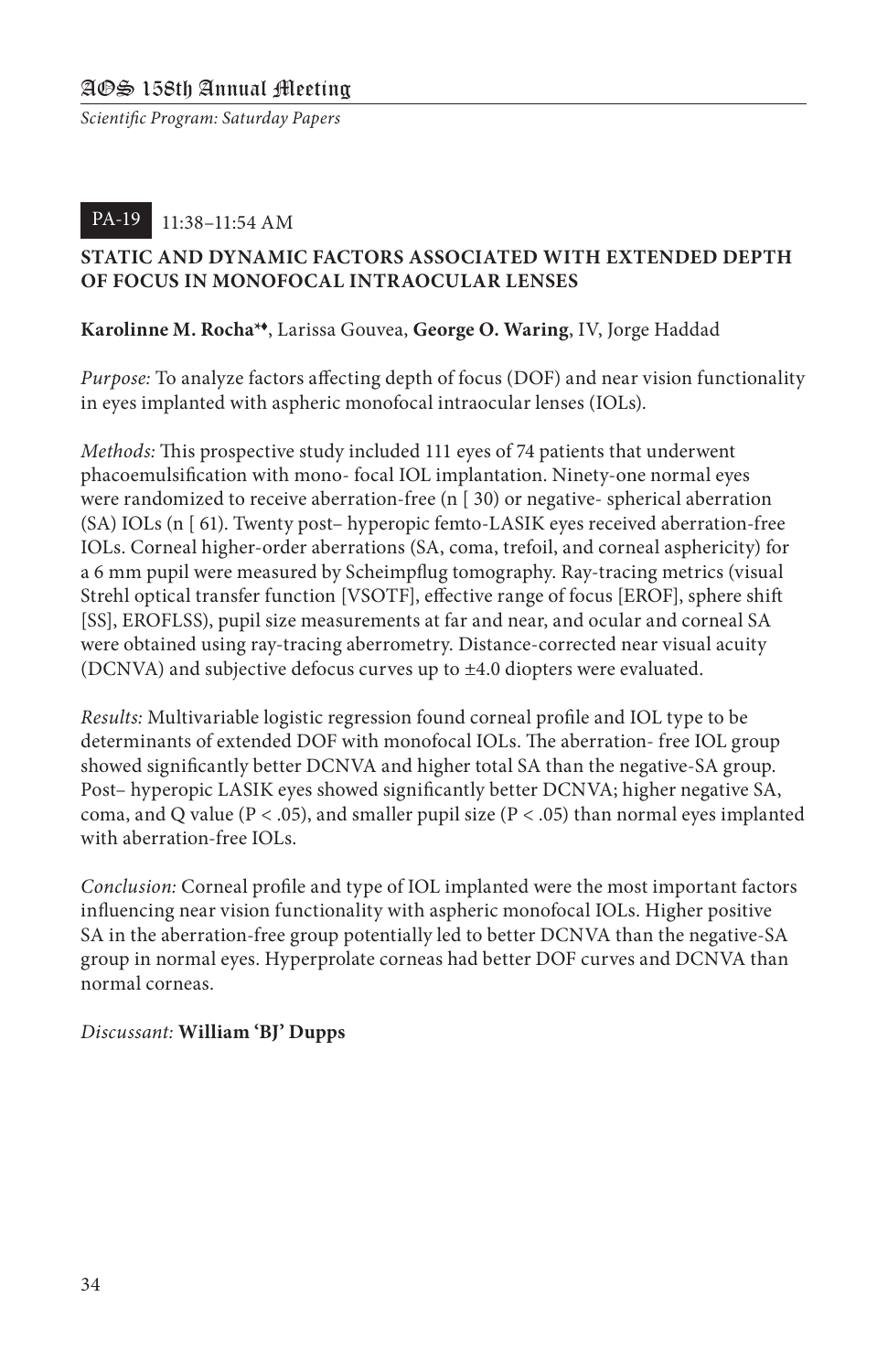#### 11:55 AM–12:11 PM PA-20

#### **VITRECTOMY IMPROVES CONTRAST SENSITIVITY IN MULTIFOCAL PSEUDOPHAKIA**

#### **J. Sebag\***t, Justin Nguyen

*Purpose:* Multifocal (MF) IOLs degrade contrast sensitivity (CS), which is also caused by vitreous opacities. The effect of vitrectomy on CS in eyes with MFIOLs was evaluated to determine the efficacy of limited vitrectomy.

*Methods:* Vitreous structure, assessed with quantitative ultrasonography (QUS), and visual function (Snellen visual acuity and Freiburg Acuity Contrast Testing of CS, %W) were prospectively evaluated in one eye of 180 patients (55 MFIOLs, 60 monofocal (MIOL)s, 65 phakic) with clinically significant vitreous floaters.

*Results:* 86 of 180 subjects elected vitrectomy. Within the observation group (n=94), vitreous echodensity was the same in all lens cohorts, but CSF in MFIOL was 20% worse than MIOL ( $p<0.05$ ), and 48.7% worse than phakic eyes ( $p<0.001$ ). In the vitrectomy group, vitreous echodensity was 67.5% greater (p<0.001), and CS was 31% worse (p<0.001) than the observation group. Comparing lens cohorts pre-operatively, vitreous echodensity was the same in MFIOL, MIOL, and phakic eyes, yet CS was 25% worse in MFIOL than MIOL eyes (p=0.014). Post-operatively, vitreous echodensity improved by 71% in phakic (p<0.0001), 76% in MIOL (p<0.0001), and 86% in MFIOL (p<0.0001) eyes. CS improved by 41% in phakic (p<0.0001), 48% in MIOL (p=0.001), and 37% in MFIOL (p=0.0004) eyes. Despite this improvement, post-operative CS in MFIOL was still 50% worse than MIOL ( $p<0.001$ ) and 24% worse than phakic eyes ( $p<0.05$ ).

*Conclusion:* Patients with Vision Degrading Myodesopisa (VDM) who elect vitrectomy have greater vitreous echodensity and worse CS than controls. MFIOL eyes have even worse CS than MIOL and phakic eyes, likely due to additive effects of the MFIOL and vitreous opacification. Limited vitrectomy substantially reduces echodensity and improves CS in all eyes, including MFIOLs which were 37% better, despite not attaining the same level as MIOL or phakic eyes. Thus, unhappy MFIOL patients who have VDM merit consideration of limited vitrectomy.

#### *Discussant:* **R.V. Paul Chan**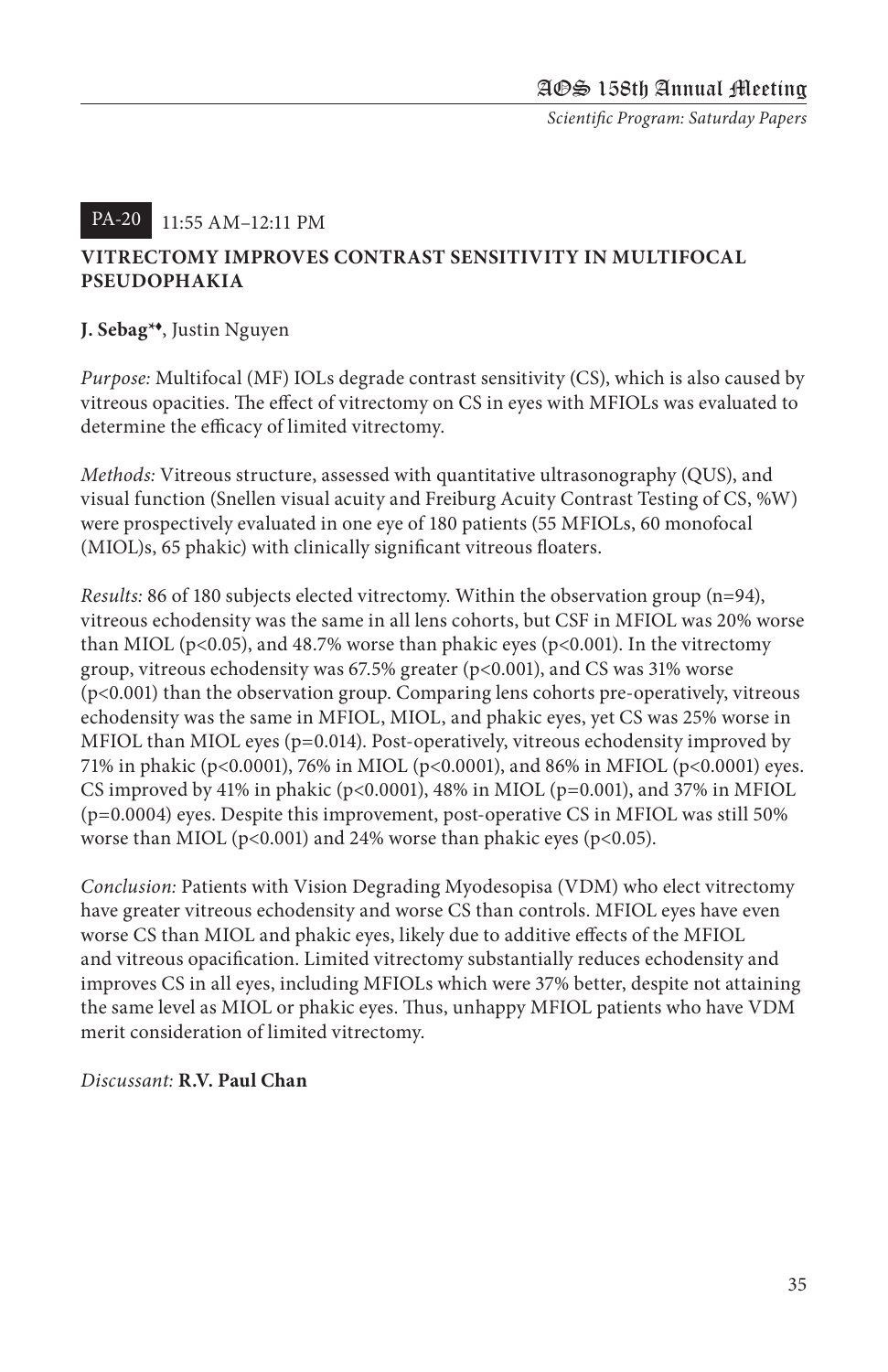#### 12:12–12:28 PM PA-21

#### **LARGE DIAMETER LAMELLAR KERATOPLASTY WITH AND WITHOUT ENDOTHELIAL TRANSPLANTATION SIGNIFICANTLY IMPROVES LONG TERM SURVIVAL OF GRAFTS PERFORMED IN EYES WITH HERPETIC SCARS**

#### Angeli Christy Yu\*, **Massimo Busin**

*Purpose:* To evaluate the outcomes of lamellar keratoplasty with and without endothelial transplantation for the treatment of eyes with high-risk vascularized herpetic corneal scars.

*Methods:* This prospective interventional case series evaluated the outcomes of consecutive eyes that underwent keratoplasty for herpetic corneal scars in the presence of otherwise healthy endothelium at a tertiary referral center (Ospedali Privati Forlì, Villa Igea). Deep anterior lamellar keratoplasty (DALK) was attempted in 120 eyes, of which 22 required a conversion to 2-piece mushroom keratoplasty (MK). Main outcome measures were best spectacle-corrected visual acuity (BSCVA), refractive astigmatism (RA), endothelial cell loss (ECL), as well as immunologic rejection, herpetic recurrence, and graft failure rates.

*Results:* Average BCVA at 5years was 0.10±0.12 in the DALK group and 0.09 ± 0.15 in the MK group ( $p = 0.75$ ). Five-year ECD was significantly higher in the DALK group than in the MK group (DALK: 1826.36 ± 466 cells/mm2, MK: 1162 ± 274 cells/mm2; P < 0.001). Mean refractive astigmatism after complete suture removal was 2.8±1.4 D in the DALK group and  $3.0\pm1.7$  D in the MK group. The five-year cumulative risk for immunologic rejection (DALK:  $3\%$ , MK:  $6\%$ ,  $p = 0.38$ ), herpetic recurrence (DALK:  $6\%$ , MK:  $9\%$ , p=0.38), and graft failure (DALK: 4%, MK: 5%, p=0.75) was comparable in both groups.

*Conclusion:* Large diameter lamellar keratoplasty achieves satisfactory visual outcomes that remain stable beyond 5 years after surgery with minimal risk of immunologic rejection, herpetic recurrence and graft failure. Excellent clinical outcomes associated with a 2-piece MK in cases converted from intended DALK support the use of largediameter DALK (9 mm) as a feasible and practical primary surgical approach for vascularized herpetic scars.

#### *Discussant:* **Jayne S. Weiss**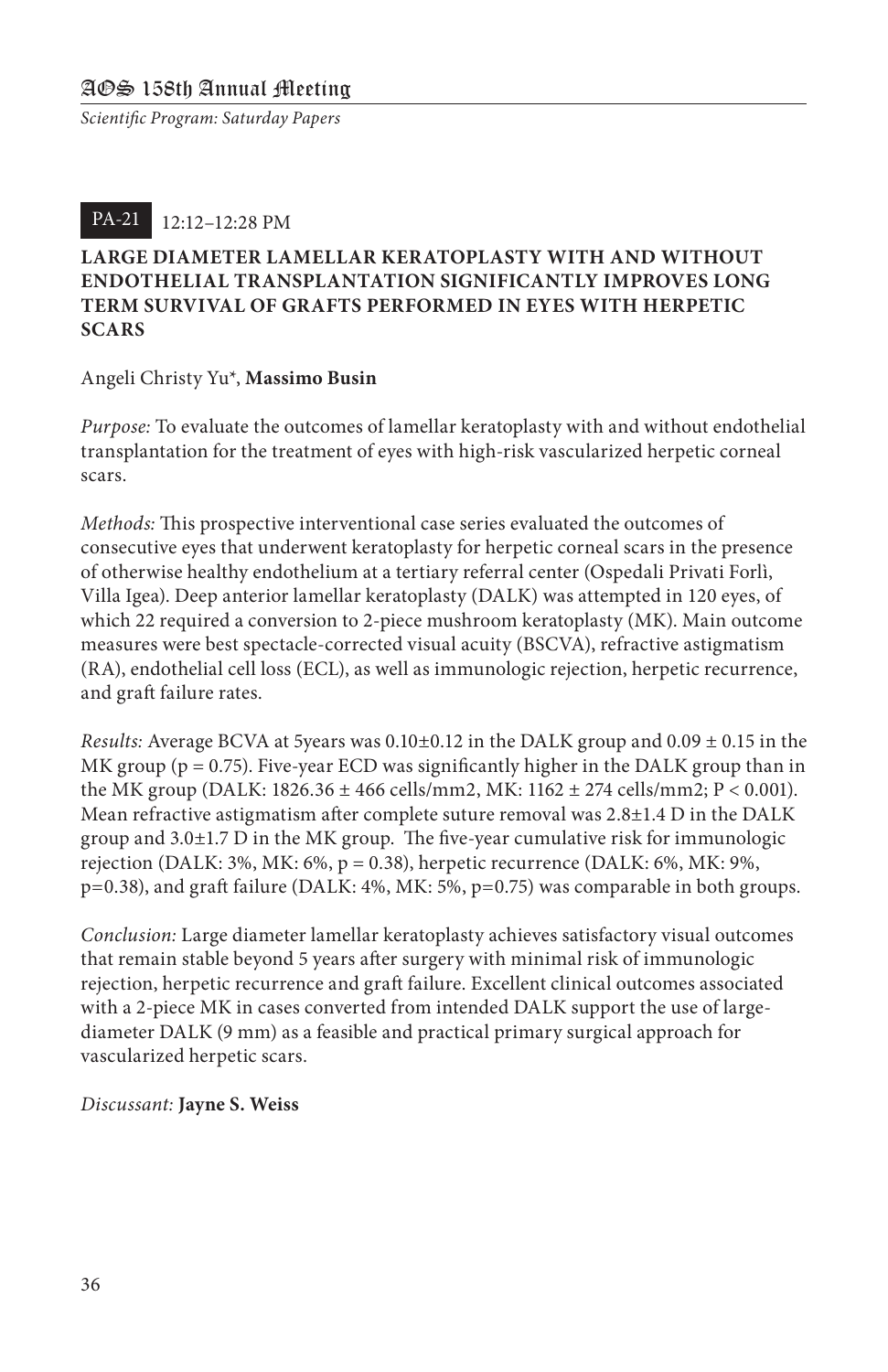# AOS 2022 Poster Abstracts

Posters will be displayed on Thursday, May 19 through Saturday, May 21.

Poster authors will be available to discuss their work during guided poster sessions scheduled on Friday, May 20 from 10:00–10:30 AM and on Saturday, May 21 from 10:00–10:30 AM.

Please note the following program key:

**Bold** *= AOS Member \* = Presenter* <sup>t</sup> *= Financial Disclosure*

(Posters will indicate relevant financial relationships.)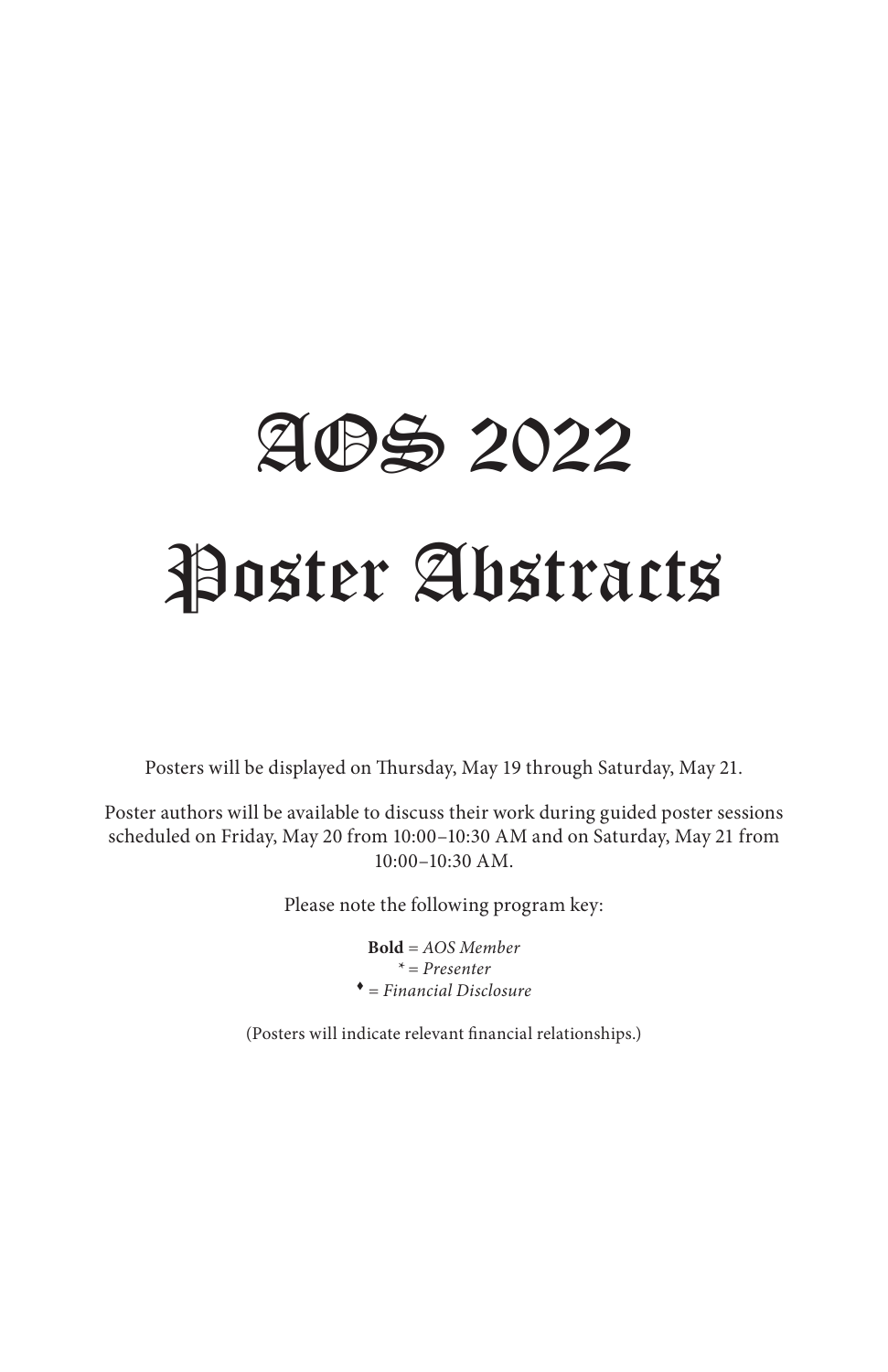#### PO-01

#### **RESULTS OF COST-FREE PANEL-BASED GENETIC TESTING FOR SUSPECTED INHERITED RETINAL DISEASES IN A PEDIATRIC RETINA CLINIC**

Hasenin Al-khersan\*, Anne Kunkler, Ashley López-Cañizares, Catherin Negron, Kenneth Fan, Nimesh Patel, Carlos Mendoza-Santiesteban, **Audina Berrocal**

*Purpose:* To characterize the results of a cost-free panel-based genetic test for suspected inherited retinal disease (IRD) in a pediatric retina clinic.

*Methods:* Retrospective case series of patients ≤18 years of age with suspected IRD presenting to a single pediatric retina specialist in a tertiary referral center from July 2019 to December 2020. Inclusion required completion of a cost-free genetic testing panel (Invitae Corporation, San Francisco, CA and Spark Therapeutics, Inc., Philadelphia, PA) with blood or saliva samples. Information collected from the electronic medical record included demographics, pathogenic variants identified, and variants of unknown significance reported. A genetic test was considered positive if pathogenic variants correlating with the patient's phenotype were identified.

*Results:* Of the 197 patients who qualified for the study, 106 (53.8%) were male. The mean age was 102 months. Seventy-eight (39.6%) patients were Hispanic, 57 (29%) were white, 53 (26.9%) were black, 4 (2%) were Asian, and 5 (2.5%) had unknown race. Blood samples were used for 167 (85%) patients and saliva for 30 (15%). Overall, 37 (18.8%) patients had a positive genetic test while 20 (10.2%) had variants of unknown significance thought to correlate to their phenotypic presentation. The genetic tests confirmed a suspected diagnosis in 36 (18.3%) cases, changed the diagnosis in 21 (10.7%) cases, and were inconclusive in 140 (71.1%) cases.

*Conclusion:* Cost-free panel-based genetic testing can be a helpful tool in identifying and characterizing IRD, confirming or changing a suspected diagnosis in 29% of cases in the present study. However, variants of unknown significance remain challenging to interpret. Further studies are needed to characterize these variants to determine their pathogenicity.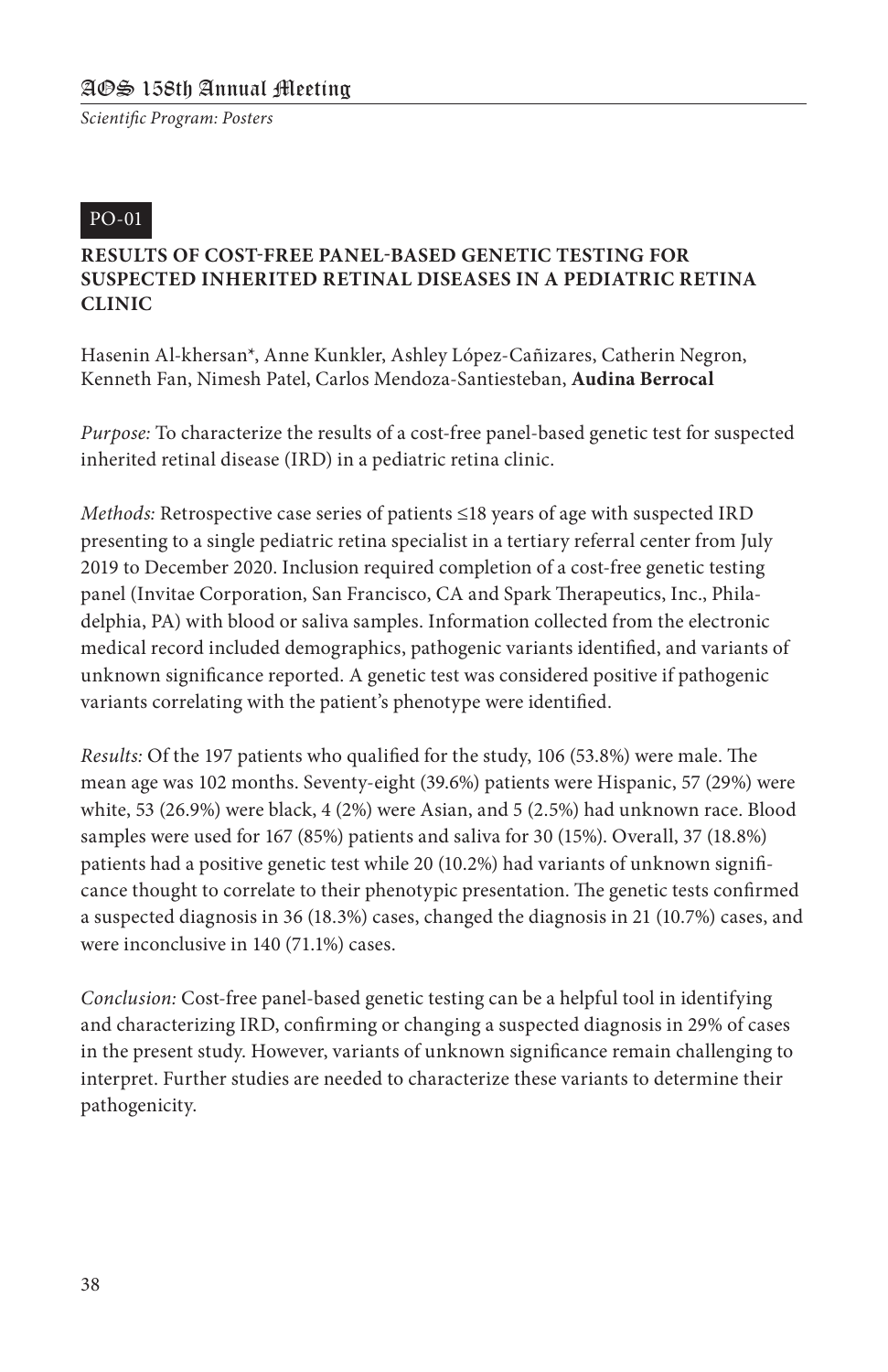#### PO-02

#### **VITRECTOMY VERSUS VITRECTOMY WITH SCLERAL BUCKLING IN THE TREATMENT OF GIANT RETINAL TEAR RELATED RETINAL DETACHMENTS: AN INTERNATIONAL MULTICENTER STUDY**

**J. Fernando Arevalo\***, Ishrat Ahmed, Abdullmajeed Al-Fakhri, Hamad Al-Subaie, Faisal Al-Qahatani, Sluaiman Alsulaiman, Marco Mura, Mauricio Maia, Dante Akira, Natalia Trench Maia, Maria Berrocal, James Handa

*Purpose:* To determine the practice pattern for treating giant retinal tear (GRT) related detachments, and their anatomic and visual outcomes with pars plana vitrectomy (PPV) with or without scleral buckling (SB).

*Methods:* Retrospective cohort study. Eyes with GRT detachments repaired from 2008- 2020 with at least 6 months of follow-up from seven institutions in North and South America, Europe, and Asia. Eyes repaired using PPV versus PPV/SB were compared. Main outcome measures included anatomic and functional outcomes.

*Results:* A comparable number of eyes underwent PPV (n=101) and PPV/SB (n=99). Most eyes underwent laser retinopexy (100% of PPV and 98% of PPV/SB). A similar number of eyes had C3F8 (32.7% of PPV and 34.4% of PPV/SB eyes) and silicone oil tamponade (62.4% of PPV and 59.6% of PPV/SB). Overall single surgery anatomic success at 6 months and 1 year was similar between the groups (82.2% and 77.2% of PPV and 87.9% and 85.7% of PPV/SB). However, when stratified by age, the 1-year single surgery anatomic success rate was higher for PPV/SB (88.5%) than PPV (56.3%) ( $p=0.03$ ) in children less than 18 years of age. The mean time to first redetachment was 7.9 months in the PPV group and 5.5 months in the PPV/SB group (p=0.8). PVR was the most common cause for redetachment (70.4% of PPV and 93.8% of PPV/SB in redetached eyes; p=0.1). Postoperative complications were also similar between the two groups.

*Conclusion:* PPV and PPV/SB are equally popular among surgeons globally for managing GRT detachments and have comparable anatomic outcomes in adults. In children, PPV/SB is superior to PPV for anatomic success at one year. In adults, the relief of traction by the GRT may reduce peripheral traction and obviate the need for a SB. However, in children, a supplemental SB can be beneficial as complete vitreous shaving and posterior hyaloid detachment, and postoperative positioning are difficult in this group.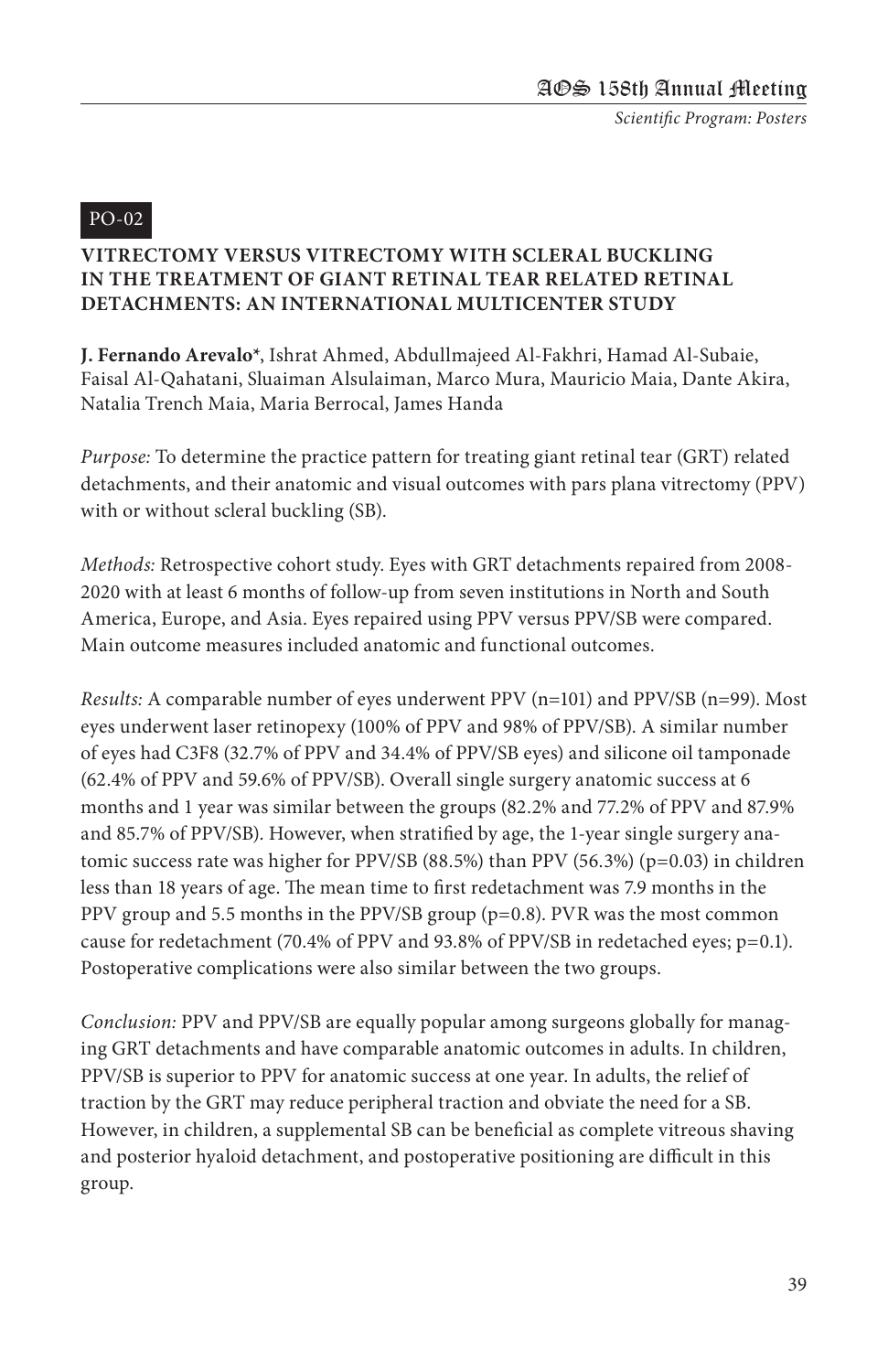#### PO-03

#### **SAFE AND EFFECTIVE COMMUNITY OUTREACH DURING A PANDEMIC: IS IT POSSIBLE?**

Janet Coleman-Belin\*, **Anne Coleman**, Bartly Mondino

*Purpose:* Healthcare workers are at an increased risk of reporting a positive COVID-19 test<sup>1</sup>; ophthalmologists in particular have high risks of infection due to patient proximity<sup>2</sup>. The UCLA Mobile Eye Clinic (UMEC) – a provider of free vision screenings, eye exams, and glasses to over 300,000 individuals in medically underserved communities in Los Angeles County – suspended operations in March 2020 due to the pandemic. Upon implementing thorough hygiene, disinfection, ventilation and PPE protocols, UMEC resumed outreach in August 2020. This retrospective analysis assesses ophthalmologist, staff, and volunteer safety along with UMEC's effectiveness since resuming screenings.

*Methods:* The authors examined yearly UMEC reports from January 1 until December 31 in 2019, 2020, and 2021. Safety is defined as COVID-19 testing status of ophthalmologists, staff, and volunteers on UMEC during this time period. Effectiveness is defined as number of patients seen in a given pandemic year compared with patient numbers in 2019.

*Results:* In 2020, zero out of eight UMEC providers tested positive for COVID-19 out of 3,694 patient interactions; in 2021, zero out of 47 providers (five ophthalmologists, three ophthalmic techicians, three fellows/residents, and 36 medical students) tested positive out of 2,750 patient interactions. In 2020 and 2021, UMEC's effectiveness was 42.1% and 31.3%, respectively. In 2021, 47.9% of those served were individuals experiencing homelessness while in 2019, 74.8% were preschoolers.

*Conclusion:* Since UMEC resumed operations in August 2020, no ophthalmologists, staff, or volunteers have tested positive with COVID-19 despite interactions with 6,444 patients in the past two years. This is likely due to implementing a strict PPE guidance and thorough hygiene protocol in a controlled environment. The number of medically underserved individuals screened and examined was significantly reduced in 2020 (42.1% of 2019 population served) and 2021 (31.3% of 2019 population served) due to the pandemic.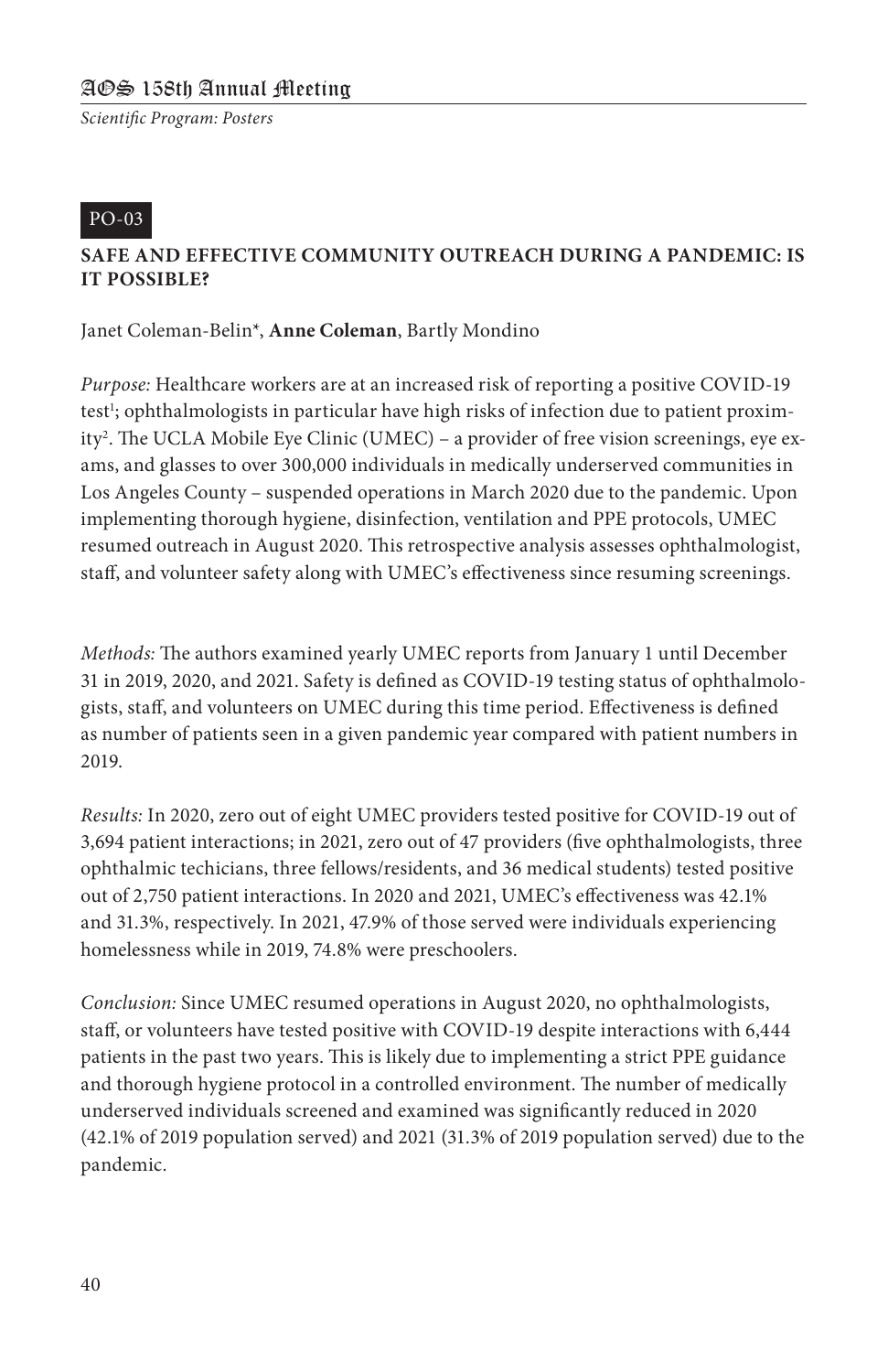#### PO-04

#### **PREVALENCE OF THE INFANTILE STRABISMUS COMPLEX IN CHILDREN WITH CEREBRAL VISUAL PATHWAY WHITE MATTER INJURY**

#### Fatema Ghasia\*, Sangeeta Khanna, Aseem Sharma, **Lawrence Tychsen**

*Purpose:* To determine: 1. if the prevalence of infantile strabismus differs in infants born with or without cerebral visual pathway white matter injury (CVPWMI); and 2. if the prevalence of the ocular motor signs of infantile strabismus and/or optic neuropathy increases as a function of the severity and extent of CVPWMI.

*Methods:* Magnetic resonance images (MRI) obtained ≥ age 2 yrs were analyzed using a standardized scoring system in 98 children; 67 (mean GA 31 wks; mean BW 1885 g) who had CVPWMI, including periventricular leukomalacia (PVL); and 31 without CVPWMI (mean GA 28.9 wks, mean BW 1101 g). CVP for the purposes of this study was defined as the posterior optic radiations and the splenium of the corpus callosum. Ophthalmologic and orthoptic examination data were collated to assess the presence of any ocular motor deficits and/or optic neuropathy. The prevalence of these signs was compared to the severity of CVPWMI (grade 1 to 3, mild to severe).

*Results:* Infantile strabismus (esotropia: exotropia ratio 3.5:1) was documented in 61% of children with grade 1, 74% with grade 2, and 88% with grade 3 CVPWMI. Other ocular motor signs of the infantile strabismus complex also increased systematically with CVPWMI grades 1-3: latent ("fusion maldevelopment") nystagmus (20%; 47%; 48% respectively), DVD (15%; 28%; 30%), and nasotemporal pursuit/OKN asymmetry (14%; 38%, 39%). CVPWMI grade was related as well to the prevalence of retrograde optic neuropathy (grade 1, 7%; 2, 26%; 3, 38%). The prevalence of each of these abnormalities was lower substantially ( $p < .05$ ) in children who did not have CVPWMI.

*Conclusion:* Children who suffer CVPWMI have increased risks of developing the ocular motor signs of the infantile strabismus complex (prevalence in healthy fullterm infants = 1.0 to 0.5%). The prevalence of these signs increases systematically as a function of CVPWMI severity. These findings provide further evidence that infantile strabismus is linked to perinatal damage to cerebral vergence and gaze pathways.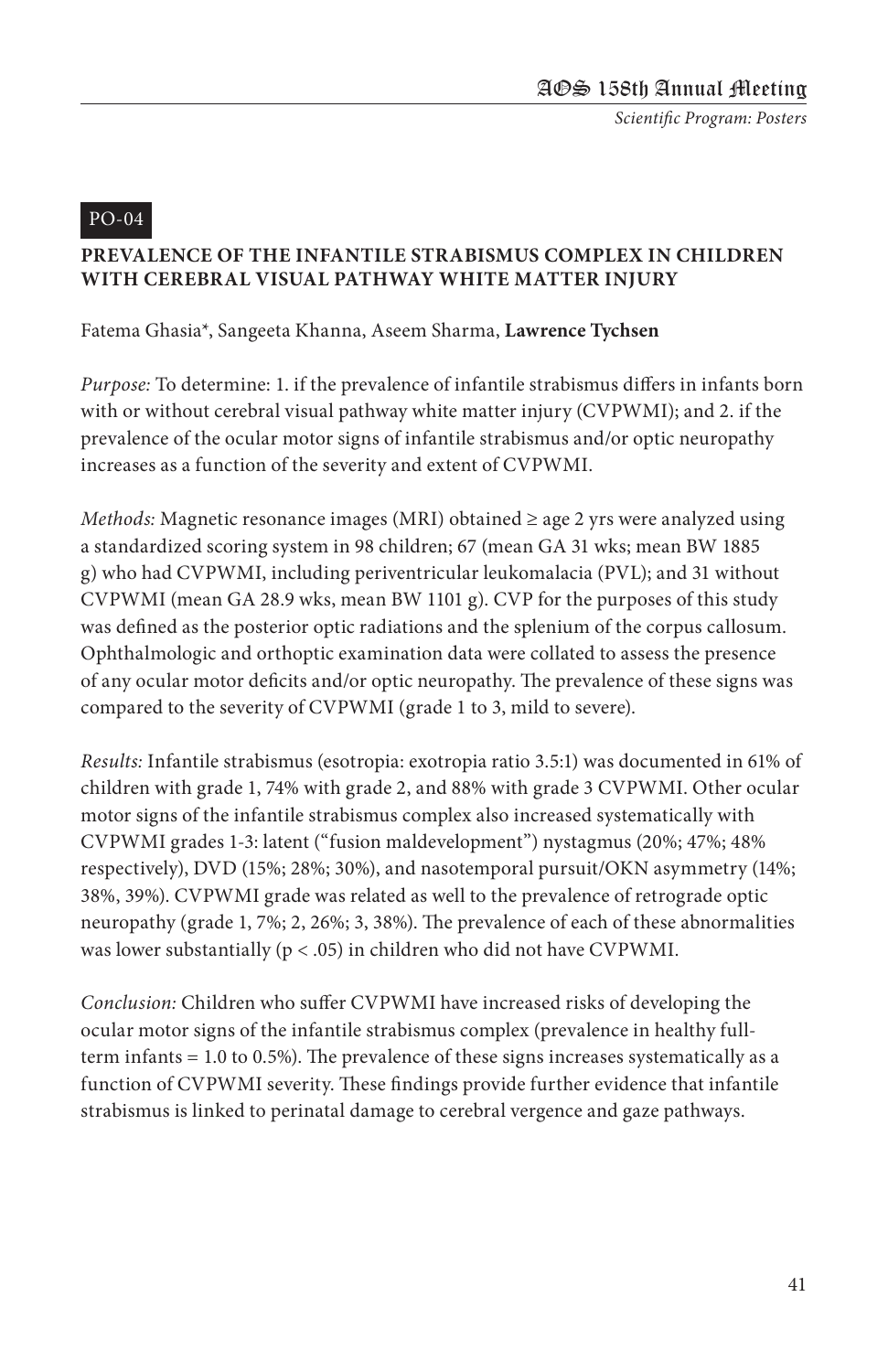#### PO-05

#### **MOVING FROM NEUROPROTECTION BENCH TO CLINIC: UPDATE ON GLAUCOMA CLINICAL TRIAL DATA**

#### **Jeffrey Goldberg\***

*Purpose:* To describe advances in clinical trials for neuroprotection in glaucoma.

*Methods:* Recent open label and randomized clinical trials were initiated testing topical nerve growth factor, encapsulated cell technology designed to deliver ciliary neurotrophic factor, and antibodies against complement protein C1q.

*Results:* Thus far, tested therapeutic candidates show strong safety profiles in human glaucoma patients, with no treatment-emergent or investigational product-related serious adverse events. Efficacy endpoints including anatomic measures are able to readily confirm target engagement and in some cases, biological response at the level of the ganglion cell complex and nerve fiber layer. Functional outcome testing lags behind in demonstrating efficacy to date, but analyses from real-world trials point to changes in trial design to enhance power.

*Conclusion:* Trial completion has generated safety and efficacy data on each of these therapeutic candidates. Functional and anatomic endpoint data suggest plausibility of moving candidate therapies into clinical testing. Improvements to trial design and a widening pipeline of candidate treatments are expected to enhance testing protocols over the next few years.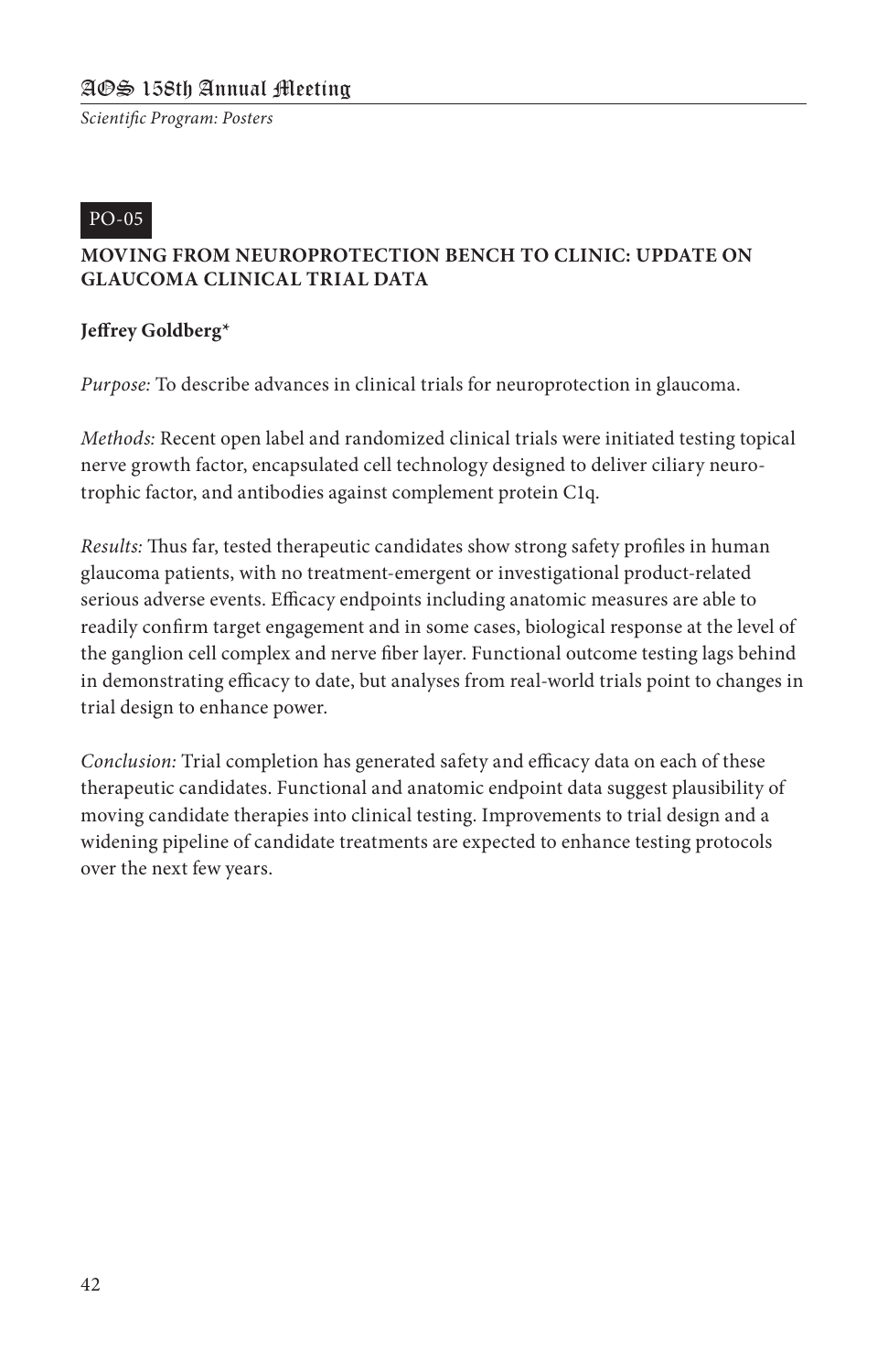#### PO-06

#### **INTRAVITREAL PANITUMUMAB FOR PREVENTION OF MYOPIC AXIAL ELONGATION IN HIGHLY MYOPIC ADULT EYES WITH MYOPIC MACULAR DEGENERATION. A CLINICAL PHASE-1 STUDY**

**Jost B. Jonas\***t, Gyulli M. Kazabbaeva, Frank G. Holz, Songhomitra Panda-Jonas, Leisan Gilemzianova, Mukharram M. Bikbov

*Purpose:* Recent histomorphometric studies suggested that axial myopic elongation occurs through an equatorial ocular wall enlargement, changing the eye shape from a sphere to a prolate ellipsoidal configuration. The equatorial ocular wall enlargement may be achieved by a growth of the equatorial Bruch´s membrane (BM), leading to a backward push of the posterior BM and secondary choroidal thinning. Since BM is produced by the retinal pigment epithelium, which contains epidermal growth factor (EGF) receptors, EGF may be a myopic axial elongation-associated messenger molecule. Subsequently, experimental studies in guinea pigs showed that the intravitreal application of blockers of EGF family members and of the EGF receptor led to a decrease, and intravitreal injection of EGF family members themselves to an increase in axial elongation. The findings suggest that the intravitreal application of EGF receptor blockers such as panitumumab may prevent further axial elongation in adult highly myopic patients. We here examined the safety and tolerability of intravitreally applied panitumumab (Vectibix®).

*Methods:* The phase 1 study included highly myopic patients with myopic macular degeneration. The eyes received a single intravitreal injection of 0.6 mg (60  $\mu$ L) panitumumab in a standardized manner.

*Results:* The study included two patients, age: 56 and 68 years, with a best corrected visual acuity (BCVA) of 0.05 and 0.12, and an axial length of 29.10mm and 30.86 mm. Examinations performed at one day, and 2 and 4 weeks after the injection did not show any intraocular inflammation or morphological change, change in BCVA, retinal electroretinography, perimetry, optical coherence tomography-based clinical histomorphometry of the retina and optic nerve, and intraocular pressure.

*Conclusion:* The preliminary observations of the first two patients receiving an intravitreal application of the EGF receptor antibody panitumumab do not contradict the assumption of an intraocular tolerability of panitumumab injected in a dose of 0.6 mg.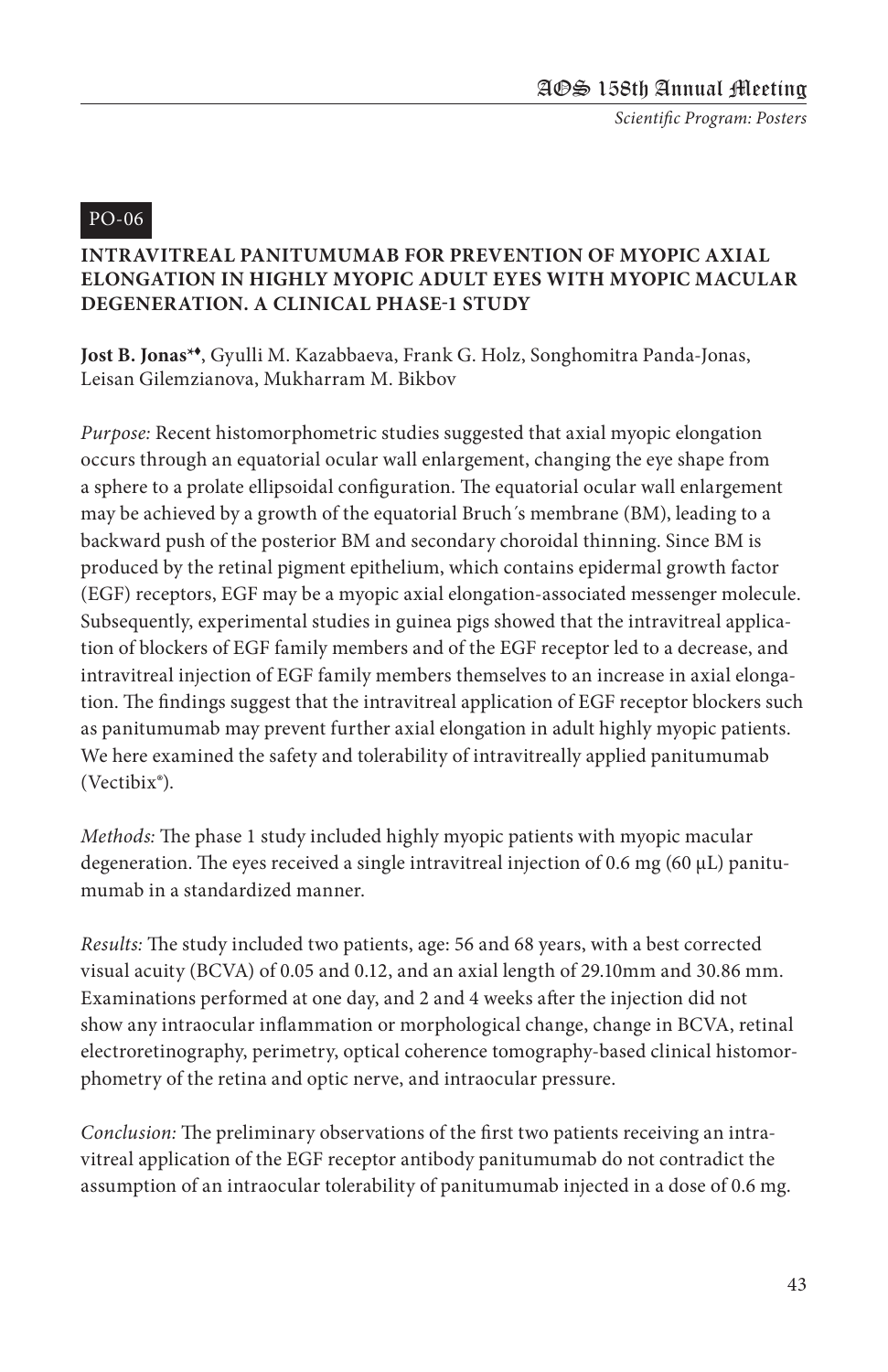#### PO-07

#### **THE SOCIOECONOMIC IMPACT OF COVID-19 ON ADULTS WITH SENSORY IMPAIRMENT IN CALIFORNIA**

Ken Kitayama\*, Victoria Tseng, Deyu Pan, Fei Yu, **Anne Coleman**

*Purpose:* To explore associations between sensory impairment (vision and/or hearing) and socioeconomic outcomes due to the early Coronavirus disease 2019 (COVID-19) pandemic in the adult 2020 California Health Interview Survey (CHIS) population.

*Methods:* A cross-sectional study was conducted using the 2020 CHIS, the nation's largest state health survey. The exposure of interest was having sensory impairment, defined as answering "Yes" to the question, "Are you blind or deaf, or do you have a severe vision or hearing problem?" The outcomes of interest were: (1) whether the participant experienced working from home due to COVID-19 and (2) whether the participant was treated unfairly based on their race due to COVID-19. Multivariable logistic regression models were constructed to determine the odds of these socioeconomic COVID-19 outcomes by sensory impairment status, controlling for the following covariates: age, sex, race/ethnicity, self-reported general health status, and annual household income. All analyses were weighted according to the CHIS sampling design.

*Results:* A total of 21,949 sampled participants were included, representing a weighted estimate of 29,684,882 individuals. The weighted prevalence of sensory impairment was 5.9% (95% confidence interval [CI] 5.4-6.4%). Those with sensory impairment were less likely to experience working from home due to the COVID-19 outbreak compared to those without sensory impairment (odds ratio [OR]: 0.69, 95% CI: 0.50-0.94). Those with sensory impairment were more likely to report being treated unfairly based on their race due to the COVID-19 pandemic compared to those without sensory impairment (OR: 1.66, 95% CI: 1.02-2.70).

*Conclusion:* In the 2020 CHIS adult population, individuals with vision and/or hearing impairment were less likely to work from home and were more likely to experience unfair treatment based on their race due to the COVID-19 pandemic. Sensory impairment may represent an important risk factor for socioeconomic disadvantage during the COVID-19 pandemic, though additional studies are necessary.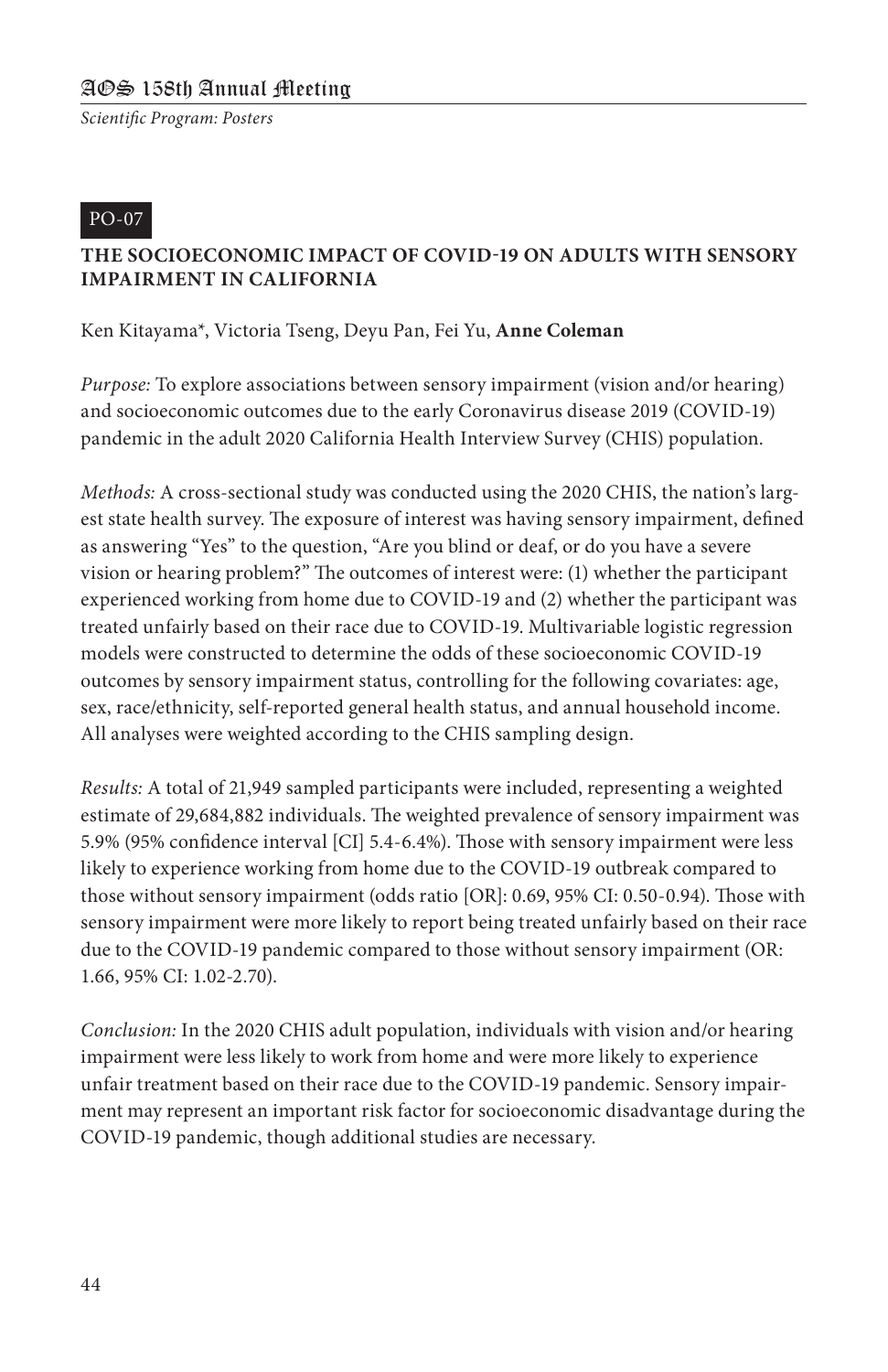#### PO-08

#### **LASER TREATMENT AFTER MINIMIZED EYE MOVEMENT (LTMEM) FOR REPAIR OF RETINAL DETACHMENT**

#### **Gregg Kokame\***, Sydney Yee, Jase Omizo, Leslie Villanueva, Jonathan Liu

*Purpose:* To evaluate the effectiveness of laser treatment (LT) to seal retinal breaks and resolve retinal detachment after decreasing subretinal fluid with minimized eye movement (MEM) by avoiding reading, writing, computer use, and physical activity, while allowing watching television.

*Methods:* Retrospective study of patients evaluated at the Retina Consultants of Hawaii, who developed retinal detachment and were willing to initially minimize eye movement prior to having a more invasive surgery for retinal detachment, such as pneumatic retinopexy, scleral buckle or vitrectomy. Charts were reviewed for baseline characteristics, success of retinal detachment repair, subsequent surgical procedures, and recurrence of retinal detachment with long term follow-up.

*Results:* This study included 39 eyes of 35 patients with 31 patients having unilateral retinal detachment treated with LTMEM and four patients having bilateral retinal detachment treated with LTMEM. Follow up ranged from three months to 30 years. Reattachment of the retina with LTMEM was noted in 31 of 39 eyes (79%) and final reattachment rate following further surgery with scleral buckle resulted in 100% retinal reattachment rate (39 of 39 eyes).

*Conclusion:* LTMEM can provide a low risk, minimal intervention, low cost procedure that can be an effective means of treating selected retinal detachments, usually but not always with peripheral shallow detachment around the existing breaks.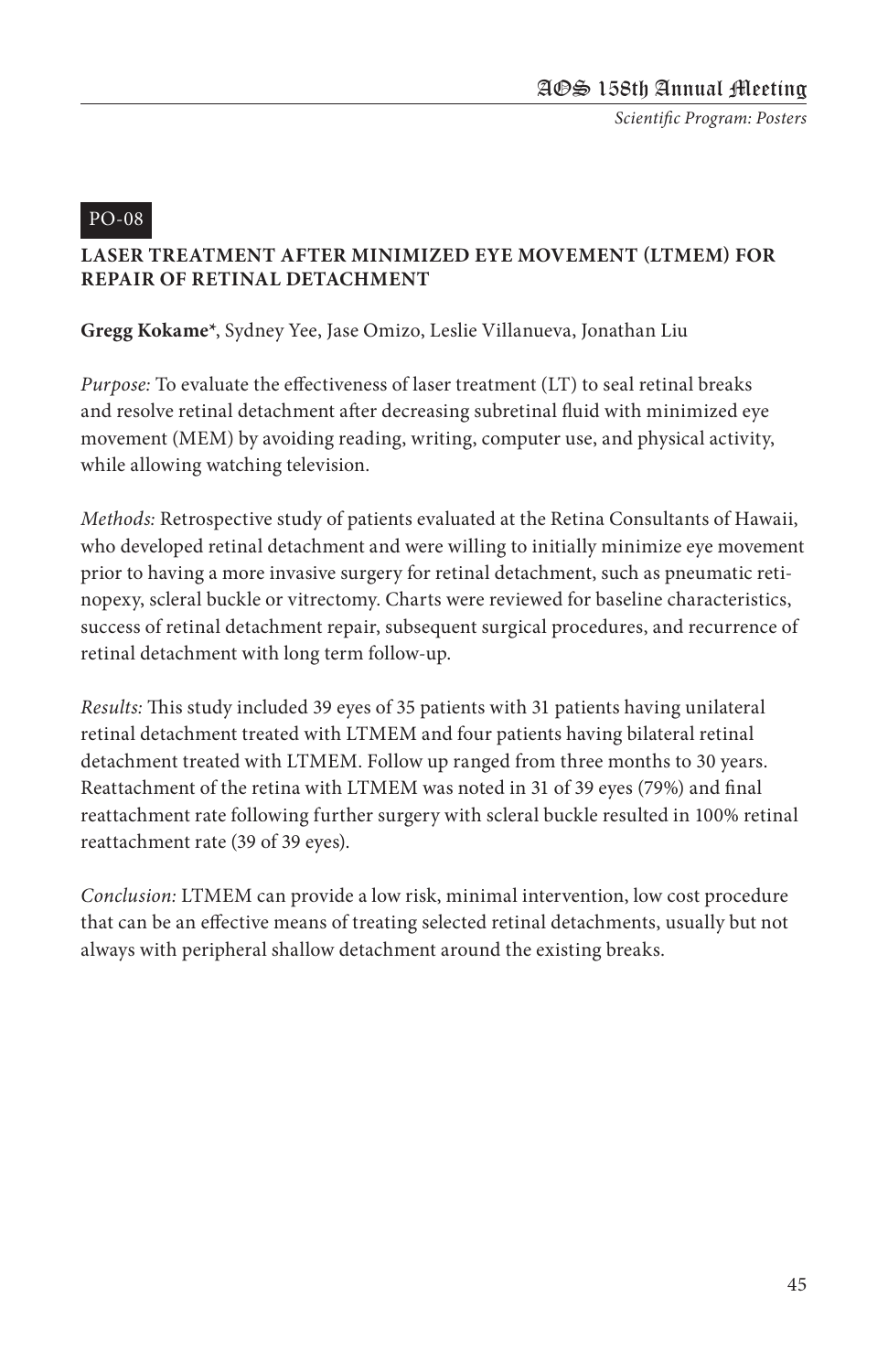#### PO-09

#### **CHESELDEN'S 1728 REPORT OF EYE SURGERY IN THE CONGENITALLY BLIND: NEW INFORMATION**

**Christopher Leffler\***, Stephen Schwartz, Natario Couser, Abdul-Rahman Salman

*Purpose:* To investigate the eye surgery performed by William Cheselden (1688-1752) in a previously unidentified 13-year-old boy, the report of which has contributed to extensive debates over the last 3 centuries among philosophers and scientists.

*Methods:* A retrospective review of historical newspapers, books, journals, and letters was conducted.

*Results:* In 1728, a report signed "Chesselden" described recovery of vision following eye surgery for possibly congenital cataracts in a 13-year-old boy whom we have identified as Daniel Dolins (1713-1743). Philosopher George Berkeley (1685-1753) claimed that this report vindicated his theories about the perceptions of one suddenly made able to see for the first time. Daniel's older brother had congenital cataracts, and was operated on by an oculist named Mrs. Jones twice in one eye. Daniel was still unable to read after his surgery, and there is no evidence that the procedure improved his ability to conduct visual tasks. Both Dolins brothers died prematurely. Daniel's father was a professional associate of Berkeley, Daniel was presented to Berkeley's royal patron (Caroline, the Princess of Wales), and the report uses concepts and language more characteristic of Berkeley's writing than of Cheselden's.

*Conclusion:* The Dolins brothers probably had hereditary cataracts. Despite the 1728 report, there is no evidence that Daniel's vision improved. Berkeley is linked to the patient's family and might have written the report said to validate his theories. Daniel's case cannot reliably inform debates about perceptions after the sudden acquisition of vision.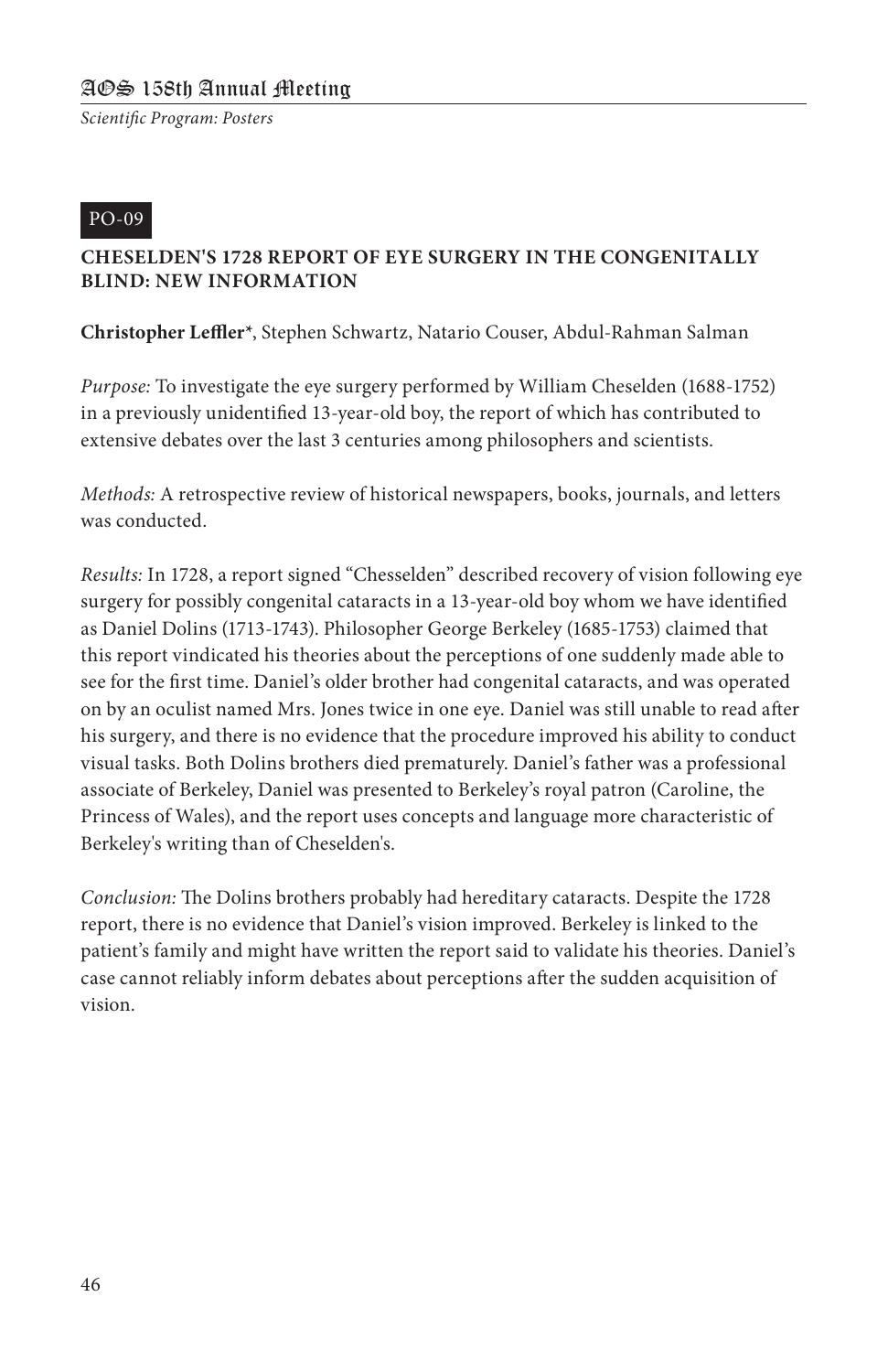#### PO-10

#### **EXPERIENCES OF GENETIC TESTING AMONG INDIVIDUALS WITH RETINITIS PIGMENTOSA**

**Alex Levin\***t, Emily Krauss, Jared Macher, Jenina Capasso, Barbara Bernhardt, Zohra Al-Khan Catts, Rachel Brandt

*Purpose:* Retinitis pigmentosa (RP) is a genetically heterogeneous retinal dystrophy which results in progressive vision loss. This pilot study establishes a qualitative methodology for examining the experiences of genetic testing in patients with RP.

*Methods:* Patients with a clinical diagnosis of RP who received genetic testing at the Wills Eye Ocular Genetics clinic between 2016 and 2020 were recruited. Interviews were conducted over telephone using a semi-structured guide designed to elicit participant experiences with genetic testing. A thematic analysis was performed to describe patterns in participant responses.

*Results:* Twelve patients participated. Seven participants identified as female and 5 as male, with ages ranging from 22 to 70. Ten patients had positive genetic test results, while 2 had negative genetic testing. Interview length ranged from 18 to 50 minutes (mean of 31.5 minutes). Reported motivations for genetic testing included qualification for clinical trials (58% of total participants), determination of etiology or causal gene (50%), reproductive concerns (50%), and prognostic outlook (50%). Most participants (75%) expressed satisfaction about their decision to pursue genetic testing. Participants with both positive and negative genetic testing reported persistent uncertainty regarding their prognosis for visual decline (50%). Genetic confirmation of disease lead to initiation of safety and vision-protecting health behaviors (42%).

*Conclusion:* Patients with RP are generally satisfied with their testing experience, despite approaching testing with a wide range of motivations and expectations. Future research can leverage this methodology to identify targets for improvement in pre- and post-test counselling.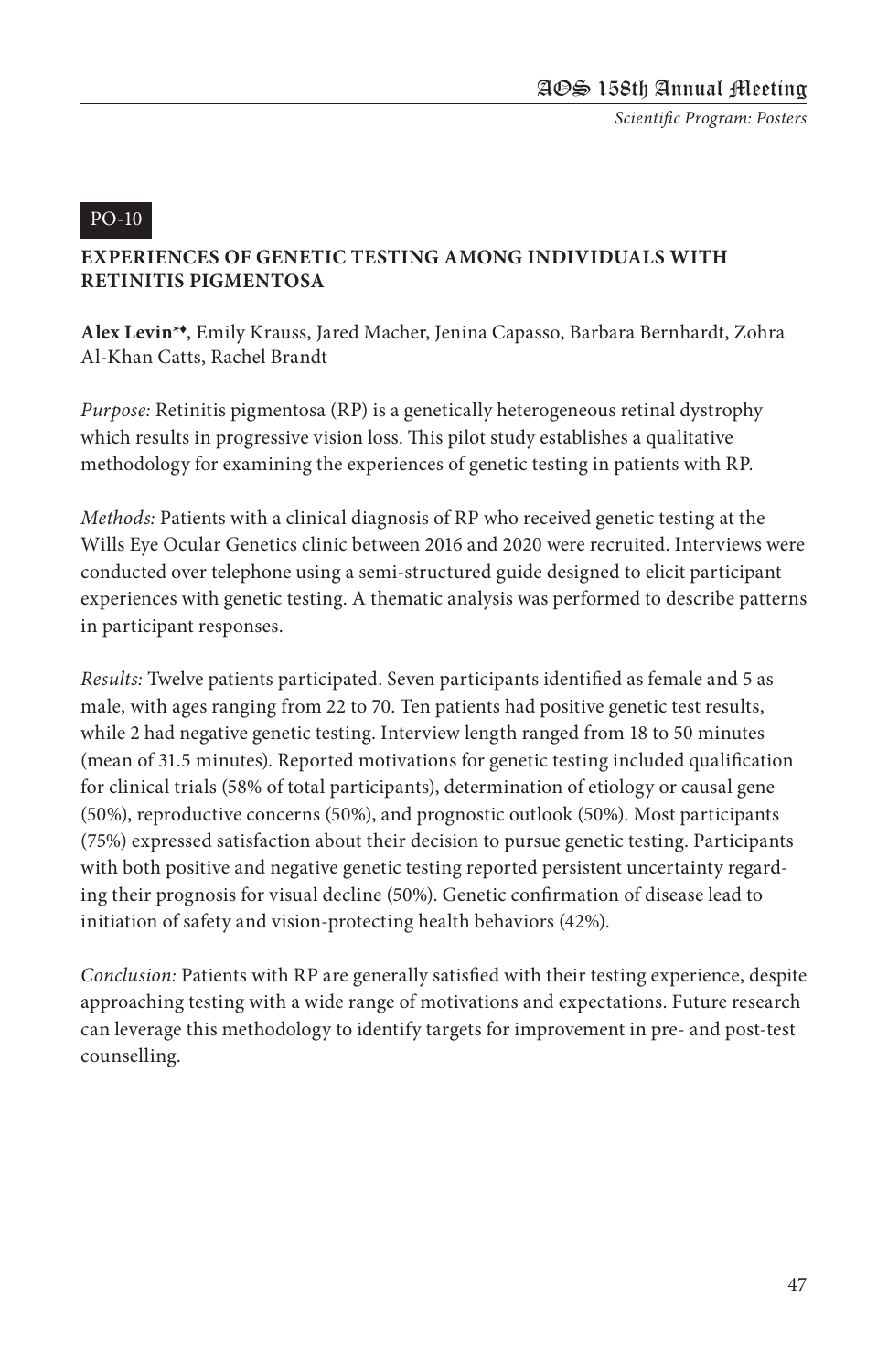#### PO-11

#### **UNDERSTANDING THE EFFECTS OF THREE GLAUCOMA MEDICATIONS ON TRABECULAR MESHWORK PROTEOME**

John Lind\*t, Chevy Singh, Avinash Soundararajan, Rekha Sundararajan, **Louis Cantor**, **David Wallace**, Padmanabhan Pattabiraman

*Purpose:* The effects of anti-hypertensive glaucoma medications are incompletely understood. This study is designed to understand the effect on the trabecular meshwork proteome of three ocular hypotensive topical medications currently in market – Lumigan (bimatoprost), a prostaglandin drug thought to increase outflow primarily via uveoscleral outflow pathway; Rhopressa (netarsudil), a rho kinase inhibitor that targets trabecular meshwork (TM) outflow pathway; and Vyzulta (latanoprostene bunod), a nitrogen oxide contributing prostaglandin targeting TM and uveoscleral outflow systems.

*Methods:* Two primary lines of normal human TM cells were treated with Lumigan (0.01micrograms/ml), Rhopressa (0.02 micrograms/ml), and Vyzulta (0.024 micrograms/ml) for 5 days and TMT labeled quantitative proteomics was performed on whole cell lysates prepared in 8M urea. Pathway enrichment and protein-protein interaction analyses were performed using Shiny GO v0.741 based on fold change greater than 1.5-fold for increase and lesser 0.75-fold for decrease in both lines compared to sham controls.

*Results:* Lumigan upregulated proteins including integrin-[beta]1 and insulin-like growth factor-binding protein 7 and downregulated PDZ and LIM domain protein 2 (PDLIM2), an actin binding protein and enhancer of cell-matrix interactions; Ephrin-B2 (EFNB2), cell-surface ephrin receptor, which increases actomyosin contraction; Tubulin-[beta]8 (TUBB8) known to upregulate microtubule assembly; Rho guanine nucleotide exchange factor 5 (ARHGEF5) involved inactivation of RhoGTPase, and Antxr cell adhesion molecule 1 (ANTXR1) inducing cell adhesion. Rhopressa induced TF pathway inhibitor2 (TFPI2), a Kunitz-type serine protease inhibitor, implicated in attenuating tissue fibrosis; lowered PDLIM2 and major RNA splicing and cell junction-related proteins including SH3 domain-binding protein 1 (SH3BP1), and Serine/ threonine-protein kinase (WNK4). Vyzulta upregulated TFPI2 and [alpha]2-HS glycoprotein (AHSG), a TGF[beta] signaling inhibitor and decreased structural constituent of cytoskeleton like catenin-[alpha]2 (CTNNA2) and CD2-associated protein (CD2AP).

*Conclusion:* In this first of a kind pilot study, we propose a common mechanistic evidence of decreased TM actin-cell adhesion-ECM interactions in the TM outflow pathway using three different intraocular pressure lowering drugs.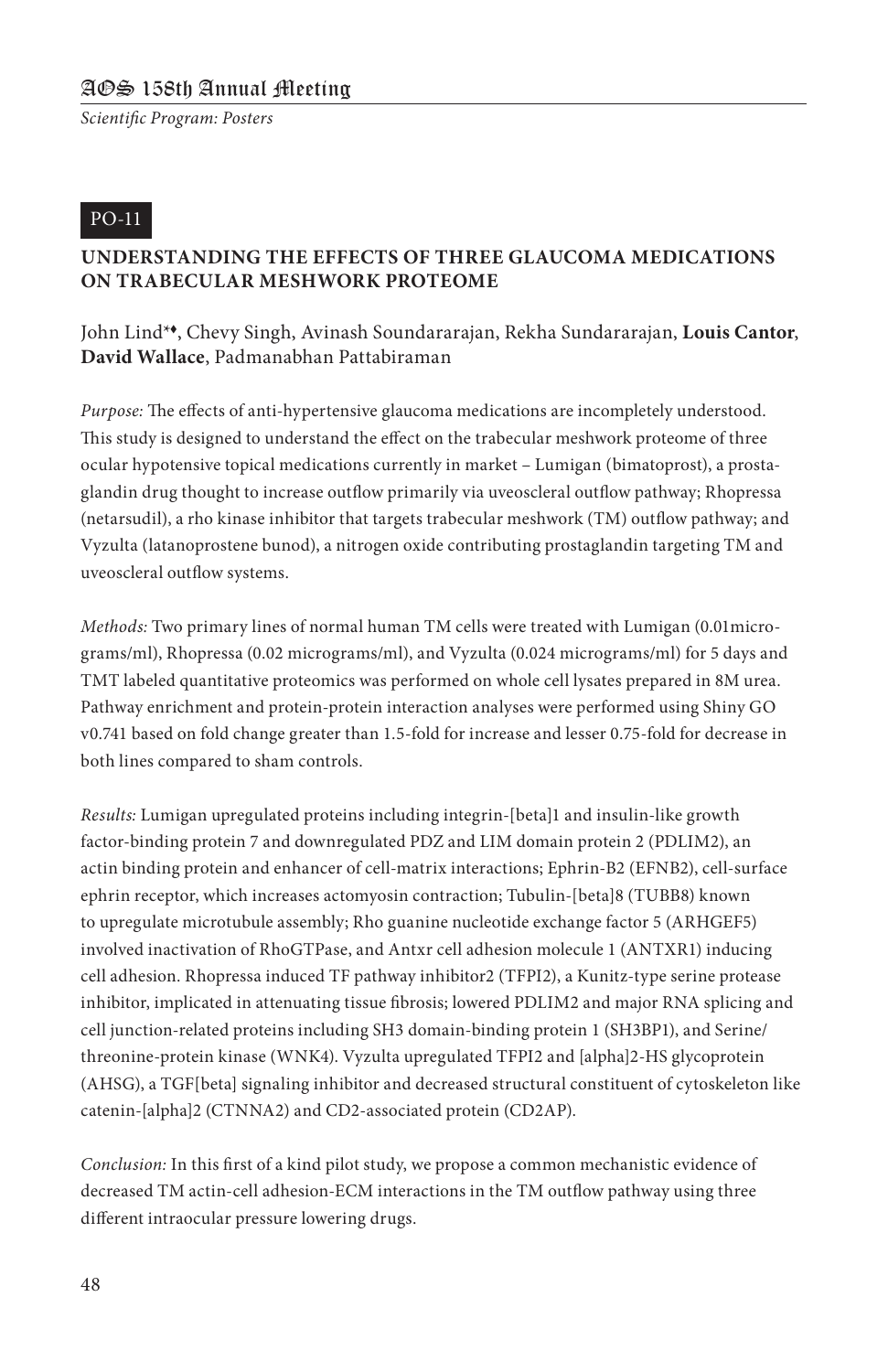#### PO-12

#### **TELEMEDICINE LENSOMETRY: DETERMINATION OF SPECTACLE PRESCRIPTION BY ANALYSIS OF CELL PHONE IMAGES OF COINS THROUGH SPECTACLE LENSES**

**Joseph Miller\***, Jim Schwiegerling, Erin Harvey

*Purpose:* We wished to determine sphero-cylindrical lens (SCL) prescriptions from cell phone photos of coins viewed the lenses.

*Methods:* Reference sizes are required at the table and glasses. Digital Image metadata provides camera lens focal length, and often pixel spacing. When pixel spacing is not provided, a second image is required. We used trial lenses (TL) (-10 to +10 DS in 1D steps, and +1 to +4 DC in 1 D steps), a Google Pixel 6 mobile, and two US quarter dollar coins. The TL was hand-held about 2 inches above the lens coin (LC), adjacent to the table coin (TC). The image of the TL, LC and TC was taken from about 12 inches. A micrometer measured coin and TL diameters. Photos were measured using ImageJ (NIH). The perimeter pixel coordinates were determined for 8 points around the TC (for table distance), TL (for lens distance) and LC (for lens magnification) and entered into an Excel Spreadsheet (Microsoft Inc). Implicit equations based upon thin lens approximations and ray tracing were solved iteratively using the Excel Solver Function.

*Results:* 28 images (20 from spheres and 8 from cylinders) were analyzed. Any astigmatism measured from a spherical lens represents error. The Spherical Equivalent (SE) of the SCL did not differ from known sphere power (t=-0.0674, 27 df), 95% CI (-0.192 to 0.180 D). Cylinder error in the sphere measurements averaged 0.45 D, with 75% of the observations being less than 0.75 D. No systematic effects of decreasing accuracy with either lens power (from lens tilt) or minification were observed.

*Conclusion:* We can determine lens power from cell phone photos of coins through spectacles. The resulting accuracy is sufficient to characterize sphere and cylinder power within a diopter. The Excel spreadsheet is available from the author.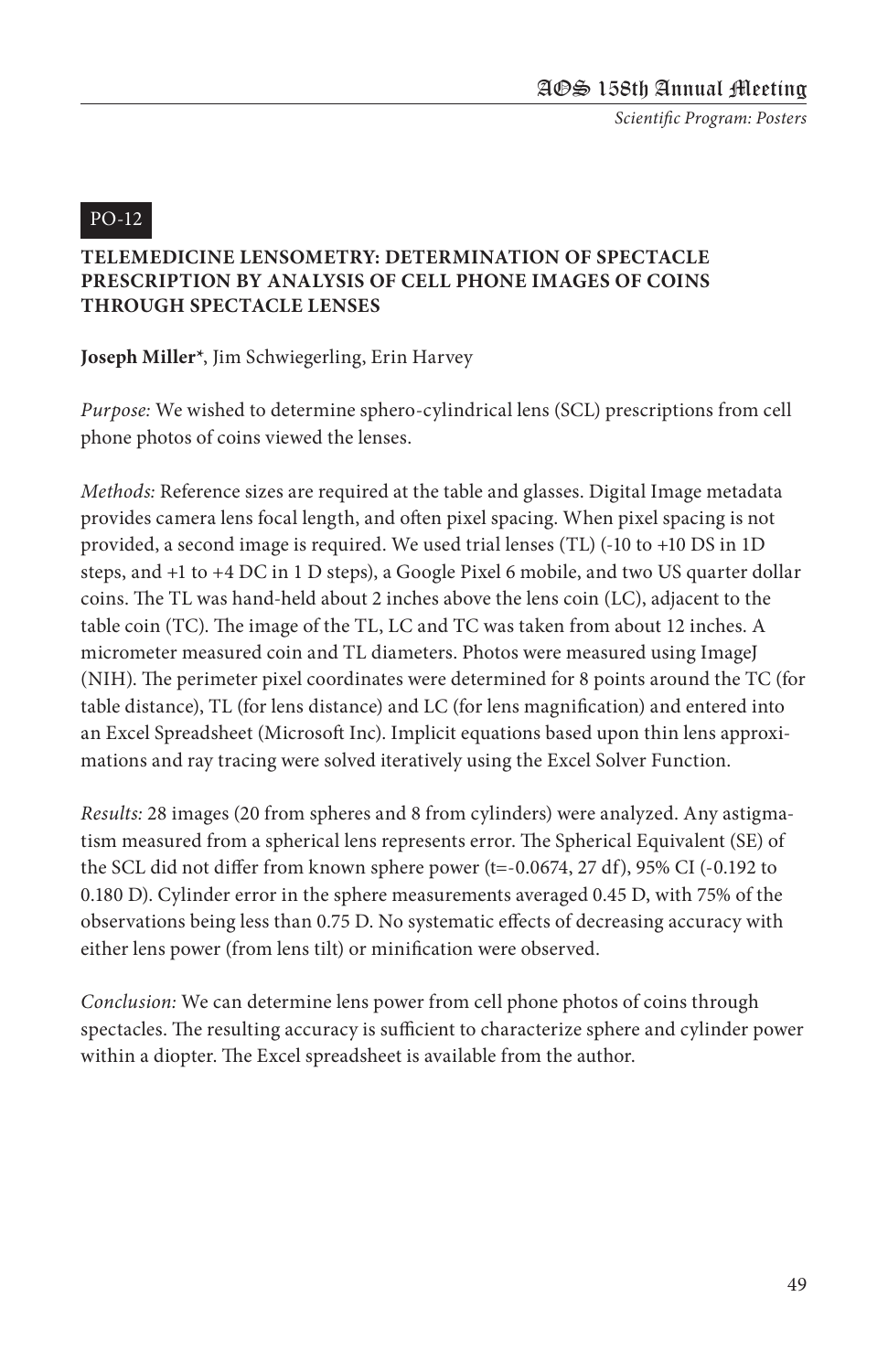#### PO-13

#### **CYCLIN D1 EXPRESSION AND MOLECULAR GENETIC FINDINGS IN PERIOCULAR HISTIOCYTIC-DENDRITIC NEOPLASMS**

**Tatyana Milman\***, Maya Eiger-Moscovich, Roger Henry, Cristiane Ida

*Purpose:* Histiocytic-dendritic neoplasms (HDN) can involve the eye and other organs leading to significant morbidity and even mortality. Prior studies largely on non-periocular histiocytic-dendritic neoplasms demonstrated mutations in mitogenactivated protein kinase (MAPK) genes resulting in MAPK pathway activation. CCND1 (cyclin D1) protein is consistently upregulated as a result of MAPK signaling activation. CCND1 immunohistochemical stain has been shown to be a helpful ancillary diagnostic marker and to correlate with MAPK gene mutations in non-periocular HDN. The goal of this study was to determine whether periocular histiocytic-dendritic neoplasms express CCND1 by immunohistochemistry and to further characterize their genetic basis.

*Methods:* Pathology records were retrospectively searched for all patients with histiocytic-dendritic neoplasms diagnosed between 1995-2020. Select cases with non-specific histiocyte-rich ocular adnexal inflammation served as controls. Immunohistochemistry with CD68, S100, CD1a, and CCND1 was performed. A subset of histiocytic-dendritic neoplasms was evaluated via next generation sequencing (NGS) and digital droplet PCR (ddPCR).

*Results:* There were 36 patients with histiocytic-dendritic neoplasms: 9 juvenile xanthogranuloma, 8 adult onset asthma and periocular xanthogranuloma, 7 Langerhans cell histiocytosis, 5 Rosai-Dorfman disease, 5 adult isolated xanthogranuloma, 1 Erdheim-Chester disease, and 1 histiocytic sarcoma. Eleven patients with non-specific histiocyte-rich inflammation were selected as controls. When compared to non-specific inflammation, histiocytic-dendritic neoplasms demonstrated strong nuclear staining for CCND1 in >50% lesional cells [23/36 (64%) vs. 0/11 (0%), p<0.001]. In contrast, CCND1 nuclear expression was seen in <10% in all tissues with non-specific inflammation. NGS and ddPCR on a subset of 17 histiocytic-dendritic neoplasms demonstrated MAPK gene mutations in all 16 cases with amplifiable DNA.

*Conclusion:* CCND1 immunohistochemical stain is a useful diagnostic marker for periocular histiocytic-dendritic neoplasms, correlating with underlying mutations in MAPK genes.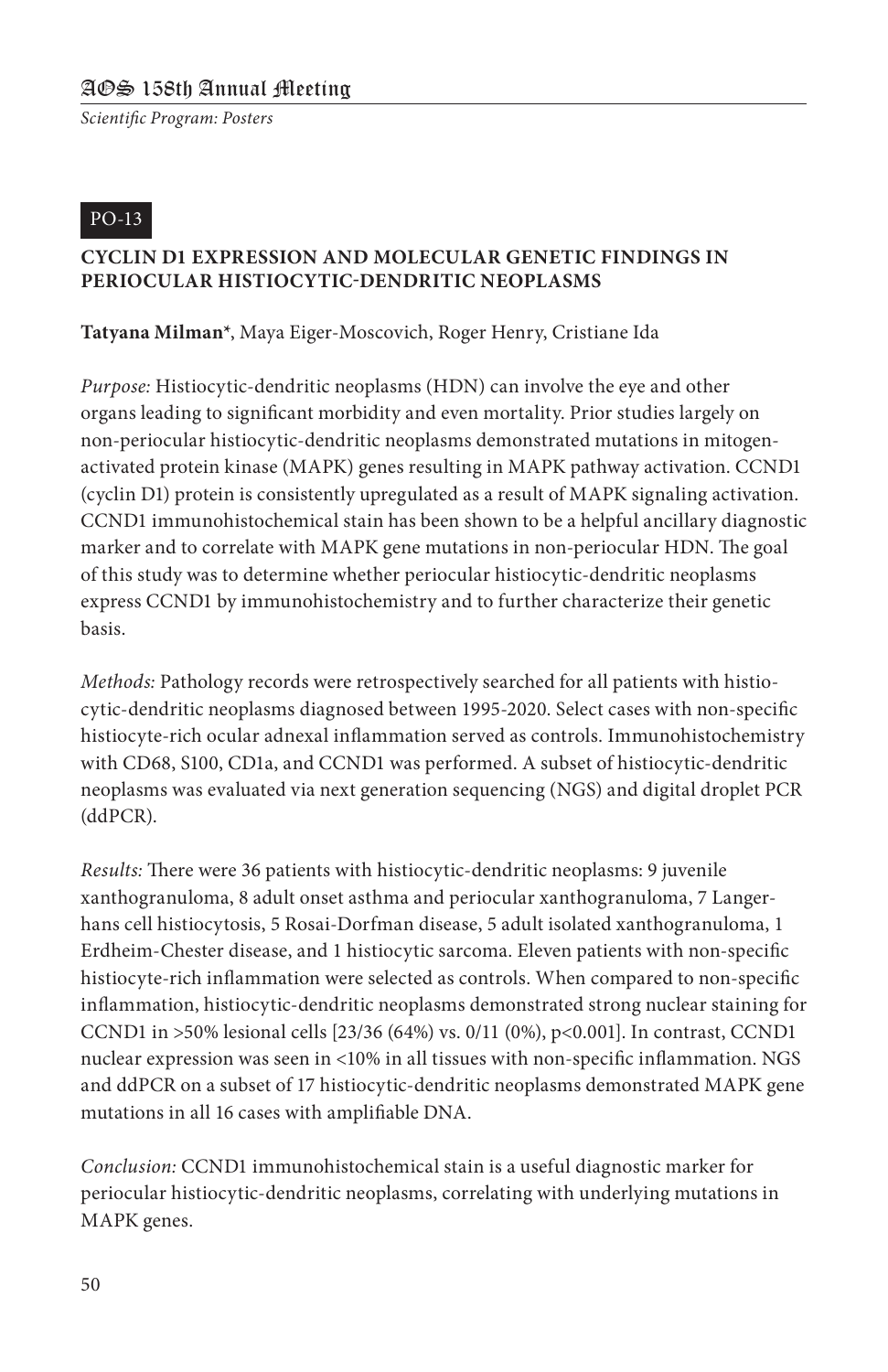#### PO-14

#### **RETURN OF THE KING**

#### **Steven Newman\***

*Purpose:* Although spirochaetes have been present in both hemispheres, the venereal aspects of syphilis first manifested itself in 1495 when the French Army, mostly Mercenaries, took the city of Naples. Celebrating the victory with debauchery, a new disease was recognized. Returning to France the mercenaries scattered, spreading this disease through Europe. Initially, this disease was much more serious than it currently is, with abscesses, ulcers, general sores, and significant mortality, although less than the bubonic plaque. It was referred to as Great Pox to distinguish it with small pox which was also rampant at that time. It was recognized that it had three phases with genital sores and chancres, followed by a generalized rash and systemic symptoms, and after a long latent period, patients could develop abscesses, ulcers, cardiac, and CNS involvement. Interstitial keratitis and neuro-ophthalmic manifestations were noted. With increased production of penicillin in the 1940s it was recognized that penicillin would cure syphilis. With this advent, syphilis seemed to decline in frequency, although remained a significant disease during the two world wars. Since the advent of HIV, there has been a marked resurgence of syphilis, both systemically and ophthalmically.

*Methods:* A retrospective review of 21 patients seen in a university setting with some of the myriad aspects of syphilis.

*Results:* Syphilis can involve the eye, most commonly causing uveitis, which may be both anterior and posterior. Since this may be mistaken for other forms of uveitis, whereas syphilis is specifically treatable, it is imperative that this be recognized. Although far less frequent now, the late manifestations of syphilis are less, there has been a resurgence and it is imperative that generalist recognize the myriad aspects of syphilis so that it is not missed and allowed to progress third stage.

*Conclusion:* Although syphilis has changed substantially over the last more than 500 years, it still is a frequent cause of neuro-ophthalmic manifestations and uveitis. It is eminently treated if recognized, which prevents these severe complications of tertiary involvement.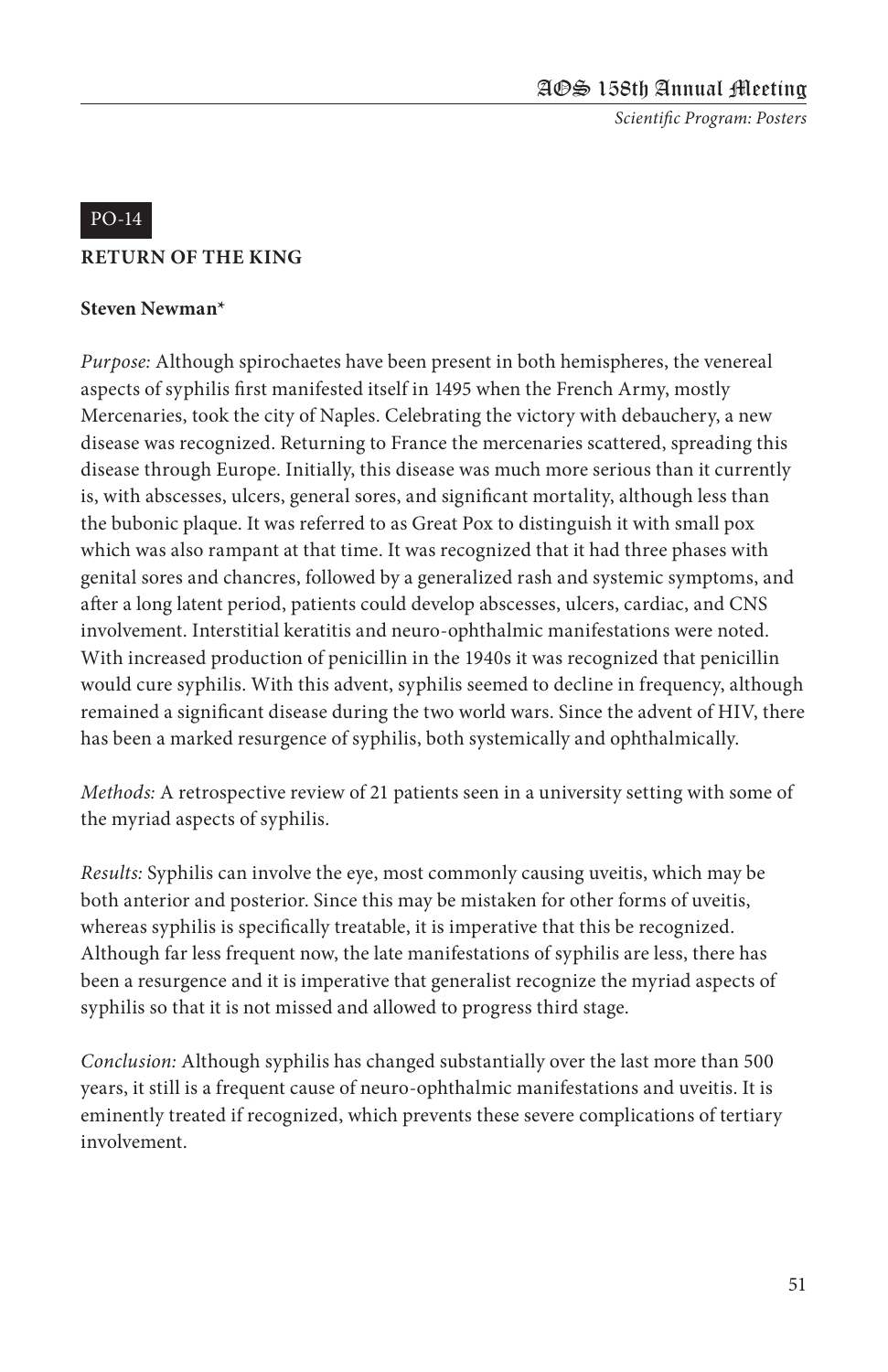#### PO-15

#### **AUTOPTOSIS: INTRODUCING ARTIFICIAL INTELLIGENCE TO THE OCULOFACIAL SURGERY**

Pete Setabutr\*, **Jeremiah Tao**, Darvin Yi, Abdullah Aleem, Manoj Nallabothula, Joelle Hallak

*Purpose:* Ptosis is an eye condition where the upper eyelid droops. The current method to assess for ptosis involves manual measurements that are prone to inaccuracies. This work presents a fully automated dual model system for detection of ptosis that is objective, accurate, reliable, and reproducible.

*Methods:* The data for this study were queried from the Illinois Ophthalmic Database Atlas (I-ODA) that was developed by the Department of Ophthalmology at the University of Illinois Chicago. The dataset consisted of 820 facial images collected in a clinical setting and was augmented by Flickr-Faces-HQ images. A subset of 100 images was hand-selected by an expert oculoplastic surgeon to create a held-out test set. All values reported in the results were derived from this test set. The eye regions were extracted from the facial images and were fed into two pipelines. AutoPtosis was a combination of both these pipelines, where a predictive model to predict ptosis.

*Results:* The deep learning pipeline performed well giving a 0.955 accuracy, 0.978 precision, 0.93 recall, while the clinically inspired pipeline gave 0.73 accuracy, 0.802 precision, 0.61 recall. When both pipelines were combined accuracy was 0.94, precision was 1.00, and recall was 0.88.

*Conclusion:* AutoPtosis combined the preferable aspects of both deep learning and automated eyelid analysis to create a rapid and automatic system for detection of ptosis all while achieving results almost as good as an expert physician. The models performed optimally and can be deployed there as a helping tool to generate results which can then be verified.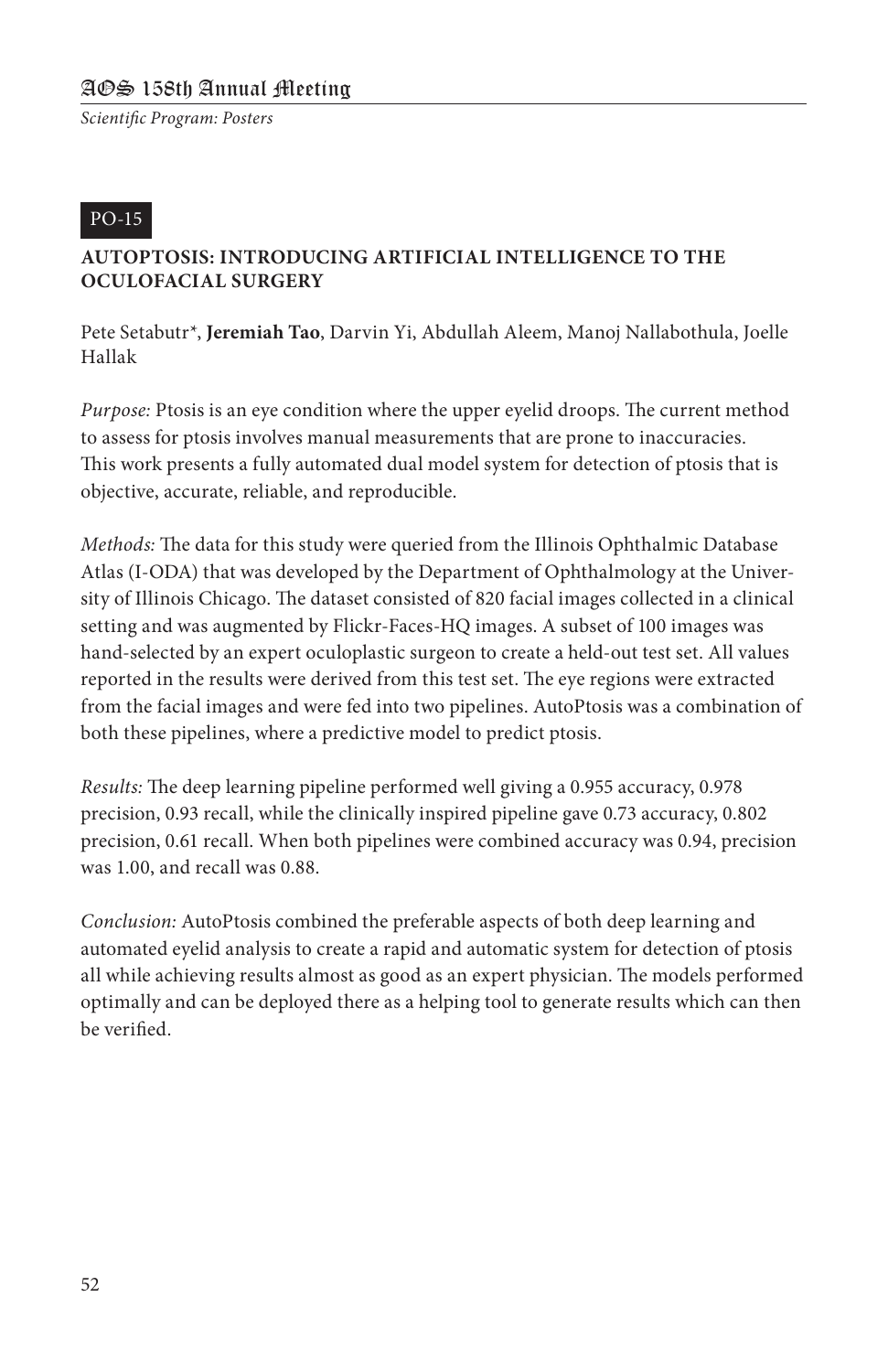#### PO-16

#### **CLOSURE OF MACULAR HOLES WITH TOPICAL THERAPY AND WHY THE HYDRATION THEORY OF MACULAR HOLE FORMATION MAY BE INACCURATE**

**Kent Small\***, Jessica Avetisjan, Fadi Shaya

*Purpose:* Idiopathic macular holes are generally a surgical disease. While small, early macular holes may rarely close spontaneously, most require surgery for repair. Edema surrounding the edge of the hole is thought to be contributory and treating the edema is thought to possibly be able to close the hole. Herein, we report our experience with a non-surgical approach to repairing macular holes.

*Methods:* A retrospective chart review of 13 consecutive patients with macular holes from 2018-2021. Topical therapy consisted of a steroid, a non-steroidal and a carbonic anhydrase inhibitor. The setting was a solo retinal surgeon's practice. Follow-up ranged from 6 months to 2 years. Data collected included size, stage and duration of macular hole, topical agents used and duration, grading scale of macular edema present, lens status and complications from topical or surgical therapy. The grading scale ranged from 0 (no intraretinal edema at all) to 4 (maximum, large amount of edema). If the hole failed to close after 3 months of topical therapy, intravitreal ocriplasmin (Jetrea) was offered and / or vitrectomy with membrane peeling and fluid gas exchange. Best corrected visual acuities (BCVA) were converted to logMAR pre and post hole closure with topical therapy or surgery. SD-OCT images were captured of all patients.

*Results:* Seven of the 13 (54%) eyes initially treated topically experienced successful macular hole closure. Small holes (less than 230 microns) with better initial vision (0.474 vs 0.796 logMAR) were more likely to respond favorably to topical therapy (121 microns vs 499 microns). Additionally, holes with less surrounding edema responded better. Of the holes not responding to topical therapy, all were subsequently closed with pars plana vitrectomy (PPV), membrane peel and fluid / gas exchange.

*Conclusion:* Topical therapy is a reasonable first line treatment for macular holes with a better than 50% success rate. This is especially true for small, early onset holes with minimal or no edema. There was no apparent deleterious effect of a 1-3 month delay while treating with eye drops as surgery still had a very high success rate.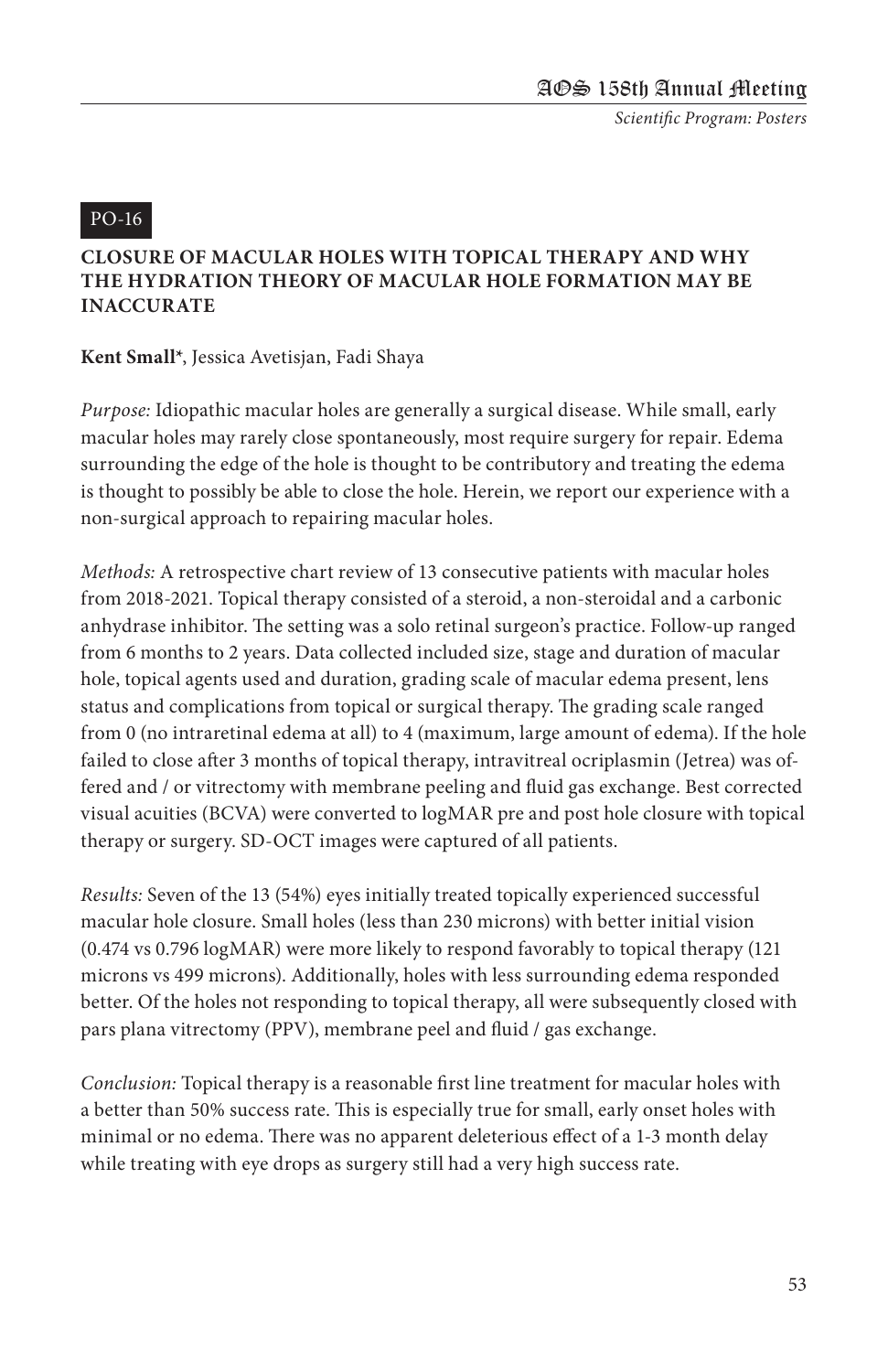#### PO-17

#### **OVERMINUS LENS THERAPY FOR CHILDREN 3 TO 10 YEARS OF AGE WITH INTERMITTENT EXOTROPIA: A RANDOMIZED CLINICAL TRIAL**

**Donny Suh\***, PEDIG Members

*Purpose:* To evaluate the effectiveness of overminus spectacles to improve distance intermittent exotropia (IXT) control.

*Methods:* This randomized clinical trial conducted at 56 clinicalsites between January 2017 and January 2019 associated with the Pediatric Eye Disease Investigator Group enrolled 386 children aged 3 to 10 years with IXT, a mean distance control score of 2 or worse, and a refractive error between 1.00 and −6.00 diopters (D).

*Results:* The mean (SD) age of 196 participants randomized to overminus therapy and 190 participants randomized to nonoverminus treatment was 6.3 (2.1) years, and 226 (59%) were female. Mean distance control at 12 months was better in participants treated with overminus spectacles than with nonoverminus spectacles (1.8 vs 2.8 points; adjusted difference, −0.8; 95% CI, −1.0 to −0.5; P < .001). At 18 months, there was little or no difference in mean distance control between overminus and nonoverminus groups (2.4 vs 2.7 points; adjusted difference, −0.2; 95% CI, −0.5 to 0.04; P = .09). Myopic shift from baseline to 12 months was greater in the overminus than the nonoverminus group (−0.42 D vs −0.04 D; adjusted difference, −0.37 D; 95% CI, −0.49 to −0.26 D; P < .001), with 33 of 189 children (17%) in the overminus group vs 2 of 169 (1%) in the nonoverminus group having a shift higher than 1.00 D.

*Conclusion:* E Children 3 to 10 years of age had improved distance exotropia control when assessed wearing overminus spectacles after 12 months of overminus treatment; however, this treatment was associated with increased myopic shift. The beneficial effect of overminus lens therapy on distance exotropia control was not maintained after treatment was tapered off for 3 months and children were examined 3 months later.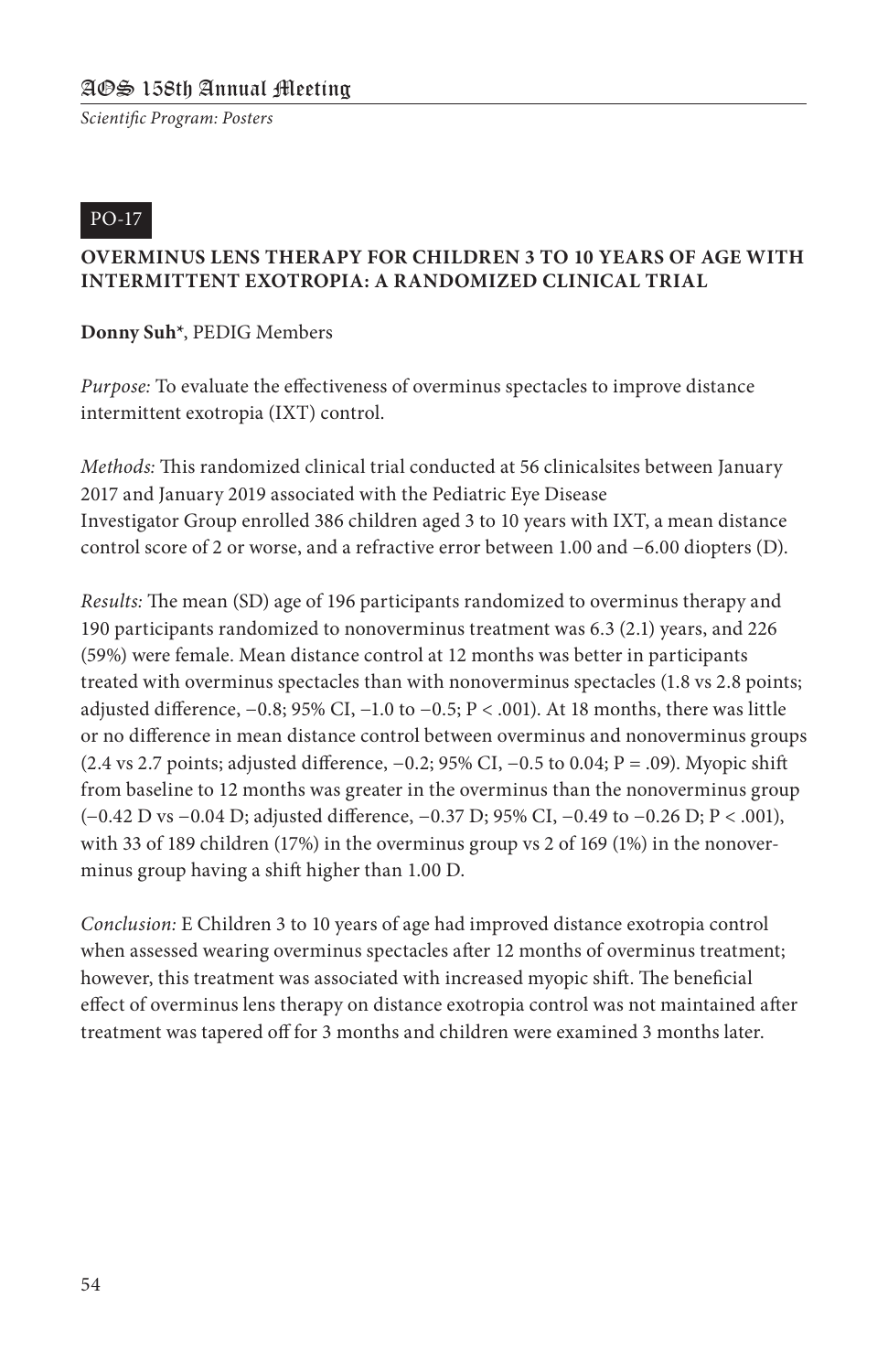#### PO-18

#### **A DIGITAL MIRCRO SCREEN FOR THE ENHANCED APPEARANCE OF OCULAR PROSTHETIC MOTILITY**

**Jeremiah Tao\***, Emily Charlson, Ian Harris

*Purpose:* To improve the apparent motility of ocular prosthetic devices using technology. Prevailing ocular prostheses are acrylic shells with a static eye image rendered on the convex surface. A limited range of ocular prosthetic movement and lack of natural saccadic movements commonly causes the appearance of eye misalignment that may be disfiguring. Digital screens and computational systems may obviate current limitations in eye prosthetic motility and help prosthetic wearers feel less self-conscious about their appearance.

*Methods:* We applied convoluted neural networks (CNN) to track pupil location in various conditions. These algorithms were coupled to a micro screen digital prosthetic eye (DPE) prototype to assess the ability of the system to capture full ocular ductions and saccadic movements in a miniaturized, portable, and wearable system. *Results:* The CNN captured pupil location with high accuracy. Pupil location data were transmitted to a miniature screen ocular prosthetic prototype that displayed a dynamic contralateral eye image. The transmission achieved a full range of ocular ductions and with grossly undetectable latency. Lack of iris and sclera color and detail, luminosity, dimensionality constraints, and some image instability limited the real eye appearance. Yet, the digitally rendered eye moved in the same amplitude and velocity as the native, tracked eye.

*Results:* The CNN captured pupil location with high accuracy. Pupil location data were transmitted to a miniature screen ocular prosthetic prototype that displayed a dynamic contralateral eye image. The transmission achieved a full range of ocular ductions and with grossly undetectable latency. Lack of iris and sclera color and detail, luminosity, dimensionality constraints, and some image instability limited the real eye appearance. Yet, the digitally rendered eye moved in the same amplitude and velocity as the native, tracked eye.

*Conclusion:* Real-time image processing using convoluted neural networks coupled to micro cameras and a mini screen DPE may offer improvements in amplitude and velocity of apparent prosthetic eye movement. These developments, along with ocular image precision, may offer a next generation eye prosthesis.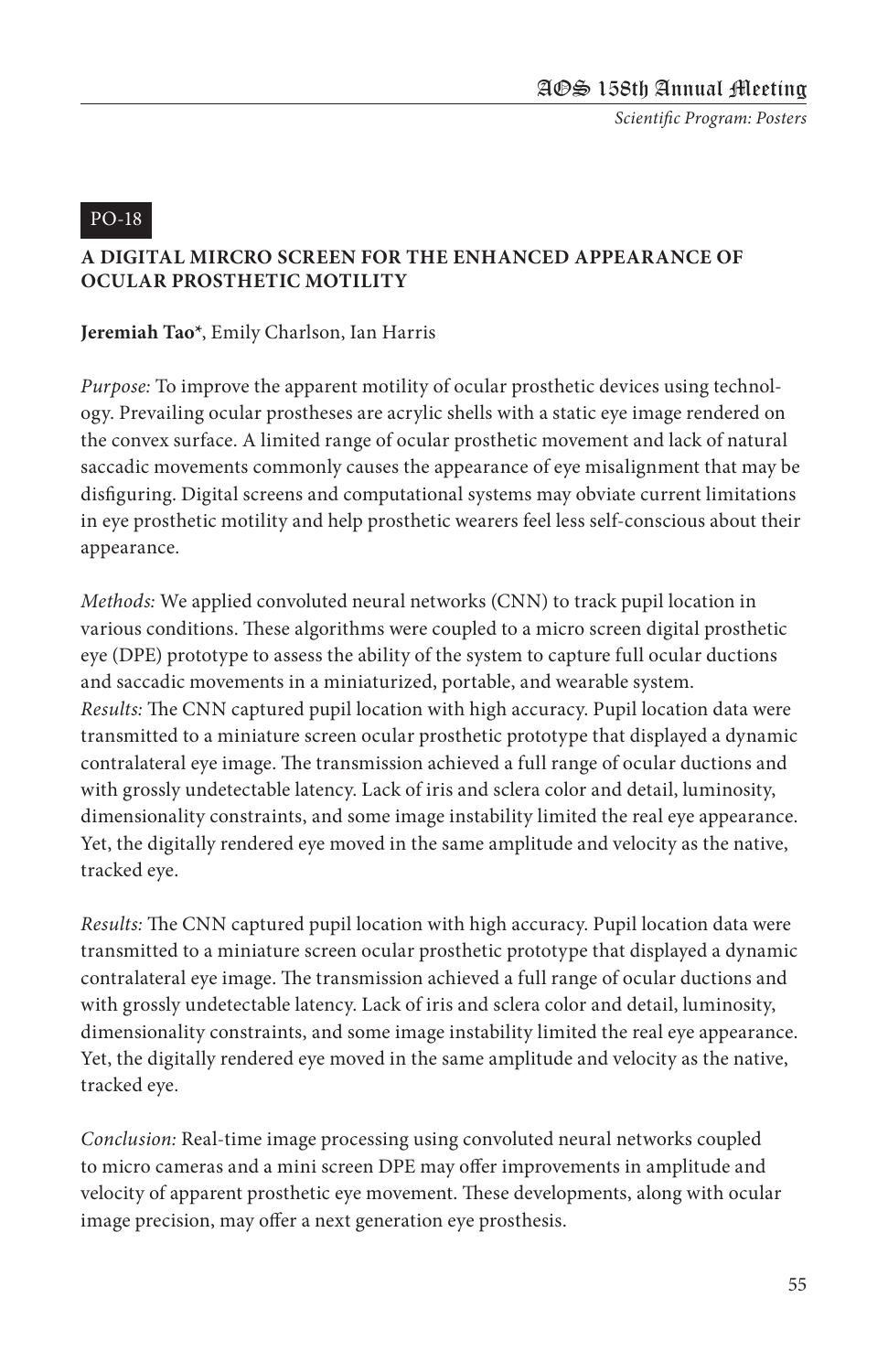#### PO-19

#### **ASSOCIATION BETWEEN SOCIAL VULNERABILITY SCORES AND GLAUCOMA IN THE CALIFORNIA MEDICARE POPULATION**

Victoria Tseng\*, Ken Kitayama, Deyu Pan, Fei Yu, **Anne Coleman**

*Purpose:* To examine associations between Centers for Disease Control and Prevention Social Vulnerability Index (CDC SVI) scores and glaucoma in the California Medicare population.

*Methods:* The study included all 2019 California Medicare beneficiaries ≥65 years old. SVI scores for each beneficiary were determined by the beneficiary's zip code of residence using 2018 US census data. SVI scores included overall SVI and SVI within 4 themes of socioeconomic status (SVI-SES), household composition and disability (SVI-HCD), minority status and language (SVI-MSL), and housing type and transportation (SVI-HTT). All SVI scores were analyzed by quartiles where higher quartile indicated higher social vulnerability. Glaucoma was defined by International Classification of Diseases, 10th Revision, Clinical Modification diagnosis codes and included any glaucoma, primary open angle glaucoma (POAG), secondary open angle glaucoma (SOAG), and angle closure glaucoma (ACG). Associations between SVI scores and glaucoma prevalence were examined using logistic regression modeling, adjusting for age, sex, race/ethnicity, Charlson Comorbidity Index, pseudophakia, and age-related macular degeneration.

*Results:* Of 5,856,492 California Medicare beneficiaries, there were 220,662 (3.8%) with any glaucoma, 171,988 (2.9%) with POAG, 8,827 (0.2%) with SOAG, and 12,978 (0.2%) with ACG. In adjusted analyses, higher overall SVI quartiles were associated with decreased prevalence of any glaucoma (odds ratio [OR]=0.83, 95% confidence interval [CI]=0.82, 0.84, Q4 vs. Q1). However, higher SVI quartiles were associated with increased prevalence of ACG for the SVI-MSL (OR=1.48, 95% CI=1.40, 1.57, Q4 vs. Q1) and SVI-HTT (OR=1.06, 95% CI=1.01, 1.12, Q4 vs. Q1) themes.

*Conclusion:* Associations between SVI scores and glaucoma in the California Medicare population vary by glaucoma type. The etiologies of these differences are unclear and require further investigation of access to care and sociodemographic variations in glaucoma diagnosis rates.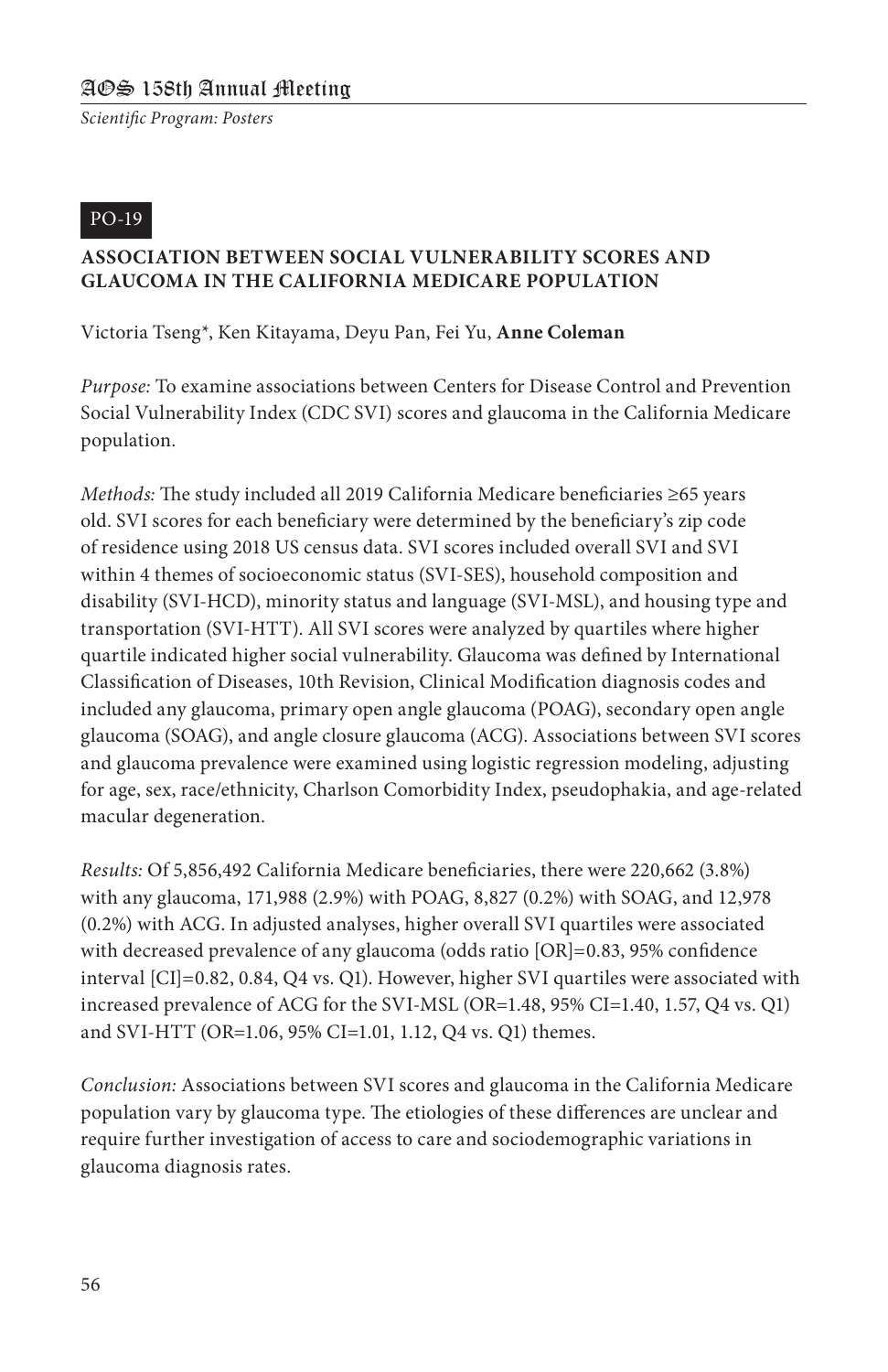#### PO-20

#### **COMPUTER VISION SYNDROME (CVS) IN UNDERGRADUATE AND MEDICAL STUDENTS DURING THE COVID-19 PANDEMIC**

Catherine Wang\*, Katherine Joltikov, Sasha Kravets, **Deepak Edward**

*Purpose:* The purpose of this study was to evaluate Computer Vision Syndrome (CVS) in undergraduate and medical students since transitioning to online learning during the COVID-19 pandemic.

*Methods:* This was a single center survey based study using a validated CVS questionnaire (CVS-Q). The survey was distributed to 20,080 undergraduate students and 680 medical students at the University of Illinois at Chicago. The primary outcome measures were prevalence of CVS (based on CVS severity score of 6 or more), frequency of CVS and intensity of CVS symptoms.

*Results:* The survey was completed by 2300 undergraduate students (11.4% response rate) and 154 medical students (22.6% response rate). The prevalence of CVS was found to be 77.1% in undergraduate students and 69.1% in medical students. CVS-Q severity scores were highest for headaches and eye dryness, with more than half of students reporting worsening of symptoms since March 2020. For both undergraduate and medical students, increased time spent on online learning, blue light glasses usage, and increased number of device usage were associated with higher CVS severity scores (p<0.05).

*Conclusion:* CVS among undergraduate and medical students has increased since the start of the COVID-19 pandemic. Greater time spent on online learning, use of blue light glasses, and use of a higher number of devices were associated with increased symptom severity of CVS.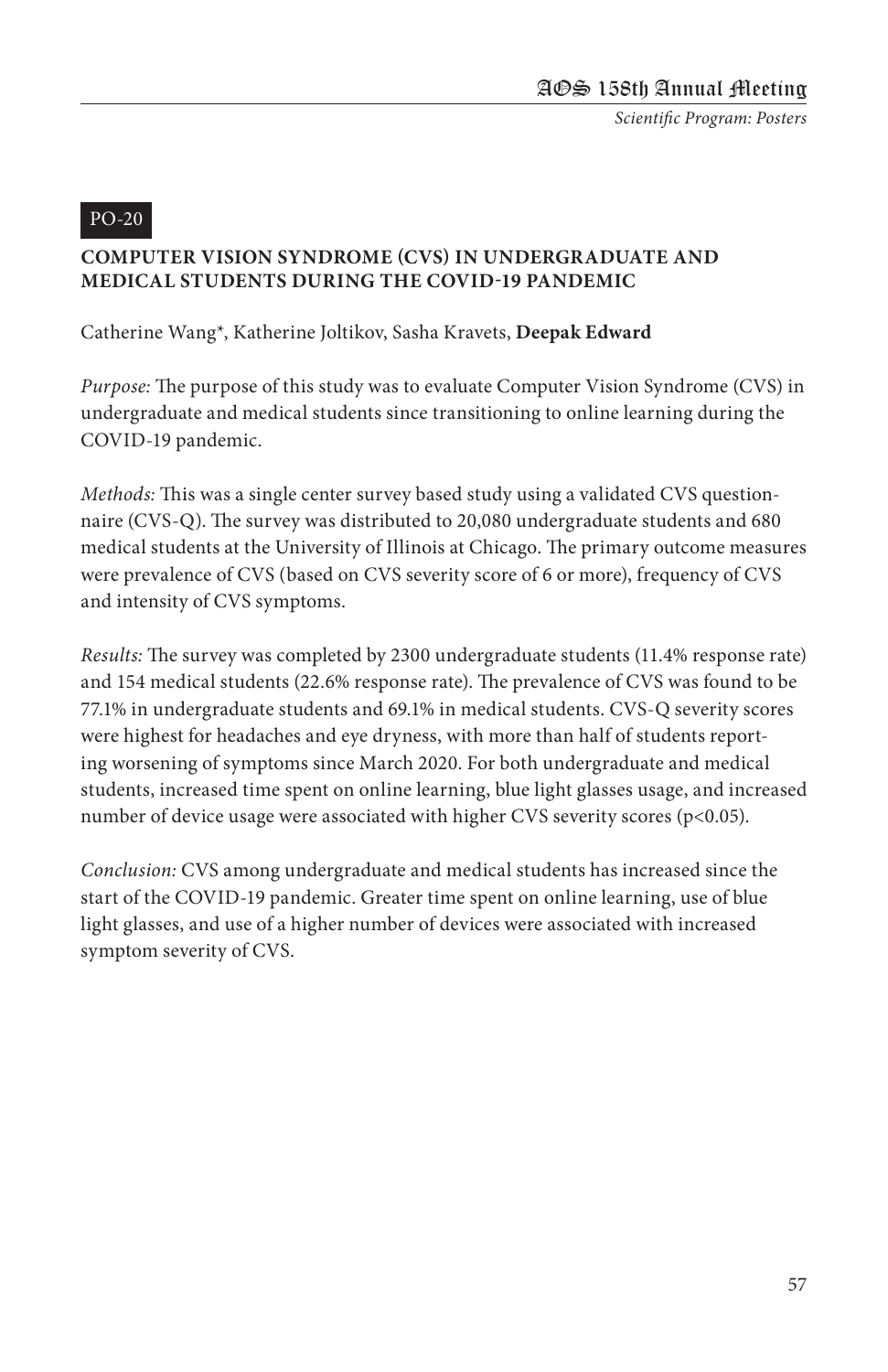#### PO-21

#### **CORRELATION OF INTRAOPERATIVE OPTICAL COHERENCE TOMOGRAPHY OF CRYSTALLINE LENS DIAMETER, THICKNESS AND VOLUME WITH BIOMETRY AND AGE**

#### **George O. Waring, IV\***t, **Karolinne Rocha**, Larissa Gouvea, Rapheal Penatti

*Purpose:* To characterize crystalline lens dimensions derived from in-vivo spectraldomain optical coherence tomography (SD-OCT) and identify associations between these parameters, ocular biometry and age.

*Methods:* In this retrospective study, lens thickness (LT), lens diameter (LD) and lens volume (LV) were measured intraoperatively with SD-OCT in 293 eyes undergoing lens surgery. Correlations among LT, LD, LV, age, axial length (AL) and anterior chamber depth (ACD) were analyzed. Multiple regression analysis was performed to determine whether a combination of biometric data could predict LD and LV.

*Results:* Wide variation was observed in LT (3.6 to 5.7mm), LD (7.5 to 11.9mm) and LV (119.9 to 312.4 mm3) of aging eyes. Correlations among the 3 lens dimensions were statistically significant (LV-LT: r=0.785; P<.001; LV-LD: r=0.696; P<.001; LT-LD: r=0.121; P=.039). With age, the correlation coefficients of LT, LD and LV were 0.526, 0.326 and 0.573 respectively (P<.001). While there was significant correlation of AL with LT ( $r=$ -0.137; P=.002) and LD (r=0.268; P<.001), it was not significant with LV (r=0.084; P=.15). Subgroup analysis revealed that 19.8% of the long eyes had LD >1 standard deviation (SD) above and 5.2% had LD <1 SD below the mean LD.

*Conclusion:* The dimensions of the aging lens vary considerably, and are most accurately characterized by direct measurement of LT, LD, and LV rather than assumptions based on AL. These findings challenge historically proposed relationships between LD and AL, and represent a normative dataset of contemporary geometric features of the aging lens, possibly aiding in surgical decision making and future developments in lens surgery.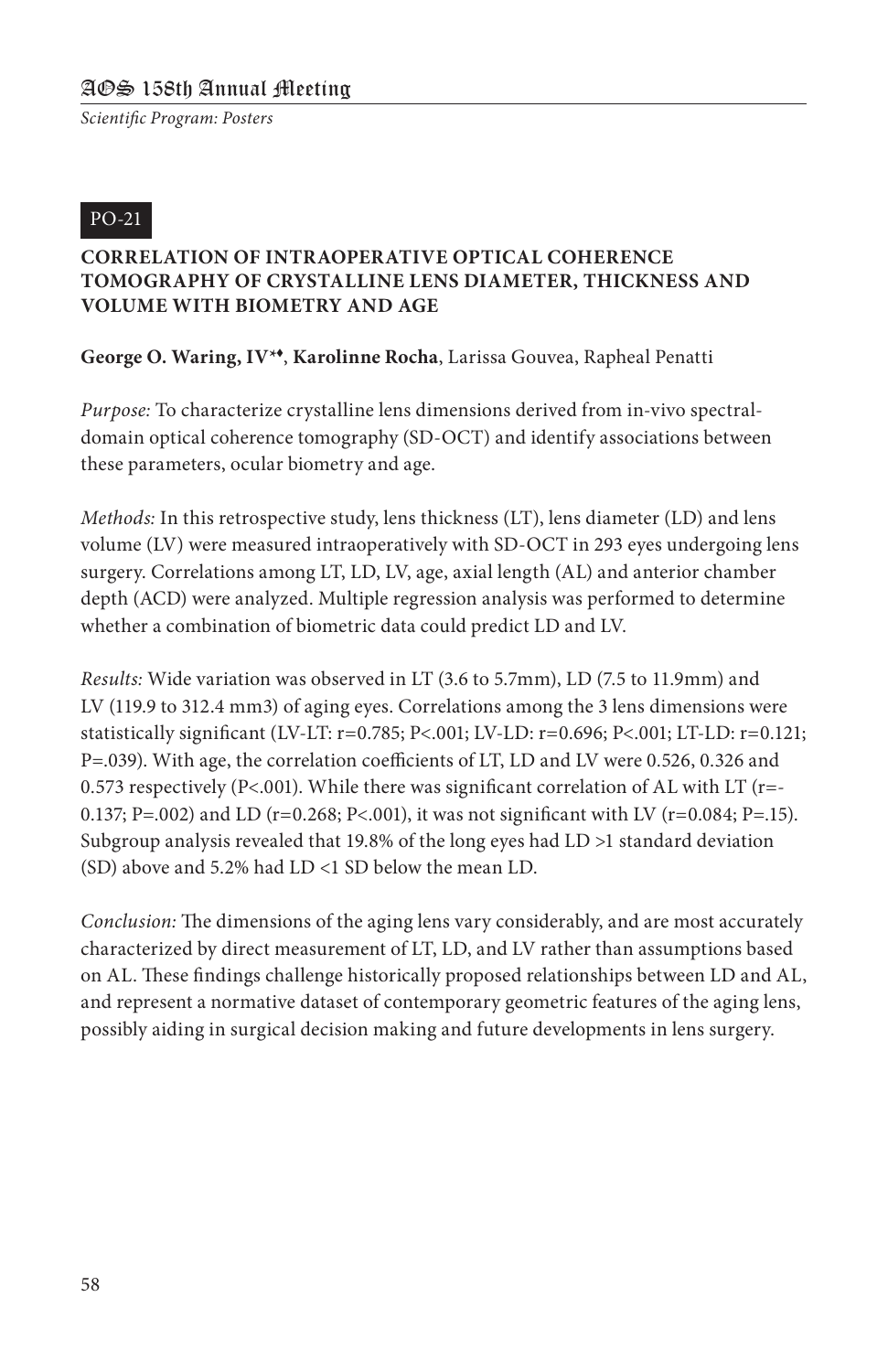#### PO-22

#### **TREATMENT OF SMALL POSTERIOR UVEAL MELANOCYTIC LESIONS**

#### **David Wilson\***

*Purpose:* Recent demonstration that BAP1 mutations occur very early in the course of uveal melanocytic neoplasms warrants renewed consideration of treatment of smaller tumors than what is current clinical practice. The purpose of this report is to evaluate the safety and efficacy of cryotherapy and "en bloc" resection in the treatment of small posterior uveal neoplasms.

*Methods:* Inclusion criteria consisted of the presence of a posterior uveal tumor with clinical features of a melanoma, measuring less than 2.5 mm in thickness, and occurring in a location such that treatment with radiation would predictably lead to severe loss of vision. The surgical procedure consisted of pars plana vitrectomy followed by triple freeze thaw cryotherapy using an endocryoprobe. A visual endpoint was utilized to assess depth and margin of freezing. Following the cryotherapy procedure, lesions in which full thickness choroidal resection was possible underwent removal of the tumor "en bloc" using endodiathermy to incise the retina and choroid. Endolaser application to the margin of resection and a gas fluid exchange completed the procedure. A total of nine tumors were treated from 1996 to 2006.

*Results:* Success, defined as an excavated chorioretinal scar with no local occurrence was achieved in five of nine cases. These five cases maintained visual acuity better than  $20/40$ . Complications of the procedure consisted of segmental optic atrophy  $(n=3)$ , choroidal neovascularization  $(n=1)$ , and recurrent tumor growth  $(n=2)$ . Two patients died of metastatic disease.

*Conclusion:* In this small series, with long clinical follow up, there were substantial local complications to this treatment approach. However, some patients did remarkably well. This surgical procedure could be refined and possibly utilized as a vision sparing approach to treat small melanocytic tumors as is likely necessary to reduce metastatic spread of uveal melanoma.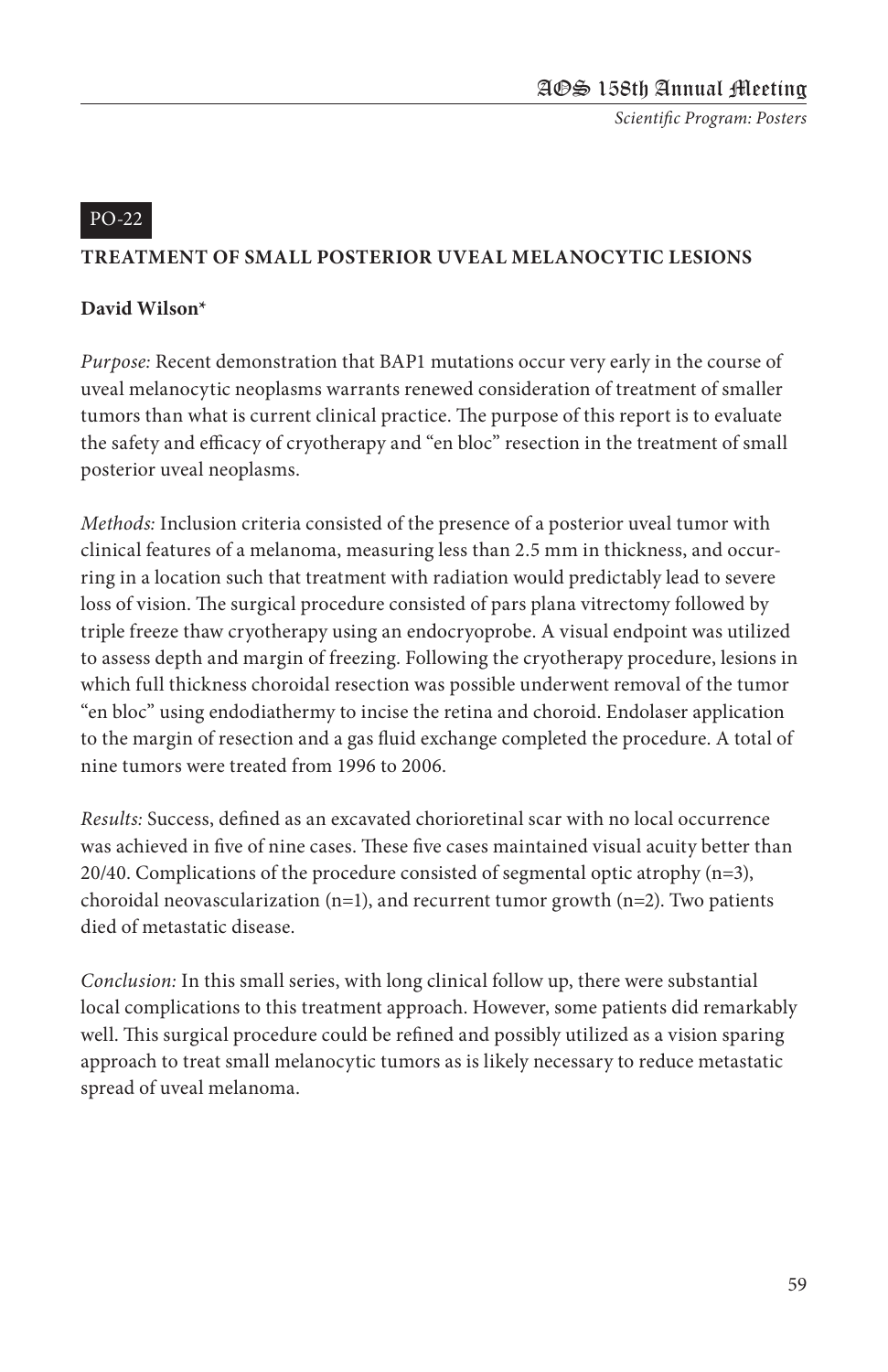*Notes*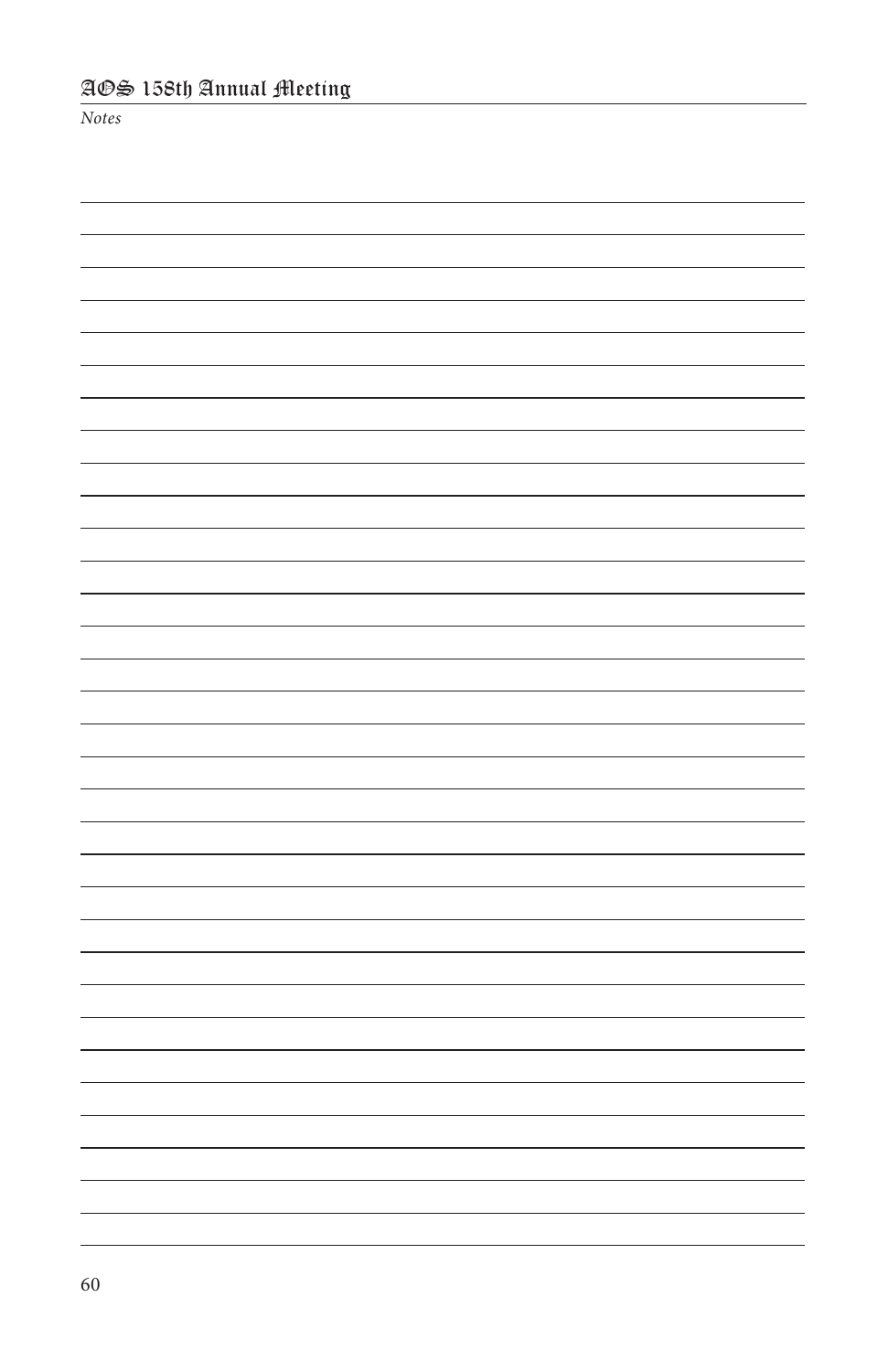### CLAIM YOUR CME CREDITS ONLINE!

#### Visit **www.cmesurvey.site/AOS22**

to complete the post meeting evaluation that will direct you to the CME credit statement form upon completion.

Scan this QR code with your mobile device for quick access to the evaluation:



### FUTURE ANNUAL MEETINGS

#### 2023 AOS Annual Meeting

The Omni Grove Park Inn Ashville, North Carolina May 18–20

#### 2024 AOS Annual Meeting

The Lodge at Torrey Pines La Jolla, California May 16–18

#### 2025 AOS Annual Meeting

The Ritz-Carlton, Naples Naples, Florida May 15–17